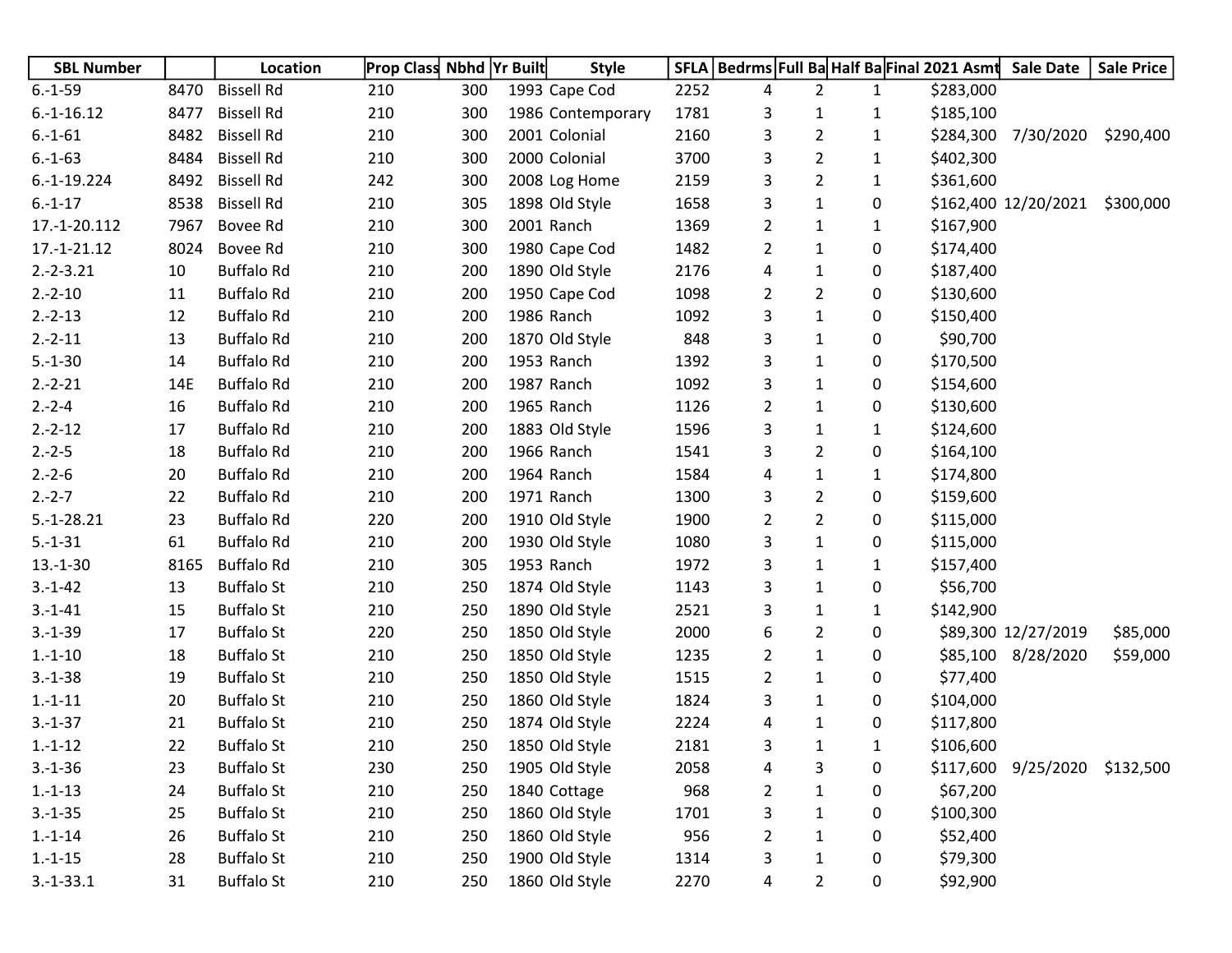| <b>SBL Number</b> |      | Location                  | <b>Prop Class Nbhd Yr Built</b> |     | <b>Style</b>      | <b>SFLA</b> |   |                |              | Bedrms Full Ba Half Ba Final 2021 Asmt | <b>Sale Date</b>     | <b>Sale Price</b> |
|-------------------|------|---------------------------|---------------------------------|-----|-------------------|-------------|---|----------------|--------------|----------------------------------------|----------------------|-------------------|
| $3.-1-6$          | 33   | <b>Buffalo St</b>         | 210                             | 250 | 1850 Old Style    | 2224        | 4 | $\overline{2}$ | 0            | \$92,400                               |                      |                   |
| $3.-1-5$          | 37   | <b>Buffalo St</b>         | 210                             | 200 | 1870 Old Style    | 1600        | 3 | 1              | 0            | \$127,900                              |                      |                   |
| $3.-1-4$          | 39   | <b>Buffalo St</b>         | 210                             | 200 | 1874 Old Style    | 2208        | 3 | $\mathbf{1}$   | 0            | \$59,900                               |                      |                   |
| $3.-1-3$          | 41   | <b>Buffalo St</b>         | 210                             | 200 | 1850 Old Style    | 1609        | 2 | $\mathbf{1}$   | 0            |                                        | \$141,800 12/10/2018 | \$135,000         |
| $3.-1-2$          | 45   | <b>Buffalo St</b>         | 210                             | 200 | 1916 Old Style    | 1600        | 3 | 1              | 1            | \$116,600                              |                      |                   |
| $3.-2-1.122$      | 47   | <b>Buffalo St</b>         | 210                             | 200 | 1990 Raised Ranch | 1824        | 4 | 2              | 0            | \$149,000                              |                      |                   |
| $12.-1-119$       | 7918 | <b>Buffalo Street Ext</b> | 210                             | 305 | 2005 Colonial     | 1564        | 3 | $\overline{2}$ | 1            |                                        | \$202,700 12/19/2018 | \$188,000         |
| 12.-1-54.113      | 7926 | <b>Buffalo Street Ext</b> | 210                             | 305 | 2004 Ranch        | 1176        | 3 | $\mathbf{1}$   | $\mathbf{1}$ | \$135,800                              |                      |                   |
| 12.-1-104.111     | 7929 | <b>Buffalo Street Ext</b> | 210                             | 305 | 1989 Ranch        | 1100        | 2 | $\mathbf{1}$   | 0            | \$133,400                              |                      |                   |
| 12.-1-54.211      | 7934 | <b>Buffalo Street Ext</b> | 210                             | 305 | 2004 Ranch        | 1680        | 3 | 2              | 0            | \$162,800                              |                      |                   |
| 12.-1-104.121     | 7939 | <b>Buffalo Street Ext</b> | 210                             | 305 | 1992 Cape Cod     | 1568        | 3 | $\overline{2}$ | 0            | \$165,300                              |                      |                   |
| 12.-1-54.22       | 7946 | <b>Buffalo Street Ext</b> | 210                             | 305 | 2005 Colonial     | 2198        | 3 | $\overline{2}$ | 1            | \$292,800                              |                      |                   |
| $3.-2-19$         | 11   | Canterbury Ct             | 210                             | 200 | 1988 Split Level  | 1628        | 3 | $\mathbf{1}$   | 1            | \$154,600                              |                      |                   |
| $3.-2-18$         | 13   | Canterbury Ct             | 210                             | 200 | 1988 Ranch        | 1144        | 2 | $\mathbf{1}$   | 0            | \$133,700                              | 4/26/2018            | \$116,400         |
| $3.-2-17$         | 15   | Canterbury Ct             | 210                             | 200 | 1988 Split Level  | 1628        | 3 | $\mathbf{1}$   | 1            | \$152,800                              |                      |                   |
| $3.-2-16$         | 17   | Canterbury Ln             | 210                             | 200 | 1988 Cape Cod     | 1694        | 4 | 2              | 0            | \$163,800                              |                      |                   |
| $3.-2-44$         | 18   | Canterbury Ln             | 210                             | 200 | 1988 Split Level  | 1628        | 3 | $\mathbf{1}$   | 0            | \$157,700                              |                      |                   |
| $3.-2-15$         | 19   | Canterbury Ln             | 210                             | 200 | 1988 Ranch        | 1285        | 3 | $\mathbf{1}$   | 0            | \$163,800                              |                      |                   |
| $3.-2-45$         | 20   | Canterbury Ln             | 210                             | 200 | 1988 Cape Cod     | 968         | 2 | $\mathbf{1}$   | 0            | \$136,100                              |                      |                   |
| $3.-2-14$         | 21   | Canterbury Ln             | 210                             | 200 | 1987 Cape Cod     | 1481        | 3 | $\overline{2}$ | 0            | \$153,900                              |                      |                   |
| $3.-2-46$         | 22   | Canterbury Ln             | 210                             | 200 | 1988 Raised Ranch | 1564        | 3 | $\mathbf{1}$   | 1            | \$153,100                              |                      |                   |
| $3.-2-13$         | 23   | Canterbury Ln             | 210                             | 200 | 1987 Ranch        | 1285        | 3 | $\mathbf{1}$   | 0            | \$174,700                              | 9/28/2021            | \$167,000         |
| $3.-2-47$         | 24   | Canterbury Ln             | 210                             | 200 | 1988 Cape Cod     | 1750        | 4 | 2              | 0            | \$161,600                              |                      |                   |
| $3.-2-12$         | 25   | Canterbury Ln             | 210                             | 200 | 1987 Colonial     | 1604        | 3 | 1              | 1            | \$160,900                              |                      |                   |
| $3.-2-48$         | 26   | Canterbury Ln             | 210                             | 200 | 1988 Ranch        | 1285        | 3 | $\mathbf{1}$   | 0            | \$154,800                              |                      |                   |
| $3.-2-11$         | 27   | Canterbury Ln             | 210                             | 200 | 1987 Split Level  | 1584        | 3 | $\mathbf{1}$   | 0            | \$148,800                              |                      |                   |
| $3.-2-49$         | 28   | Canterbury Ln             | 210                             | 200 | 1988 Raised Ranch | 1976        | 3 | $\overline{2}$ | 0            | \$168,000                              | 4/26/2019            | \$160,000         |
| $3.-2-10$         | 29   | Canterbury Ln             | 210                             | 200 | 1987 Cape Cod     | 1410        | 4 | 2              | 0            | \$154,400                              | 7/26/2018            | \$147,000         |
| $3.-2-50$         | 30   | Canterbury Ln             | 210                             | 200 | 1988 Cape Cod     | 1481        | 2 | $\mathbf{1}$   | 0            | \$150,400                              |                      |                   |
| $3.-3-19$         | 31   | Canterbury Ln             | 210                             | 200 | 1978 Colonial     | 1816        | 3 | 2              | 0            | \$164,200                              |                      |                   |
| $3.-3-18$         | 32   | Canterbury Ln             | 210                             | 200 | 1981 Raised Ranch | 2068        | 3 | $\overline{2}$ | 0            |                                        | \$161,700 7/31/2020  | \$190,000         |
| $3.-3-21$         | 33   | Canterbury Ln             | 210                             | 200 | 1977 Colonial     | 2016        | 4 | 2              | $\mathbf{1}$ | \$181,900                              |                      |                   |
| $3.-3-17$         | 34   | Canterbury Ln             | 210                             | 200 | 1980 Split Level  | 1685        | 3 | $\mathbf{1}$   | 1            | \$151,000                              |                      |                   |
| $3.-3-23$         | 35   | Canterbury Ln             | 210                             | 200 | 1983 Raised Ranch | 1954        | 3 | $\overline{2}$ | 0            | \$156,000                              |                      |                   |
| $3.-3-15$         | 36   | Canterbury Ln             | 210                             | 200 | 1981 Colonial     | 1812        | 3 | 1              | 1            | \$173,600                              |                      |                   |
| $3.-3-24$         | 37   | Canterbury Ln             | 210                             | 200 | 1977 Colonial     | 1808        | 3 | $\mathbf{1}$   | $\mathbf{1}$ |                                        | \$205,400 10/19/2020 | \$252,000         |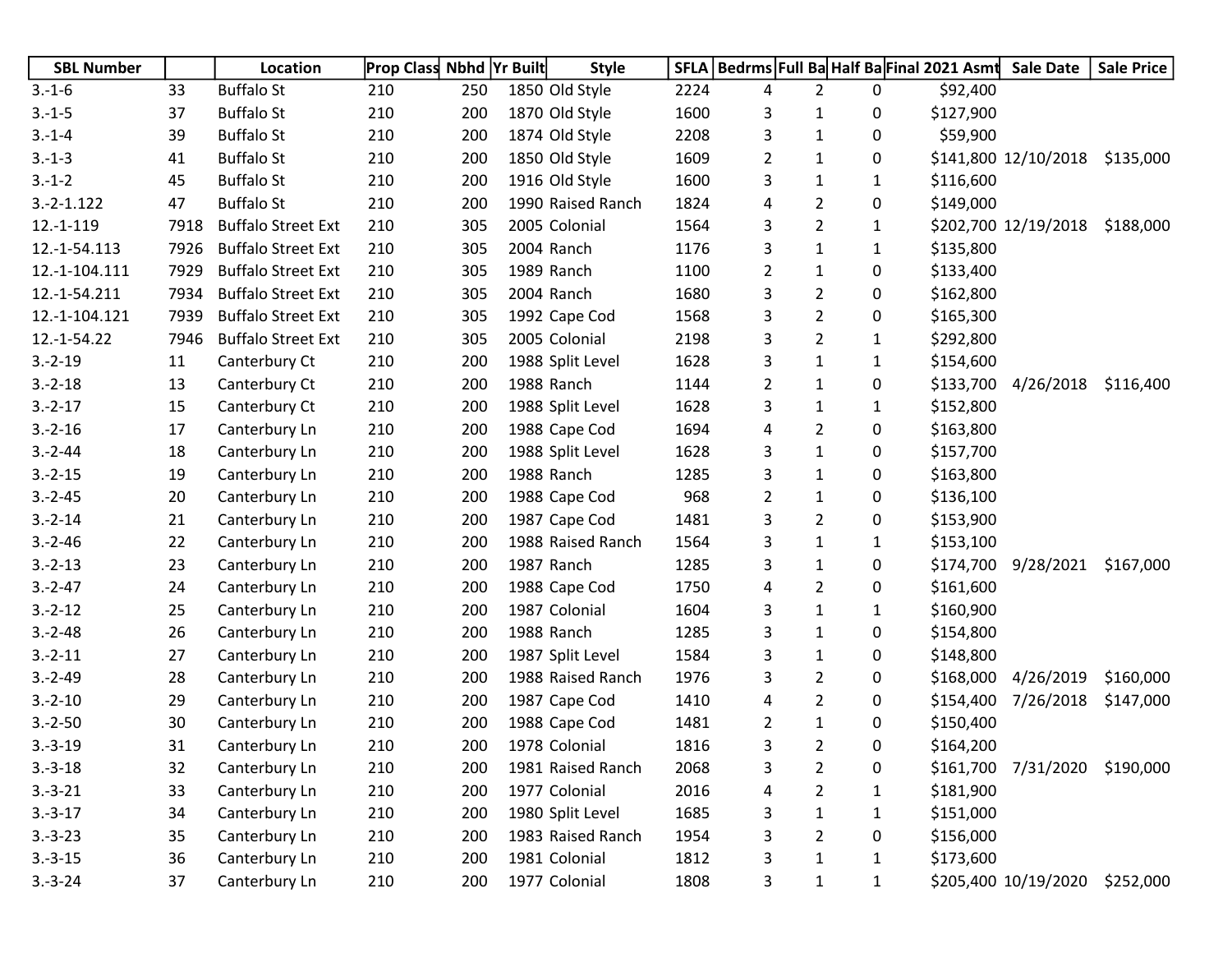| <b>SBL Number</b> |      | Location          | Prop Class Nbhd Yr Built |     | <b>Style</b>         | <b>SFLA</b> | Bedrms Full Ba Half Ba Final 2021 Asmt |                |              |           | <b>Sale Date</b>     | <b>Sale Price</b> |
|-------------------|------|-------------------|--------------------------|-----|----------------------|-------------|----------------------------------------|----------------|--------------|-----------|----------------------|-------------------|
| $3.-3-14$         | 38   | Canterbury Ln     | 210                      | 200 | 1980 Raised Ranch    | 2068        | 3                                      | 1              | $\mathbf{1}$ | \$148,600 |                      |                   |
| $3.-3-25$         | 39   | Canterbury Ln     | 210                      | 200 | 1978 Split Level     | 1672        | 3                                      | 1              | 1            | \$158,600 |                      |                   |
| $3.-3-13$         | 40   | Canterbury Ln     | 210                      | 200 | 1982 Ranch           | 1220        | 3                                      | $\mathbf{1}$   | $\mathbf{1}$ | \$152,000 |                      |                   |
| $1.-1-29$         | 12   | Church St         | 210                      | 200 | 1946 Cottage         | 1333        | 3                                      | 1              | 0            |           | \$130,000 11/12/2020 | \$147,000         |
| $1.-1-28$         | 14   | Church St         | 210                      | 200 | 1900 Old Style       | 1324        | 3                                      | $\overline{2}$ | 0            | \$84,600  |                      |                   |
| $1.-1-27$         | 16   | Church St         | 210                      | 200 | 1910 Old Style       | 1232        | 3                                      | $\mathbf{1}$   | 0            | \$78,500  |                      |                   |
| $1.-1-26$         | 18   | Church St         | 210                      | 200 | 1910 Old Style       | 1584        | 5                                      | $\overline{2}$ | 0            | \$85,800  |                      |                   |
| $1.-1-25$         | 22   | Church St         | 210                      | 200 | 1900 Old Style       | 1254        | 3                                      | $\mathbf 1$    | 0            | \$73,100  |                      |                   |
| $1.-1-71$         | 26   | Church St         | 210                      | 200 | 1987 Split Level     | 1550        | 3                                      | $\mathbf{1}$   | $\mathbf{1}$ |           | \$162,800 11/12/2019 | \$155,000         |
| $1.-1-70$         | 28   | Church St         | 210                      | 200 | 1987 Cape Cod        | 1694        | 3                                      | $\mathbf{1}$   | 0            |           | \$141,800 10/8/2019  | \$135,000         |
| $1.-1-69$         | 30   | Church St         | 210                      | 200 | 1986 Split Level     | 1588        | 3                                      | 1              | 1            | \$140,700 |                      |                   |
| $3.-1-88$         | 10   | Clinton St        | 210                      | 200 | 1874 Old Style       | 1256        | $\overline{2}$                         | 1              | 0            |           | \$62,500 4/21/2020   | \$76,000          |
| $5.-1-51$         | 11   | Clinton St        | 210                      | 200 | 1870 Old Style       | 1620        | 4                                      | 1              | $\mathbf{1}$ | \$130,600 |                      |                   |
| $3.-1-87$         | 12   | Clinton St        | 210                      | 200 | 1874 Old Style       | 1714        | 3                                      | 1              | 0            | \$125,000 |                      |                   |
| $5.-1-52$         | 13   | <b>Clinton St</b> | 210                      | 200 | 1850 Old Style       | 1543        | 4                                      | $\mathbf 1$    | 0            | \$96,600  |                      |                   |
| $3.-1-86$         | 14   | Clinton St        | 210                      | 200 | 1890 Old Style       | 1744        | 3                                      | $\overline{2}$ | 0            | \$107,100 |                      |                   |
| $5.-1-53$         | 15   | Clinton St        | 210                      | 200 | 1880 Old Style       | 1540        | 3                                      | $\overline{2}$ | 0            | \$100,300 |                      |                   |
| $3.-1-85$         | 16   | Clinton St        | 210                      | 200 | 1900 Old Style       | 1824        | 4                                      | 1              | 0            | \$123,900 |                      |                   |
| $5.-1-54$         | 17   | Clinton St        | 210                      | 200 | 1950 Ranch           | 2104        | 3                                      | $\overline{2}$ | 0            | \$157,000 |                      |                   |
| $3.-1-84$         | 18   | Clinton St        | 210                      | 200 | 1959 Ranch           | 1310        | 3                                      | $\mathbf{1}$   | $\mathbf{1}$ | \$120,400 |                      |                   |
| $5.-1-55$         | 19   | Clinton St        | 210                      | 200 | 1849 Old Style       | 2150        | 4                                      | 1              | 1            | \$163,800 |                      |                   |
| $3.-1-83$         | 20   | Clinton St        | 210                      | 200 | 1874 Old Style       | 2173        | 3                                      | $\mathbf{1}$   | $\mathbf{1}$ | \$101,500 |                      |                   |
| $3.-1-82$         | 22   | Clinton St        | 210                      | 200 | 1869 Old Style       | 1408        | $\overline{2}$                         | 1              | 1            | \$136,500 | 7/8/2019             | \$130,000         |
| $5.-1-57$         | 23   | Clinton St        | 210                      | 200 | 1870 Old Style       | 2629        | 4                                      | $\overline{2}$ | 0            | \$153,300 |                      |                   |
| $3.-1-80$         | 24   | Clinton St        | 210                      | 200 | 1883 Old Style       | 2655        | 4                                      | $\mathbf 1$    | 0            | \$109,200 |                      |                   |
| $5.-1-58.1$       | 25   | Clinton St        | 220                      | 200 | 1890 Old Style       | 2976        | 5                                      | $\overline{2}$ | 0            | \$125,600 |                      |                   |
| $5.-1-59$         |      | 25 1/2 Clinton St | 210                      | 200 | 1950 Colonial        | 2271        | 3                                      | $\mathbf{1}$   | 0            | \$125,900 |                      |                   |
| $3.-1-79$         | 26   | Clinton St        | 220                      | 200 | 1900 Old Style       | 3018        | 5                                      | $\overline{2}$ | 0            | \$130,000 |                      |                   |
| $5.-1-60.2$       | 27   | Clinton St        | 220                      | 200 | 1900 Old Style       | 2942        | 6                                      | $\overline{2}$ | 0            | \$91,400  |                      |                   |
| $3.-1-78.1$       | 28   | Clinton St        | 210                      | 200 | 1900 Old Style       | 1838        | 4                                      | 1              | 0            | \$104,000 |                      |                   |
| $5.-1-61.1$       | 29   | Clinton St        | 220                      | 200 | 1900 Old Style       | 2849        | 4                                      | 2              | 0            | \$102,100 |                      |                   |
| $3.-1-77$         | 30   | Clinton St        | 210                      | 200 | 1914 Old Style       | 1800        | 3                                      | $\mathbf 1$    | 0            | \$133,400 |                      |                   |
| $5.-1-62$         | 33   | Clinton St        | 210                      | 200 | 1870 Old Style       | 3479        | 4                                      | $\overline{2}$ | 0            | \$189,500 | 8/8/2019             | \$180,500         |
| $16.-1-48.1$      | 7022 | Clinton St Rd     | 270                      | 300 |                      |             |                                        |                |              | \$49,700  |                      |                   |
| $16.-1-33$        | 7134 | Clinton St Rd     | 270                      | 300 | 1999 Manuf'd Housing | 965         | 3                                      | $\overline{2}$ | 0            | \$87,200  |                      |                   |
| $16.-1-27$        | 7137 | Clinton St Rd     | 210                      | 300 | 1957 Cape Cod        | 2240        | 3                                      | $\overline{2}$ | 0            | \$163,800 |                      |                   |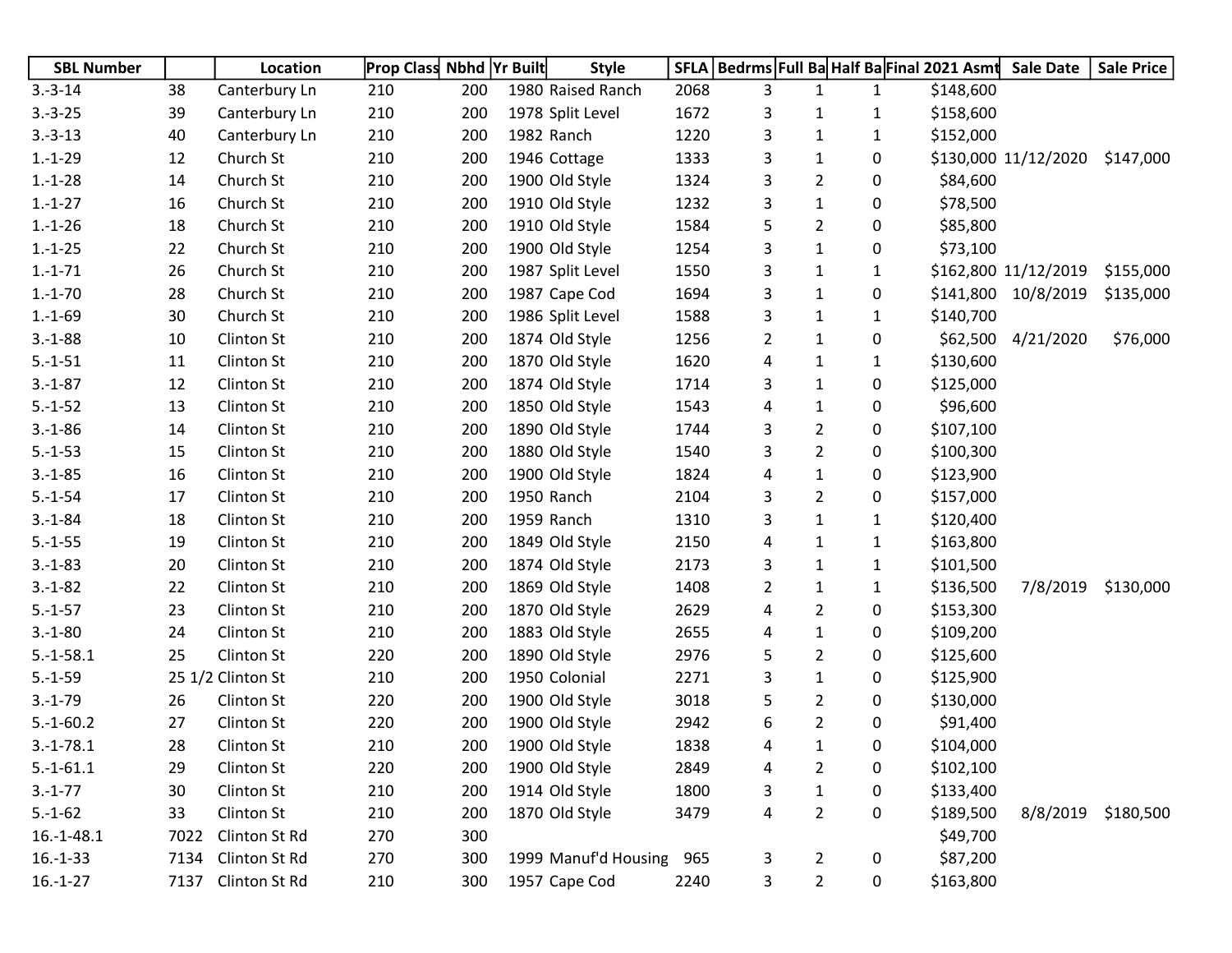| <b>SBL Number</b> |      | Location         | <b>Prop Class Nbhd Yr Built</b> |     | <b>Style</b>              | <b>SFLA</b> | Bedrms Full Ba Half Ba Final 2021 Asmt Sale Date |                |              |           |                      | <b>Sale Price</b> |
|-------------------|------|------------------|---------------------------------|-----|---------------------------|-------------|--------------------------------------------------|----------------|--------------|-----------|----------------------|-------------------|
| $16.-1-28$        | 7147 | Clinton St Rd    | 210                             | 300 | 1958 Ranch                | 1240        | $\overline{2}$                                   | $\overline{2}$ | 0            | \$123,900 |                      |                   |
| $16.-1-68.1$      | 7161 | Clinton St Rd    | 210                             | 300 | 1988 Cape Cod             | 1768        | 3                                                | 1              | 0            | \$197,400 |                      |                   |
| $16.-1-31.1$      | 7232 | Clinton St Rd    | 210                             | 300 | 1954 Cape Cod             | 864         | $\overline{2}$                                   | 1              | 0            |           | \$125,000 11/4/2019  | \$119,000         |
| $16.-1-38.2$      | 7286 | Clinton St Rd    | 210                             | 300 | 1860 Old Style            | 1198        | 3                                                | 1              | 0            | \$90,700  |                      |                   |
| $16.-1-6$         | 7316 | Clinton St Rd    | 242                             | 305 | 1824 Old Style            | 3136        | 3                                                | $\overline{2}$ | 1            | \$551,900 |                      |                   |
| $16.-1-6$         | 7316 | Clinton St Rd    | 242                             | 305 | 1950 Ranch                | 1380        | 3                                                | 3              | 0            | \$551,900 |                      |                   |
| $16.-1-6$         | 7316 | Clinton St Rd    | 242                             | 305 | 1991 Colonial             | 3248        | 5                                                | 4              | 1            | \$551,900 |                      |                   |
| $16.-1-7$         | 7360 | Clinton St Rd    | 210                             | 300 | 1963 Colonial             | 2035        | 4                                                | 1              | $\mathbf{1}$ | \$46,500  |                      |                   |
| $16.-1-5.11$      | 7373 | Clinton St Rd    | 242                             | 300 | 2001 Cape Cod             | 2448        | 4                                                | $\overline{2}$ | 1            | \$289,100 |                      |                   |
| $16.-1-8.2$       | 7381 | Clinton St Rd    | 210                             | 300 | 1980 Ranch                | 2530        | 3                                                | $\overline{2}$ | 0            | \$209,000 |                      |                   |
| 14.-1-18.121      | 7450 | Clinton St Rd    | 210                             | 300 | 2002 Ranch                | 1850        | 3                                                | 2              | 0            | \$262,500 |                      |                   |
| 14.-1-18.112      | 7470 | Clinton St Rd    | 210                             | 300 | 2016 Ranch                | 2298        | 4                                                | $\overline{2}$ | 0            | \$307,000 |                      |                   |
| 14.-1-20.12       | 7501 | Clinton St Rd    | 210                             | 300 | 2002 Ranch                | 1120        | 3                                                | 1              | 1            | \$169,100 |                      |                   |
| 14.-1-17.111      | 7512 | Clinton St Rd    | 210                             | 300 | 2000 Raised Ranch         | 1064        | 2                                                | 1              | 0            | \$184,500 |                      |                   |
| 14.-1-17.112      | 7520 | Clinton St Rd    | 210                             | 300 | 2000 Cape Cod             | 1631        | 3                                                | $\overline{2}$ | 0            | \$194,800 |                      |                   |
| 14.-1-17.12       | 7530 | Clinton St Rd    | 210                             | 300 | 2001 Ranch                | 1274        | 3                                                | $\overline{2}$ | 0            | \$149,000 |                      |                   |
| $14.-1-20.2$      | 7575 | Clinton St Rd    | 210                             | 300 | 1825 Old Style            | 1242        | $\overline{2}$                                   | 1              | 0            | \$83,700  |                      |                   |
| $17.-1-54.1$      | 7601 | Clinton St Rd    | 210                             | 300 | 1993 Ranch                | 1144        | 3                                                | 1              | 0            | \$173,000 |                      |                   |
| $17.-1-54.2$      | 7615 | Clinton St Rd    | 210                             | 300 | 1994 Raised Ranch         | 2052        | 3                                                | 2              | 0            | \$190,100 |                      |                   |
| $17.-1-3$         | 7682 | Clinton St Rd    | 210                             | 300 | 1971 Ranch                | 2259        | 3                                                | $\overline{2}$ | 1            | \$144,900 |                      |                   |
| $17.-1-4$         | 7743 | Clinton St Rd    | 242                             | 305 | 1850 Old Style            | 1156        | 2                                                | 1              | $\mathbf{1}$ | \$109,800 |                      |                   |
| $17.-1-5$         | 7744 | Clinton St Rd    | 210                             | 300 | 1952 Ranch                | 1075        | 3                                                | 1              | 0            |           | \$94,200 12/18/2020  | \$138,000         |
| $13.-1-17.1$      | 7880 | Clinton St Rd    | 270                             | 300 |                           |             |                                                  |                |              | \$32,600  |                      |                   |
| 13.-1-19.12       | 7940 | Clinton St Rd    | 270                             | 305 | 1969 Manuf'd Housing 1344 |             | 3                                                | 2              | 0            | \$73,100  |                      |                   |
| $13.-1-22$        | 7966 | Clinton St Rd    | 210                             | 300 | 1954 Colonial             | 2338        | 3                                                | 1              | 1            | \$146,000 |                      |                   |
| 16.-1-13.12       | 7545 | Connelly Rd      | 210                             | 300 | 1992 Ranch                | 1600        | 3                                                | $\overline{2}$ | 0            | \$113,400 |                      |                   |
| $16.-1-13.2$      | 7565 | Connelly Rd      | 210                             | 300 | 1825 Old Style            | 1442        | 3                                                | 1              | $\mathbf{1}$ | \$110,300 |                      |                   |
| $16.-1-13.11$     | 7603 | Connelly Rd      | 241                             | 300 | 1990 Colonial             | 2050        | 3                                                | $\overline{2}$ | 0            | \$319,200 |                      |                   |
| $9.-1-81$         | 7327 | Cook Rd          | 241                             | 305 | 1854 Old Style            | 3686        | 5                                                | $\mathbf{1}$   | $\mathbf{1}$ | \$489,200 |                      |                   |
| 9.-1-47.111       | 7338 | Cook Rd          | 210                             | 300 | 1989 Ranch                | 1608        | 3                                                | 2              | 0            |           | \$189,000 11/23/2021 | \$250,000         |
| $9.-1-47.112$     |      | 7346 Cook Rd     | 210                             | 300 | 1987 Raised Ranch         | 2880        | 4                                                | 3              | 0            | \$216,700 |                      |                   |
| $9.-1-94$         | 7354 | Cook Rd          | 210                             | 300 | 1988 Ranch                | 2200        | 3                                                | $\overline{2}$ | 1            | \$229,800 |                      |                   |
| $9.-1-47.12$      |      | 7362 Cook Rd     | 210                             | 300 | 1976 Colonial             | 1032        | 3                                                | 1              | 1            | \$128,000 |                      |                   |
| $9.-1-47.2$       | 7378 | Cook Rd          | 210                             | 300 | 1976 Ranch                | 1005        | 3                                                | 1              | 0            | \$136,000 |                      |                   |
| $9.-1-46.12$      |      | 7386 Cook Rd     | 210                             | 300 | 1978 Ranch                | 1794        | 3                                                | 1              | 1            | \$185,900 |                      |                   |
| $9.-1-40$         |      | 7497 Creamery Rd | 210                             | 300 | 1905 Old Style            | 1110        | 3                                                | 1              | 0            | \$94,100  |                      |                   |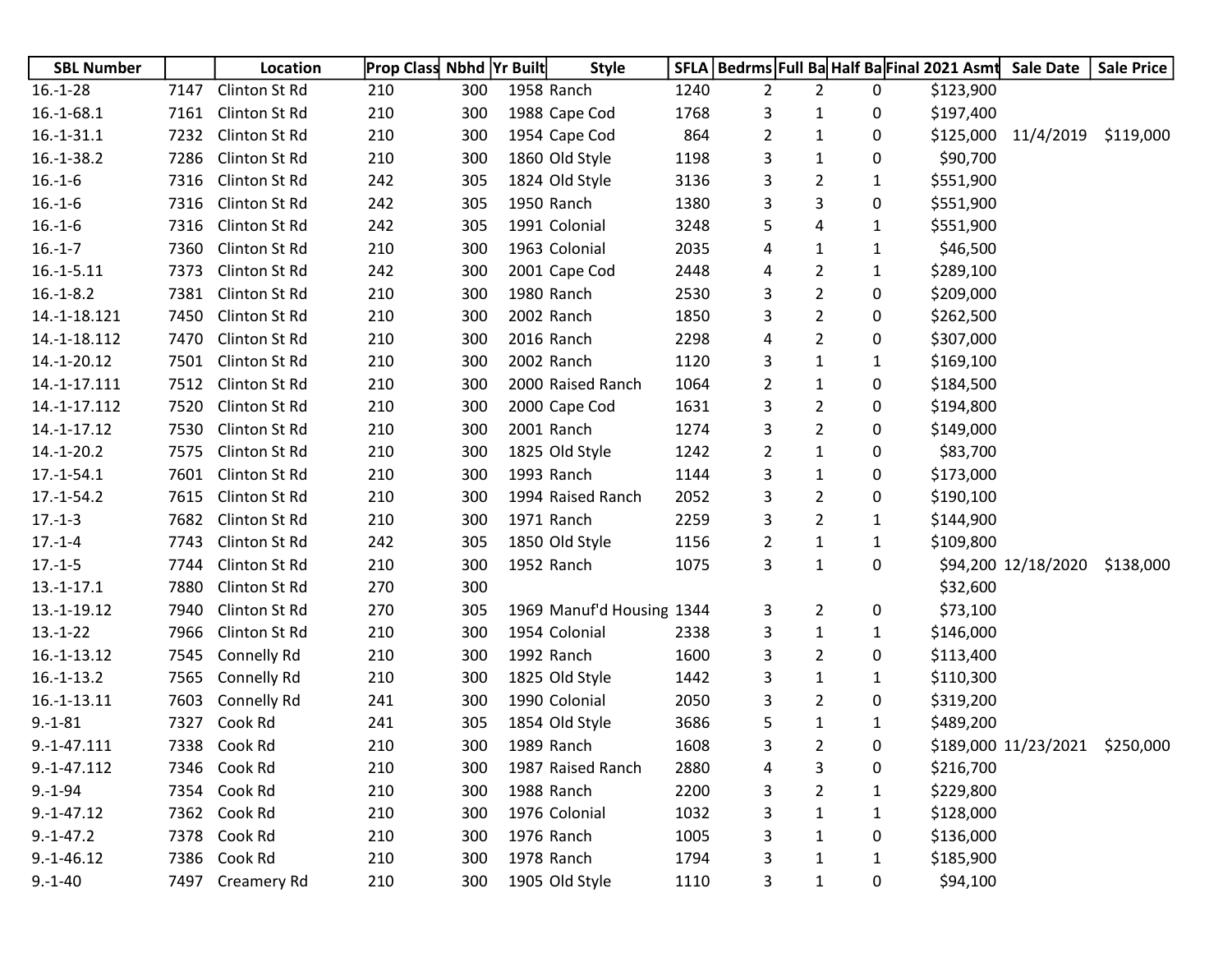| <b>SBL Number</b> |      | Location           | <b>Prop Class Nbhd Yr Built</b> |     | <b>Style</b>         | <b>SFLA</b> | Bedrms Full Ba Half Ba Final 2021 Asmt |                |   |           | <b>Sale Date</b>    | <b>Sale Price</b> |
|-------------------|------|--------------------|---------------------------------|-----|----------------------|-------------|----------------------------------------|----------------|---|-----------|---------------------|-------------------|
| $9.-1-91$         | 7501 | <b>Creamery Rd</b> | 210                             | 300 | 1981 Colonial        | 2460        | 5                                      | $\overline{2}$ | 0 | \$208,400 |                     |                   |
| $9.-1-45.12$      | 7507 | Creamery Rd        | 210                             | 300 | 1971 Ranch           | 968         | 3                                      | 1              | 0 | \$140,900 |                     |                   |
| $9.-1-87.1$       | 7545 | Creamery Rd        | 210                             | 300 | 1981 Split Level     | 1460        | 2                                      | 1              | 1 |           | \$164,000 8/23/2019 | \$164,000         |
| $9.-1-82.2$       | 7568 | Creamery Rd        | 210                             | 300 | 1875 Old Style       | 1744        | 4                                      | 1              | 0 | \$134,400 |                     |                   |
| $9.-1-35.2$       | 7575 | Creamery Rd        | 210                             | 300 | 1978 Ranch           | 1296        | 3                                      | 1              | 0 | \$161,600 |                     |                   |
| $9.-1-85$         | 7589 | Creamery Rd        | 210                             | 300 | 1995 Ranch           | 1196        | 3                                      | 2              | 0 | \$191,000 |                     |                   |
| $9.-1-35.1$       | 7601 | Creamery Rd        | 210                             | 300 | 1850 Old Style       | 1508        | 3                                      | 2              | 0 | \$131,900 |                     |                   |
| $9.-1-82.1$       | 7640 | <b>Creamery Rd</b> | 241                             | 300 | 1990 Colonial        | 2154        | 4                                      | 2              | 1 | \$432,800 |                     |                   |
| $9.-1-36.2$       | 7664 | Creamery Rd        | 210                             | 300 | 1885 Old Style       | 2585        | 3                                      | 2              | 0 | \$247,200 |                     |                   |
| $9.-1-86$         | 7667 | Creamery Rd        | 210                             | 300 | 1994 Colonial        | 2102        | 3                                      | 2              | 1 | \$199,500 |                     |                   |
| $8.-1-32.1$       | 7702 | Creamery Rd        | 210                             | 300 | 1878 Old Style       | 1514        | 3                                      | 1              | 0 | \$129,600 |                     |                   |
| $8.-1-32.2$       | 7714 | Creamery Rd        | 241                             | 300 | 1986 Ranch           | 1152        | 3                                      | 2              | 0 | \$154,000 |                     |                   |
| $9.-1-33.2$       | 7735 | <b>Creamery Rd</b> | 210                             | 300 | 2018 Colonial        | 2300        | 3                                      | 2              | 0 | \$301,800 |                     |                   |
| $8.-1-31.2$       | 7740 | <b>Creamery Rd</b> | 210                             | 300 | 1991 Raised Ranch    | 1800        | 3                                      | 2              | 0 | \$167,900 |                     |                   |
| $8.-1-2.122$      | 7741 | Creamery Rd        | 210                             | 300 | 1992 Colonial        | 1824        | 3                                      | 2              | 1 | \$208,600 |                     |                   |
| $8.-1-.2.21$      | 7795 | Creamery Rd        | 210                             | 300 | 1997 Ranch           | 1710        | 3                                      | 1              | 1 | \$193,200 |                     |                   |
| $8.-1-2.111$      | 7799 | Creamery Rd        | 241                             | 300 | 1860 Old Style       | 2208        | 4                                      | 2              | 0 | \$409,200 |                     |                   |
| $8.-1-34.2$       | 7868 | Creamery Rd        | 210                             | 300 | 1860 Old Style       | 2003        | 3                                      | 1              | 0 | \$179,600 |                     |                   |
| $8.-1-35$         | 7922 | Creamery Rd        | 242                             | 305 | 1840 Old Style       | 1023        | 2                                      | 1              | 0 | \$86,200  |                     |                   |
| $8.-1-26$         | 8000 | <b>Creamery Rd</b> | 242                             | 300 | 1996 Split Level     | 1452        | 3                                      | 1              | 0 | \$182,700 |                     |                   |
| $8.-1-4.12$       | 8005 | Creamery Rd        | 210                             | 300 | 1975 Ranch           | 1536        | 3                                      | 2              | 0 | \$182,300 |                     |                   |
| $8.-1-9.2$        | 8021 | Creamery Rd        | 210                             | 300 | 1974 Ranch           | 1204        | 3                                      | 1              | 0 | \$159,100 |                     |                   |
| $8.-1-40$         | 8027 | Creamery Rd        | 220                             | 300 | 1974 Duplex          | 2250        | 4                                      | 2              | 0 | \$172,200 |                     |                   |
| $8.-1-9.11$       | 8045 | Creamery Rd        | 241                             | 300 | 1989 Cape Cod        | 1375        | 2                                      | 1              | 1 | \$379,200 |                     |                   |
| $8.-1-13.12$      | 8076 | Creamery Rd        | 210                             | 300 | 1974 Ranch           | 2194        | 3                                      | 2              | 1 | \$213,200 |                     |                   |
| $8.-1-13.2$       | 8080 | Creamery Rd        | 210                             | 300 | 1972 Log Home        | 1696        | 4                                      | 2              | 0 | \$204,100 |                     |                   |
| $8.-1-9.12$       | 8089 | Creamery Rd        | 241                             | 305 | 1870 Old Style       | 1729        | 3                                      | 1              | 1 | \$174,100 |                     |                   |
| $8.-1-10.1$       | 8095 | Creamery Rd        | 210                             | 300 | 1965 Ranch           | 1416        | 3                                      | 1              | 1 | \$175,800 |                     |                   |
| 8.-1-13.112       | 8100 | Creamery Rd        | 210                             | 300 | 1865 Old Style       | 2100        | 3                                      | 2              | 0 | \$190,100 |                     |                   |
| 15.-1-24.21       | 7183 | Dublin Rd          | 210                             | 300 | 1970 Ranch           | 924         | $\overline{2}$                         | 1              | 0 | \$112,200 |                     |                   |
| 15.-1-24.112      | 7199 | Dublin Rd          | 210                             | 300 | 1920 Old Style       | 1918        | 3                                      | $\mathbf{1}$   | 0 | \$125,500 |                     |                   |
| $15.-1-8.2$       | 7240 | Dublin Rd          | 210                             | 300 | 1991 Cape Cod        | 1379        | 3                                      | $\overline{2}$ | 0 | \$155,400 | 3/6/2019            | \$148,000         |
| $15.-1-6$         | 7243 | Dublin Rd          | 270                             | 300 |                      |             |                                        |                |   | \$69,800  |                     |                   |
| $15.-1-6$         | 7243 | Dublin Rd          | 270                             | 300 | 1986 Manuf'd Housing | 980         | 3                                      | $\overline{2}$ | 0 | \$69,800  |                     |                   |
| $15.-1-5.111$     | 7267 | Dublin Rd          | 241                             | 300 | 1976 Split Level     | 2976        | 4                                      | 2              | 1 | \$181,400 |                     |                   |
| 15.-1-5.112       | 7299 | Dublin Rd          | 241                             | 300 | 1977 Raised Ranch    | 2016        | 3                                      | 1              | 1 | \$212,600 |                     |                   |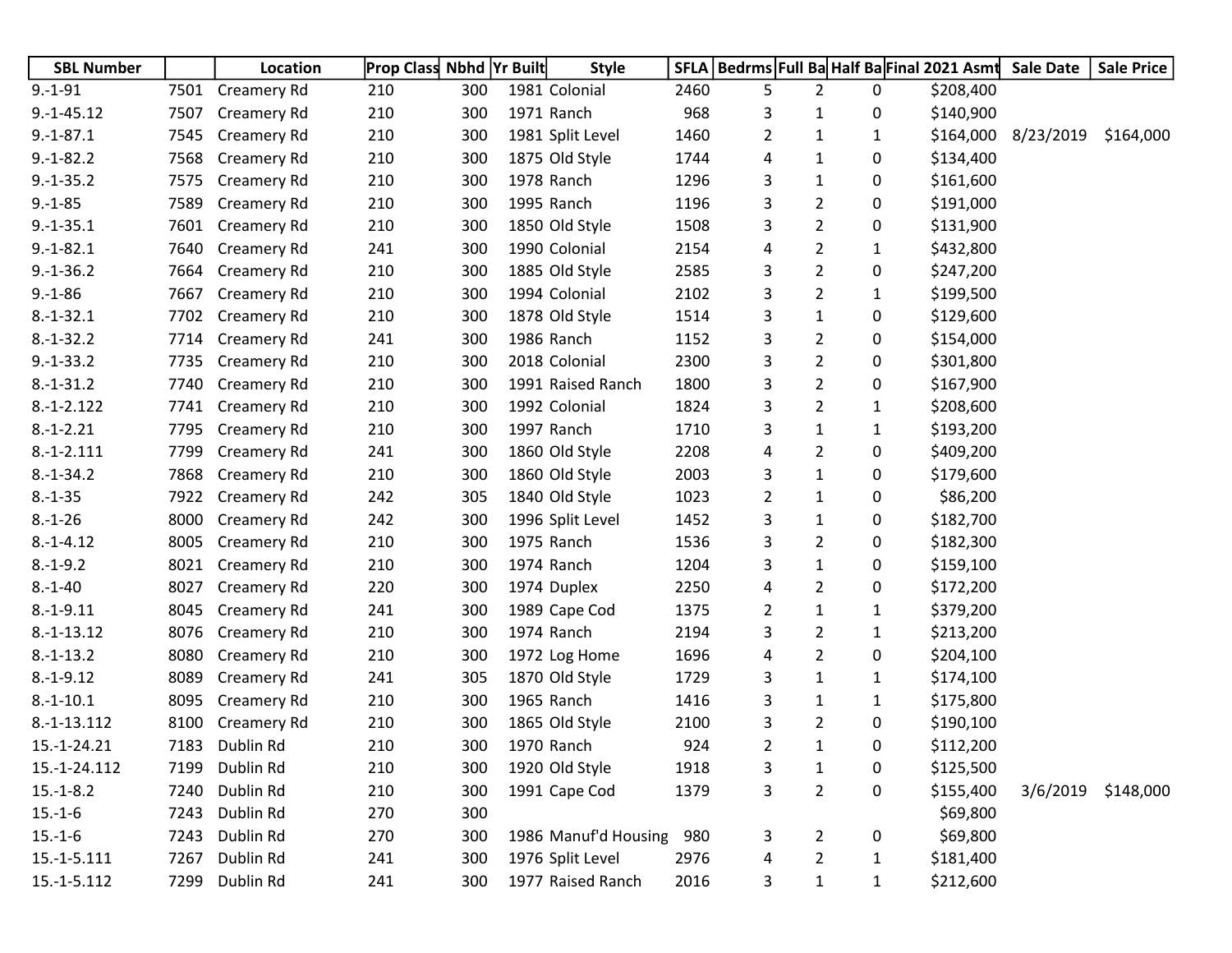| <b>SBL Number</b> |                | Location        | <b>Prop Class Nbhd Yr Built</b> |     | <b>Style</b>      | SFLA |                |                |              | Bedrms Full Ba Half Ba Final 2021 Asmt | <b>Sale Date</b>    | <b>Sale Price</b> |
|-------------------|----------------|-----------------|---------------------------------|-----|-------------------|------|----------------|----------------|--------------|----------------------------------------|---------------------|-------------------|
| 14.-1-24.11       | 7536           | Dublin Rd       | 210                             | 300 | 1976 Ranch        | 1134 | 3              | $\mathbf{1}$   | 0            | \$193,200                              |                     |                   |
| $14.-1-28.2$      | 7551           | Dublin Rd       | 210                             | 305 | 2000 Colonial     | 2536 | 3              | 2              | 1            | \$216,300                              |                     |                   |
| $14.-1-16.2$      | 7552           | Dublin Rd       | 210                             | 300 | 1969 Ranch        | 2188 | 4              | $\overline{2}$ | 0            | \$180,600                              |                     |                   |
| $14.-1-28.1$      | 7559           | Dublin Rd       | 281                             | 300 | 1825 Cottage      | 300  | 1              | $\mathbf{1}$   | 0            | \$285,300                              |                     |                   |
| $14.-1-28.1$      | 7559           | Dublin Rd       | 281                             | 305 | 1969 Ranch        | 1797 | 3              | 1              | 1            | \$285,300                              |                     |                   |
| $14.-1-27.2$      | 7567           | Dublin Rd       | 210                             | 300 | 2004 Colonial     | 2352 | 4              | 2              | 1            | \$239,400                              |                     |                   |
| $14.-1-25$        | 7599           | Dublin Rd       | 210                             | 300 | 1963 Ranch        | 816  | 2              | $\mathbf{1}$   | 0            | \$127,100                              |                     |                   |
| $14.-1-26$        | 7607           | Dublin Rd       | 210                             | 300 | 1969 Ranch        | 1008 | 3              | $\overline{2}$ | 0            | \$137,600                              |                     |                   |
| $14.-1-14.2$      | 7615           | Dublin Rd       | 210                             | 300 | 1975 Colonial     | 1510 | 3              | $\mathbf{1}$   | 1            | \$178,300                              |                     |                   |
| 14.-1-14.12       | 7625           | Dublin Rd       | 210                             | 300 | 1989 Ranch        | 2116 | 3              | $\overline{2}$ | 0            | \$213,200                              | 7/7/2021            | \$245,000         |
| 17.-1-1.121       | 7634           | Dublin Rd       | 210                             | 300 | 1998 Ranch        | 1002 | 2              | $\overline{2}$ | 0            | \$148,100                              |                     |                   |
| 14.-1-14.112      | 7635           | Dublin Rd       | 210                             | 300 | 1993 Colonial     | 1456 | 4              | 1              | 1            | \$152,000                              |                     |                   |
| $14.-1-32$        | 7645           | Dublin Rd       | 210                             | 300 | 1991 Ranch        | 1288 | 3              | $\overline{2}$ | 0            | \$167,000                              | 9/16/2019           | \$159,000         |
| 14.-1-12.12       | 7751           | Dublin Rd       | 210                             | 300 | 1997 Cape Cod     | 1716 | 2              | 2              | 0            | \$180,600                              |                     |                   |
| $3.-2-24$         | 11             | Emily Ct        | 210                             | 200 | 1990 Raised Ranch | 1976 | 3              | $\mathbf{1}$   | 0            | \$155,600                              |                     |                   |
| $3.-2-.25$        | 12             | Emily Ct        | 210                             | 200 | 1989 Raised Ranch | 1064 | 3              | $\mathbf{1}$   | 1            | \$126,900                              |                     |                   |
| $3.-2-.23$        | 13             | Emily Ct        | 210                             | 200 | 1989 Cape Cod     | 1694 | 3              | $\mathbf{1}$   | $\mathbf{1}$ | \$163,000                              |                     |                   |
| $3.-2-26$         | 14             | Emily Ct        | 210                             | 200 | 1989 Cape Cod     | 1452 | 2              | 2              | 0            | \$150,200                              |                     |                   |
| $3.-2-43$         | 15             | Emily Ct        | 210                             | 200 | 1989 Raised Ranch | 1976 | 4              | $\mathbf{1}$   | 1            | \$154,400                              |                     |                   |
| $3.-2-27$         | 16             | Emily Ct        | 210                             | 200 | 1989 Raised Ranch | 1864 | 3              | $\mathbf{1}$   | 1            | \$147,800                              |                     |                   |
| $3.-2-42$         | 17             | Emily Ct        | 210                             | 200 | 1988 Split Level  | 1628 | 3              | $\mathbf{1}$   | 1            | \$154,100                              |                     |                   |
| $3.-2-.28$        | 18             | Emily Ct        | 210                             | 200 | 1989 Colonial     | 1604 | 3              | $\mathbf{1}$   | 1            | \$158,800                              |                     |                   |
| $3.-2-41$         | 19             | Emily Ct        | 210                             | 200 | 1988 Raised Ranch | 1976 | 3              | $\mathbf{1}$   | 0            | \$153,700                              |                     |                   |
| $3.-2-29$         | 20             | Emily Ct        | 210                             | 200 | 1989 Raised Ranch | 1976 | 3              | 2              | 0            | \$149,700                              |                     |                   |
| $3.-2-40$         | 21             | Emily Ct        | 210                             | 200 | 1990 Cape Cod     | 1694 | 3              | $\mathbf{1}$   | 1            | \$147,800                              |                     |                   |
| $3.-2-30$         | 22             | <b>Emily Ct</b> | 210                             | 200 | 1989 Cape Cod     | 1577 | 3              | $\mathbf{1}$   | 0            | \$134,900                              | 4/27/2018           | \$122,500         |
| $3.-2-39$         | 23             | Emily Ct        | 210                             | 200 | 1989 Split Level  | 1148 | 3              | $\mathbf{1}$   | 0            | \$136,100                              |                     |                   |
| $3.-2-31$         | 24             | Emily Ct        | 210                             | 200 | 1989 Raised Ranch | 1564 | 3              | $\mathbf{1}$   | 1            | \$148,400                              |                     |                   |
| $3.-2-32$         | 26             | Emily Ct        | 210                             | 200 | 1989 Cape Cod     | 1838 | 3              | $\overline{2}$ | 0            | \$154,900                              |                     |                   |
| $3.-2-33$         | 28             | <b>Emily Ct</b> | 210                             | 200 | 1989 Raised Ranch | 2456 | 4              | 2              | 1            | \$155,600                              |                     |                   |
| $3.-2-34$         | 30             | Emily Ct        | 210                             | 200 | 1989 Cape Cod     | 1694 | 4              | $\overline{2}$ | 0            | \$151,500                              |                     |                   |
| $11.-1-12.2$      | 7397           | Evans Rd        | 210                             | 300 | 1890 Old Style    | 2580 | 4              | $\overline{c}$ | 0            |                                        | \$199,500 7/13/2018 | \$234,000         |
| $11.-1-27$        | 7412           | Evans Rd        | 210                             | 300 | 1985 Contemporary | 1929 | 3              | $\mathbf{1}$   | 1            | \$230,000                              |                     |                   |
| $11.-1-28.2$      | 7413           | Evans Rd        | 210                             | 300 | 1977 Ranch        | 1248 | 3              | $\mathbf{1}$   | $\mathbf{1}$ | \$150,800                              |                     |                   |
| $1.-1-32$         | 14             | Gates St        | 210                             | 200 | 1910 Cottage      | 920  | 2              | 1              | 0            | \$69,300                               |                     |                   |
| $2.-1-35$         | $\overline{2}$ | Gibson Pl       | 210                             | 200 | 1890 Old Style    | 782  | $\overline{2}$ | $\mathbf{1}$   | 0            | \$46,200                               |                     |                   |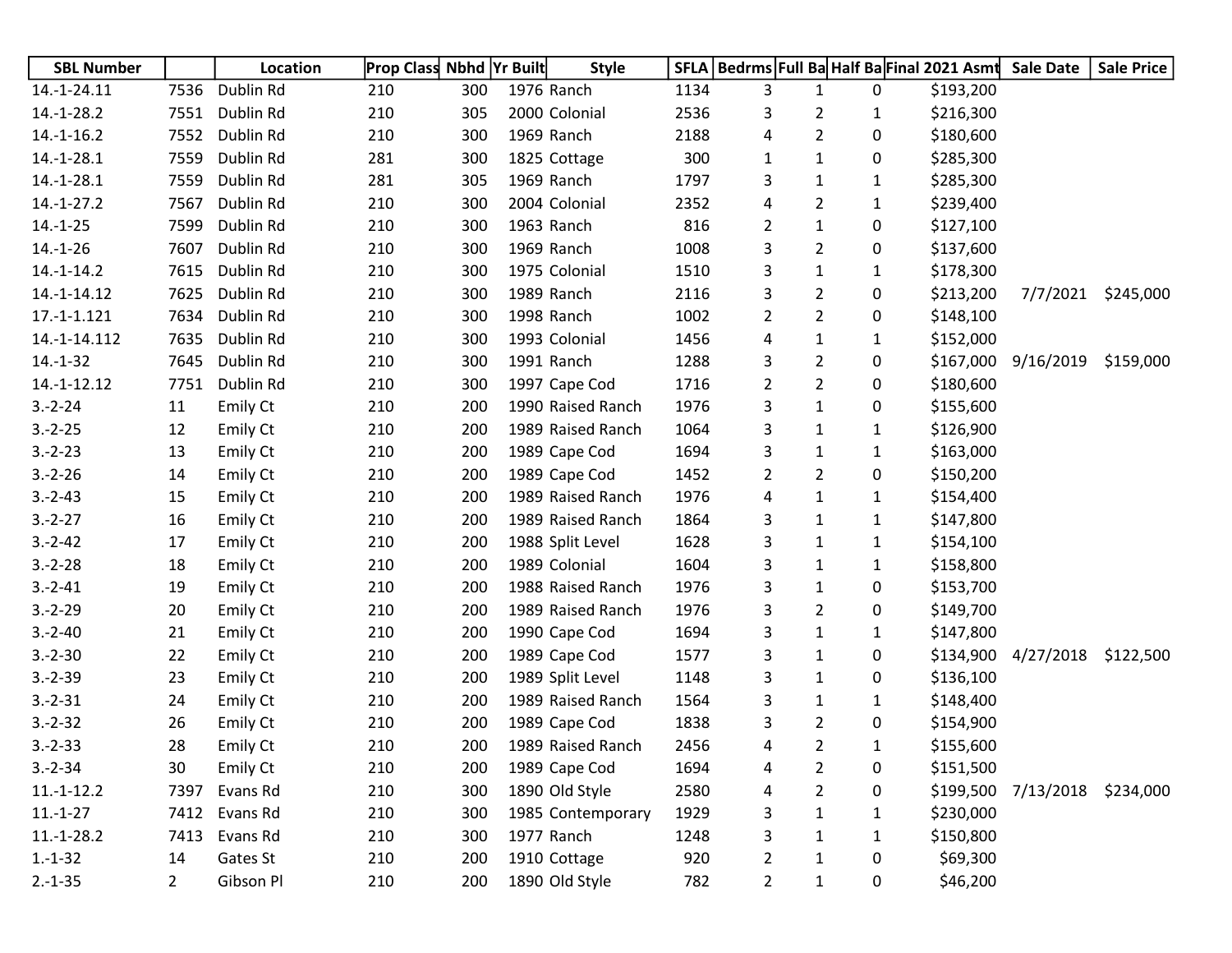| <b>SBL Number</b> |              | Location              | <b>Prop Class Nbhd Yr Built</b> |     | <b>Style</b>              |      |                |                |              | SFLA   Bedrms   Full Ba Half Ba Final 2021 Asmt Sale Date |                     | <b>Sale Price</b> |
|-------------------|--------------|-----------------------|---------------------------------|-----|---------------------------|------|----------------|----------------|--------------|-----------------------------------------------------------|---------------------|-------------------|
| $2.-1-34$         | 4            | Gibson Pl             | 220                             | 200 | 1890 Old Style            | 1565 | 3              | $\overline{2}$ | 0            | \$91,900                                                  |                     |                   |
| $1.-1-50$         | 10           | Gibson St             | 210                             | 200 | 1886 Old Style            | 1788 | 3              | $\mathbf{1}$   | 0            | \$113,000                                                 |                     |                   |
| $1.-1-49$         | 12           | Gibson St             | 210                             | 200 | 1920 Old Style            | 1220 | 4              | $\mathbf{1}$   | 0            | \$87,300                                                  |                     |                   |
| $1.-1-48$         | 14           | Gibson St             | 210                             | 200 | 1870 Ranch                | 1024 | 2              | $\mathbf{1}$   | 0            | \$91,200                                                  |                     |                   |
| $1.-1-40$         | 15           | Gibson St             | 210                             | 200 | 1900 Old Style            | 2187 | 3              | 2              | 1            | \$87,400                                                  |                     |                   |
| $1.-1-47$         | 16           | Gibson St             | 210                             | 200 | 1886 Old Style            | 1408 | 3              | 1              | $\mathbf{1}$ | \$83,900                                                  |                     |                   |
| $1.-1-41.1$       | 17           | Gibson St             | 210                             | 200 | 1880 Old Style            | 1280 | 3              | 1              | 0            | \$72,700                                                  |                     |                   |
| $1.-1-42.2$       | 19           | Gibson St             | 210                             | 200 | 1900 Old Style            | 1173 | 3              | $\mathbf 1$    | 0            | \$96,400                                                  |                     |                   |
| 1.-1-21.212       | 20           | Gibson St             | 210                             | 200 | 1900 Old Style            | 2107 | $\overline{2}$ | 2              | 0            | \$157,900                                                 |                     |                   |
| $1.-1-43$         | 21           | Gibson St             | 210                             | 200 | 1850 Old Style            | 952  | $\overline{2}$ | $\mathbf{1}$   | 0            | \$76,800                                                  |                     |                   |
| $1.-1-21.22$      | 22           | Gibson St             | 210                             | 200 | 1990 Raised Ranch         | 1976 | 3              | $\mathbf{1}$   | 0            | \$159,600                                                 |                     |                   |
| $1.-1-44$         | 23           | Gibson St             | 210                             | 200 | 1840 Old Style            | 868  | $\overline{2}$ | $\mathbf{1}$   | 0            | \$64,900                                                  |                     |                   |
| $1.-1-22.2$       | 24           | Gibson St             | 210                             | 200 | 1992 Raised Ranch         | 1976 | 3              | 1              | $\mathbf{1}$ | \$150,000                                                 |                     |                   |
| $1.-1-45$         | 25           | Gibson St             | 210                             | 200 | 1988 Ranch                | 1144 | 3              | $\mathbf{1}$   | 0            | \$86,900                                                  |                     |                   |
| $1.-1-22.1$       | 26           | Gibson St             | 210                             | 200 | 1890 Old Style            | 1108 | $\mathbf{1}$   | $\mathbf{1}$   | 0            | \$77,800                                                  |                     |                   |
| $1.-1-24.1$       | 37           | Gibson St             | 210                             | 200 | 1998 Colonial             | 1383 | 3              | 1              | 1            | \$135,800                                                 |                     |                   |
| 16.-1-38.12       | 7523         | Gilbert Rd            | 210                             | 300 | 1990 Colonial             | 1664 | 3              | 1              | 1            | \$193,200                                                 |                     |                   |
| 16.-1-38.112      | 7527         | Gilbert Rd            | 210                             | 300 | 1993 Raised Ranch         | 1884 | 3              | $\mathbf{1}$   | 0            | \$191,100                                                 |                     |                   |
| $16.-1-70$        | 7531         | Gilbert Rd            | 210                             | 300 | 1993 Ranch                | 1144 | 3              | 1              | 0            | \$158,600                                                 |                     |                   |
| $16.-1-47.1$      | 7660         | Gilbert Rd            | 210                             | 300 | 1994 Colonial             | 1568 | 3              | $\mathbf{1}$   | $\mathbf{1}$ | \$171,500                                                 |                     |                   |
| 16.-1-49.122      | 7666         | Gilbert Rd            | 270                             | 300 |                           |      |                |                |              | \$54,700                                                  |                     |                   |
| 16.-1-49.121      | 7678         | Gilbert Rd            | 210                             | 300 | 1986 Ranch                | 1152 | 3              | $\mathbf{1}$   | $\mathbf{1}$ |                                                           | \$125,000 1/10/2020 | \$105,000         |
| 16.-1-49.21       | 7682         | Gilbert Rd            | 210                             | 300 | 2001 Ranch                | 1438 | 3              | 2              | 0            | \$158,500                                                 |                     |                   |
| 17.-1-16.11/VVV   | $\mathbf{1}$ | Hidden Meadows Dr 270 |                                 | 270 | 1988 Manuf'd Housing 1300 |      | 2              | 2              | 0            | \$48,300                                                  |                     |                   |
| 17.-1-16.11/MM    | 15           | Hidden Meadows Dr 270 |                                 | 270 | 1987 Manuf'd Housing 1248 |      | 2              | $\mathbf{1}$   | 0            | \$47,800                                                  |                     |                   |
| $17.-1-16.11/AC$  | 16           | Hidden Meadows Dr 270 |                                 | 270 | 1989 Manuf'd Housing 1248 |      | $\overline{2}$ | $\overline{2}$ | 0            | \$52,500                                                  |                     |                   |
| $17.-1-16.11/NN$  | 17           | Hidden Meadows Dr 270 |                                 | 270 | 1988 Manuf'd Housing 1196 |      | $\overline{2}$ | $\overline{2}$ | 0            | \$47,300                                                  |                     |                   |
| 17.-1-16.11/00    | 18           | Hidden Meadows Dr 270 |                                 | 270 | 1991 Manuf'd Housing 1300 |      | 2              | $\overline{2}$ | 0            | \$55,100                                                  |                     |                   |
| 17.-1-16.11/PP    | 34           | Hidden Meadows Dr 270 |                                 | 270 | 1989 Manuf'd Housing 1300 |      | $\overline{2}$ | $\overline{2}$ | 0            | \$57,800                                                  |                     |                   |
| $17.-1-16.11/AF$  | 35           | Hidden Meadows Dr 270 |                                 | 270 | 1989 Manuf'd Housing 1492 |      | 2              | $\overline{2}$ | 0            |                                                           | \$52,500 7/10/2020  | \$64,900          |
| 17.-1-16.11/SSS   | 36           | Hidden Meadows Dr 270 |                                 | 270 | 1987 Manuf'd Housing 1196 |      | $\overline{2}$ | 2              | 0            | \$41,000                                                  | 1/29/2019           | \$48,000          |
| 17.-1-16.11/III   | 37           | Hidden Meadows Dr 270 |                                 | 270 | 1989 Manuf'd Housing 1300 |      | $\overline{2}$ | 2              | 0            | \$47,300                                                  |                     |                   |
| 17.-1-16.11/NNN   | 38           | Hidden Meadows Dr 270 |                                 | 270 | 1988 Manuf'd Housing 1196 |      | $\overline{2}$ | 2              | 0            | \$47,300                                                  |                     |                   |
| 17.-1-16.11/BBB   | 39           | Hidden Meadows Dr 270 |                                 | 270 | 1989 Manuf'd Housing 1300 |      | $\overline{2}$ | 2              | 0            | \$54,600                                                  |                     |                   |
| 17.-1-16.11/QQ    | 40           | Hidden Meadows Dr 270 |                                 | 270 | 1987 Manuf'd Housing 1404 |      | $\overline{2}$ | 2              | 0            | \$50,400                                                  |                     |                   |
| 17.-1-16.11/000   | 41           | Hidden Meadows Dr 270 |                                 | 270 | 1987 Manuf'd Housing 1248 |      | $\overline{2}$ | 1              | 0            | \$49,600                                                  |                     |                   |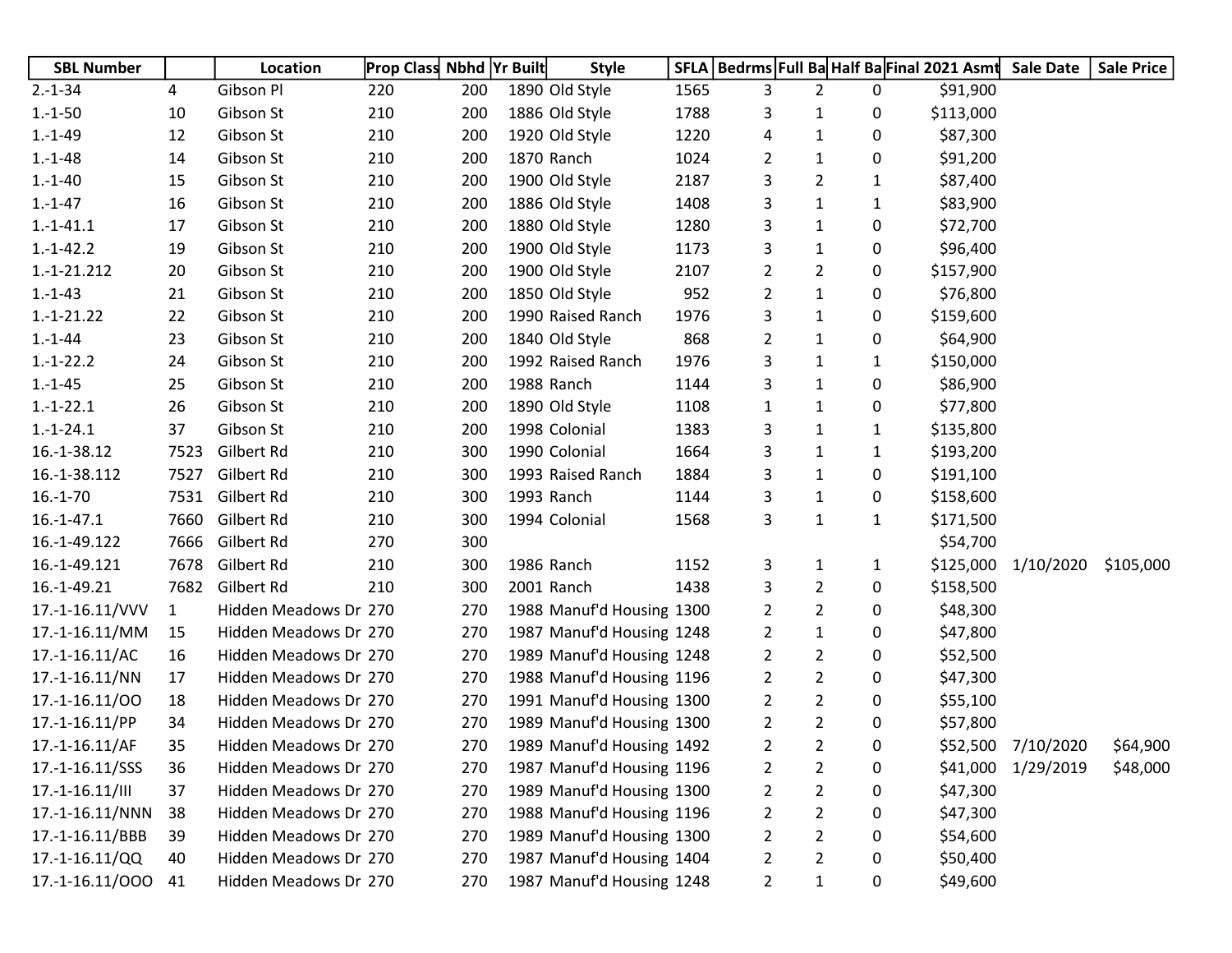| <b>SBL Number</b> |                | Location              | <b>Prop Class Nbhd Yr Built</b> |     | <b>Style</b>              |      |                |                |              | SFLA   Bedrms   Full Ba Half Ba Final 2021 Asmt | <b>Sale Date</b>    | <b>Sale Price</b> |
|-------------------|----------------|-----------------------|---------------------------------|-----|---------------------------|------|----------------|----------------|--------------|-------------------------------------------------|---------------------|-------------------|
| 17.-1-16.11/GGG   | 42             | Hidden Meadows Dr 270 |                                 | 270 | 1988 Manuf'd Housing 1300 |      | 2              | 1              | $\mathbf{1}$ | \$47,800                                        |                     |                   |
| $17.-1-16.11/AB$  | 43             | Hidden Meadows Dr 270 |                                 | 270 | 1988 Manuf'd Housing 1300 |      | 2              | $\overline{2}$ | 0            | \$35,200                                        | 4/15/2021           | \$59,000          |
| 17.-1-16.11/EEE   | 44             | Hidden Meadows Dr 270 |                                 | 270 | 1989 Manuf'd Housing 1300 |      | 2              | $\overline{2}$ | 0            | \$53,000                                        |                     |                   |
| 17.-1-16.11/PPP   | 45             | Hidden Meadows Dr 270 |                                 | 270 | 1986 Manuf'd Housing 1248 |      | $\overline{2}$ | $\overline{2}$ | 0            |                                                 | \$42,000 12/31/2019 | \$36,000          |
| $17.-1-16.11/RR$  | 46             | Hidden Meadows Dr 270 |                                 | 270 | 1989 Manuf'd Housing 1248 |      | 2              | $\mathbf{1}$   | 0            | \$47,300                                        | 10/4/2019           | \$40,000          |
| 17.-1-16.11/QQQ   | 47             | Hidden Meadows Dr 270 |                                 | 270 | 1988 Manuf'd Housing 1300 |      | $\overline{2}$ | $\overline{2}$ | 0            | \$47,800                                        |                     |                   |
| 17.-1-16.11/UUU   | 110            | Hidden Meadows Dr 270 |                                 | 270 | 1992 Manuf'd Housing 1196 |      | $\overline{2}$ | $\overline{2}$ | 0            | \$44,600                                        | 6/26/2019           | \$48,000          |
| $17.-1-16.11/A$   | 120            | Hidden Meadows Dr 270 |                                 | 270 | 1993 Manuf'd Housing 1300 |      | $\overline{2}$ | $\overline{2}$ | 0            | \$61,300                                        |                     |                   |
| 17.-1-16.11/FFFF  | 100            | Hidden Meadows Dr 270 |                                 | 270 | 1989 Manuf'd Housing 1716 |      | 2              | $\overline{2}$ | 0            | \$75,600                                        |                     |                   |
| $17.-1-16.11/AL$  | $\overline{2}$ | Hilltop Dr            | 270                             | 270 | 1988 Manuf'd Housing 1300 |      | $\overline{2}$ | $\overline{2}$ | 0            | \$52,500                                        |                     |                   |
| 17.-1-16.11/AA    | 3              | Hilltop Dr            | 270                             | 270 | 1988 Manuf'd Housing 1056 |      | 2              | $\mathbf{1}$   | 0            | \$36,800                                        |                     |                   |
| 17.-1-16.11/KKK   | 4              | Hilltop Dr            | 270                             | 270 | 1988 Manuf'd Housing 1300 |      | $\overline{2}$ | $\overline{2}$ | 0            | \$51,500                                        |                     |                   |
| $17.-1-16.11/XX$  | 5              | Hilltop Dr            | 270                             | 270 | 1988 Manuf'd Housing 960  |      | $\overline{2}$ | $\mathbf{1}$   | 0            | \$36,800                                        |                     |                   |
| 17.-1-16.11/BB    | 6              | Hilltop Dr            | 270                             | 270 | 1988 Manuf'd Housing 1300 |      | $\overline{2}$ | $\overline{2}$ | 0            | \$43,900                                        | 9/13/2019           | \$40,000          |
| 17.-1-16.11/AM    | $\overline{7}$ | Hilltop Dr            | 270                             | 270 | 1988 Manuf'd Housing 1300 |      | $\overline{2}$ | $\overline{2}$ | 0            | \$52,500                                        |                     |                   |
| $17.-1-16.11/CC$  | 8              | Hilltop Dr            | 270                             | 270 | 1990 Manuf'd Housing 1300 |      | $\overline{2}$ | $\overline{2}$ | 0            | \$47,300                                        |                     |                   |
| 17.-1-16.11/DD    | 9              | Hilltop Dr            | 270                             | 270 | 1987 Manuf'd Housing 1196 |      | 2              | 1              | 1            | \$47,300                                        |                     |                   |
| 17.-1-16.11/HHH   | 10             | Hilltop Dr            | 270                             | 270 | 1988 Manuf'd Housing 1300 |      | 2              | $\overline{2}$ | 0            | \$51,500                                        |                     |                   |
| 17.-1-16.11/AAA   | 11             | Hilltop Dr            | 270                             | 270 | 1987 Manuf'd Housing 1248 |      | $\overline{2}$ | $\overline{2}$ | 0            | \$52,000                                        |                     |                   |
| 17.-1-16.11/EE    | 12             | Hilltop Dr            | 270                             | 270 | 1987 Manuf'd Housing 1300 |      | $\overline{2}$ | $\overline{2}$ | 0            | \$47,300                                        |                     |                   |
| 17.-1-16.11/FFF   | 13             | Hilltop Dr            | 270                             | 270 | 1986 Manuf'd Housing 1104 |      | $\overline{2}$ | $\overline{2}$ | 0            | \$41,000                                        | 6/27/2018           | \$54,000          |
| 17.-1-16.11/FF    | 14             | Hilltop Dr            | 270                             | 270 | 1986 Manuf'd Housing 1296 |      | 2              | $\overline{2}$ | 0            | \$47,300                                        | 9/14/2019           | \$40,000          |
| $1.-1-54$         | 11             | Hunter St             | 210                             | 200 | 1880 Old Style            | 1512 | 3              | $\mathbf{1}$   | 0            | \$97,700                                        |                     |                   |
| $1.-1-21.1$       | 13             | Hunter St             | 210                             | 200 | 1987 Raised Ranch         | 1964 | 3              | $\overline{2}$ | 0            | \$156,500                                       |                     |                   |
| $1.-1-61$         | 15             | Hunter St             | 210                             | 200 | 1987 Split Level          | 2294 | 4              | $\overline{2}$ | $\mathbf{1}$ | \$160,700                                       |                     |                   |
| $1.-1-62$         | 17             | Hunter St             | 210                             | 200 | 1986 Cape Cod             | 1481 | 4              | $\overline{2}$ | 0            | \$155,400                                       |                     |                   |
| $1.-1-63$         | 19             | Hunter St             | 210                             | 200 | 1986 Cape Cod             | 1481 | 3              | $\overline{2}$ | 0            | \$154,700                                       |                     |                   |
| $1.-1-64$         | 21             | Hunter St             | 210                             | 200 | 1987 Ranch                | 1144 | 3              | 1              | 0            | \$147,000                                       | 9/20/2019           | \$140,000         |
| $1.-1-65$         | 23             | Hunter St             | 210                             | 200 | 1986 Cape Cod             | 1481 | 4              | 2              | 0            | \$148,800                                       |                     |                   |
| $1.-1-66$         | 25             | Hunter St             | 210                             | 200 | 1986 Split Level          | 1650 | 3              | $\overline{2}$ | 0            | \$147,800                                       |                     |                   |
| $1.-1-67$         | 27             | Hunter St             | 210                             | 200 | 1986 Raised Ranch         | 1564 | 3              | $\overline{2}$ | 0            | \$149,900                                       |                     |                   |
| $1.-1-68$         | 29             | Hunter St             | 210                             | 200 | 1987 Cape Cod             | 1481 | 4              | $\overline{2}$ | 0            | \$160,300                                       |                     |                   |
| 12.-1-67.21       | 6703           | Jerico Rd             | 210                             | 305 | 1965 Ranch                | 1666 | 4              | 1              | 1            | \$191,200                                       |                     |                   |
| 12.-1-77.111      | 6712           | Jerico Rd             | 210                             | 305 | 1998 Ranch                | 1590 | 4              | 2              | 1            | \$201,400                                       |                     |                   |
| $12.-1-77.2$      | 6744           | Jerico Rd             | 210                             | 305 | 1967 Ranch                | 1032 | $\overline{2}$ | $\mathbf{1}$   | 0            | \$138,000                                       |                     |                   |
| $12.-1-61$        |                | 6745 Jerico Rd        | 210                             | 305 | 1965 Ranch                | 1977 | 3              | $\overline{2}$ | 1            |                                                 | \$262,500 7/24/2020 | \$307,000         |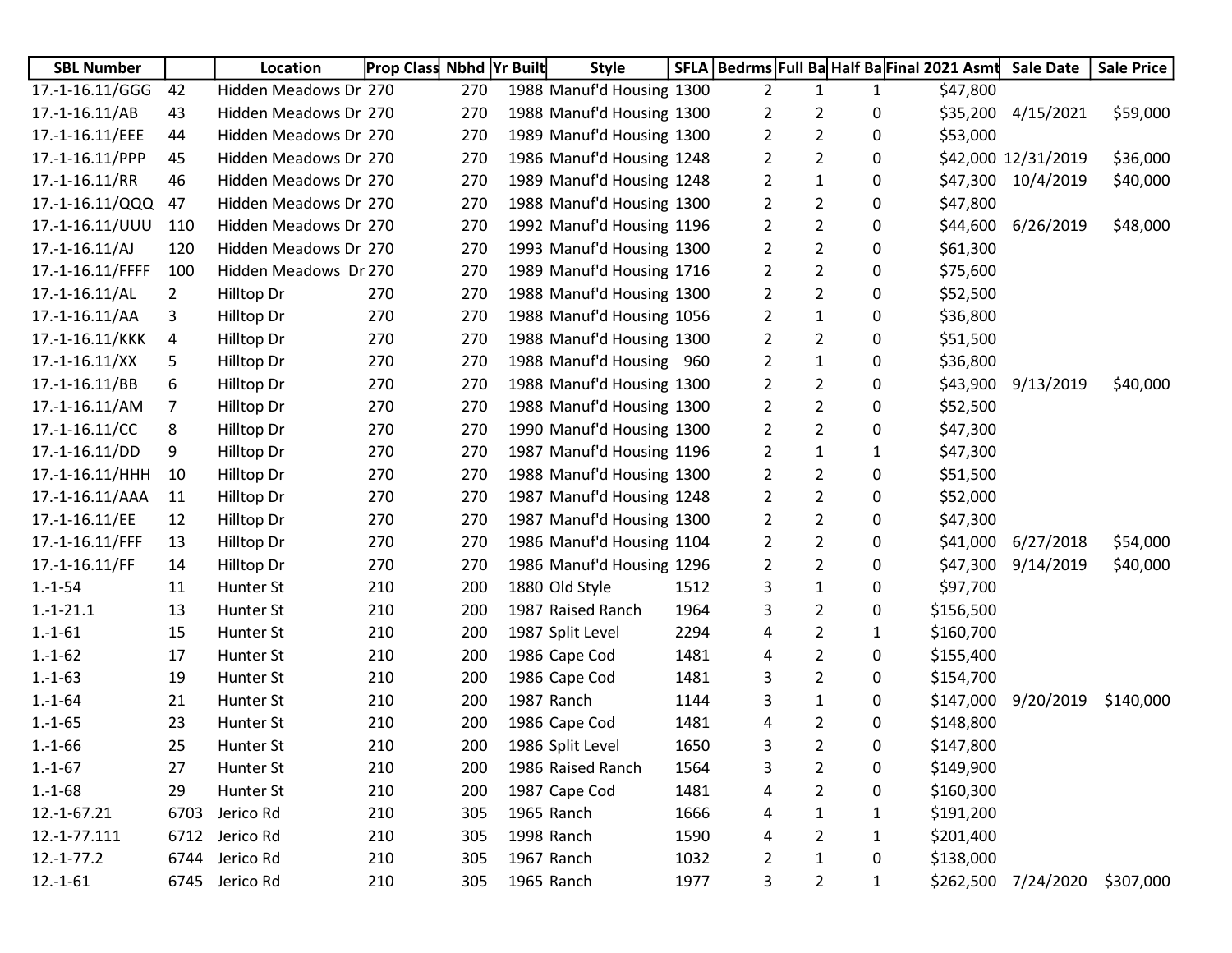| <b>SBL Number</b> |      | Location  | <b>Prop Class Nbhd Yr Built</b> |     | <b>Style</b>      |      | SFLA   Bedrms Full Ba Half Ba Final 2021 Asmt Sale Date |                |              |           |                               | <b>Sale Price</b> |
|-------------------|------|-----------|---------------------------------|-----|-------------------|------|---------------------------------------------------------|----------------|--------------|-----------|-------------------------------|-------------------|
| 12.-1-78.21       | 6748 | Jerico Rd | 210                             | 305 | 1970 Ranch        | 1924 | 3                                                       | 1              | 0            | \$193,500 |                               |                   |
| 12.-1-78.12       | 6786 | Jerico Rd | 210                             | 305 | 1972 Cape Cod     | 2551 | 3                                                       | 2              | 1            | \$230,000 |                               |                   |
| $12.-1-60.2$      | 6787 | Jerico Rd | 210                             | 305 | 1983 Ranch        | 1760 | 3                                                       | $\overline{2}$ | 0            | \$183,800 |                               |                   |
| 12.-1-60.122      | 6819 | Jerico Rd | 210                             | 305 | 1987 Colonial     | 1928 | 4                                                       | 1              | 1            | \$202,700 |                               |                   |
| $12.-1-117$       | 6853 | Jerico Rd | 210                             | 305 | 1989 Raised Ranch | 1410 | 2                                                       | 1              | 0            |           | \$184,800 6/28/2019           | \$176,500         |
| $12.-1-107$       | 6855 | Jerico Rd | 210                             | 305 | 1989 Ranch        | 1040 | 3                                                       | 2              | 0            | \$160,700 |                               |                   |
| $12.-1-108$       | 6857 | Jerico Rd | 210                             | 305 | 1989 Raised Ranch | 1920 | 4                                                       | $\overline{2}$ | 0            | \$179,300 |                               |                   |
| 12.-1-109         | 6859 | Jerico Rd | 210                             | 305 | 1990 Raised Ranch | 2160 | 3                                                       | $\overline{2}$ | 0            | \$179,400 |                               |                   |
| 12.-1-78.113      | 6864 | Jerico Rd | 241                             | 305 | 1920 Old Style    | 1182 | 3                                                       | $\mathbf{1}$   | 0            | \$243,000 |                               |                   |
| $12.-1-79$        | 6874 | Jerico Rd | 210                             | 305 | 1969 Ranch        | 1260 | 3                                                       | $\mathbf{1}$   | 0            | \$139,500 |                               |                   |
| $14.-1-8.2$       | 7022 | Jerico Rd | 210                             | 300 | 1990 Contemporary | 1740 | 3                                                       | $\overline{2}$ | 0            | \$212,100 |                               |                   |
| $14.-1-8.12$      | 7038 | Jerico Rd | 210                             | 300 | 1975 Ranch        | 1590 | $\overline{2}$                                          | $\overline{2}$ | 0            | \$190,100 |                               |                   |
| $14.-1-9.1$       | 7052 | Jerico Rd | 210                             | 300 | 1953 Ranch        | 1320 | 3                                                       | 1              | 0            | \$162,400 |                               |                   |
| 14.-1-14.111      | 7130 | Jerico Rd | 210                             | 300 | 1992 Ranch        | 1577 | 3                                                       | $\overline{2}$ | 0            | \$200,600 |                               |                   |
| 17.-1-56.12       | 7208 | Jerico Rd | 210                             | 300 | 1998 A-Frame      | 1755 | 3                                                       | $\overline{2}$ | 0            | \$156,800 |                               |                   |
| 17.-1-56.11       | 7212 | Jerico Rd | 210                             | 300 | 1997 Ranch        | 1170 | 3                                                       | $\mathbf{1}$   | 0            | \$141,500 |                               |                   |
| $3.-2-38$         | 27   | Kaymar Dr | 210                             | 200 | 1989 Raised Ranch | 1564 | 3                                                       | $\mathbf{1}$   | $\mathbf{1}$ | \$141,800 |                               |                   |
| $3.-2-35$         | 28   | Kaymar Dr | 210                             | 200 | 1989 Colonial     | 1604 | 3                                                       | 1              | $\mathbf{1}$ |           | \$173,300 1/11/2019           | \$165,000         |
| $3.-2-37$         | 29   | Kaymar Dr | 210                             | 200 | 1989 Cape Cod     | 1481 | $\overline{2}$                                          | 1              | 0            | \$125,200 |                               |                   |
| $3.-2-36$         | 30   | Kaymar Dr | 210                             | 200 | 1988 Cape Cod     | 1481 | 3                                                       | $\overline{2}$ | 0            | \$134,400 |                               |                   |
| $3.-3-30$         | 31   | Kaymar Dr | 210                             | 200 | 1988 Colonial     | 1640 | 3                                                       | 1              | 1            | \$143,600 |                               |                   |
| $3.-3-29$         | 32   | Kaymar Dr | 210                             | 200 | 1988 Raised Ranch | 1735 | 3                                                       | 1              | 1            |           | \$125,000 11/8/2021 \$174,900 |                   |
| $3.-3-31$         | 33   | Kaymar Dr | 210                             | 200 | 1989 Raised Ranch | 1514 | 3                                                       | $\mathbf{1}$   | 0            | \$143,900 |                               |                   |
| $3.-3-28$         | 34   | Kaymar Dr | 210                             | 200 | 1989 Cape Cod     | 1694 | 3                                                       | $\overline{2}$ | 0            | \$149,800 |                               |                   |
| $3.-3-16$         | 35   | Kaymar Dr | 210                             | 200 | 1983 Split Level  | 1894 | 3                                                       | $\overline{2}$ | 0            | \$147,000 |                               |                   |
| $3.-3-27$         | 36   | Kaymar Dr | 210                             | 200 | 1989 Raised Ranch | 1976 | 3                                                       | $\overline{2}$ | 0            |           | \$141,100 4/30/2021           | \$181,000         |
| $3.-3-7$          | 37   | Kaymar Dr | 210                             | 200 | 1982 Split Level  | 1570 | 3                                                       | $\mathbf{1}$   | 1            | \$145,000 |                               |                   |
| $3.-3-6$          | 38   | Kaymar Dr | 210                             | 200 | 1976 Colonial     | 2200 | 4                                                       | $\overline{2}$ | $\mathbf{1}$ | \$163,800 |                               |                   |
| $3.-3-8$          | 39   | Kaymar Dr | 210                             | 200 | 1976 Colonial     | 1694 | 3                                                       | $\mathbf{1}$   | 1            | \$153,900 |                               |                   |
| $3.-3-5$          | 40   | Kaymar Dr | 210                             | 200 | 1976 Raised Ranch | 2200 | 3                                                       | 1              | 1            | \$148,300 |                               |                   |
| $3.-3-4$          | 42   | Kaymar Dr | 210                             | 200 | 1977 Ranch        | 1416 | 3                                                       | $\mathbf{1}$   | 0            | \$141,800 |                               |                   |
| $3.-3-3$          | 44   | Kaymar Dr | 210                             | 200 | 1972 Colonial     | 1780 | 3                                                       | $\overline{c}$ | 0            | \$169,100 |                               |                   |
| $3.-3-9$          | 45   | Kaymar Dr | 210                             | 200 | 1983 Split Level  | 1520 | 4                                                       | 1              | 1            | \$159,600 |                               |                   |
| $3.-3-2$          | 46   | Kaymar Dr | 210                             | 200 | 1977 Colonial     | 1943 | 3                                                       | $\overline{2}$ | 0            | \$159,500 |                               |                   |
| $3.-3-1$          | 48   | Kaymar Dr | 210                             | 200 | 1977 Cape Cod     | 1705 | 4                                                       | $\overline{2}$ | 1            | \$149,600 |                               |                   |
| $3.-3-11$         | 51   | Kaymar Dr | 210                             | 200 | 1977 Raised Ranch | 2464 | 4                                                       | $\overline{2}$ | $\mathbf{1}$ | \$154,400 |                               |                   |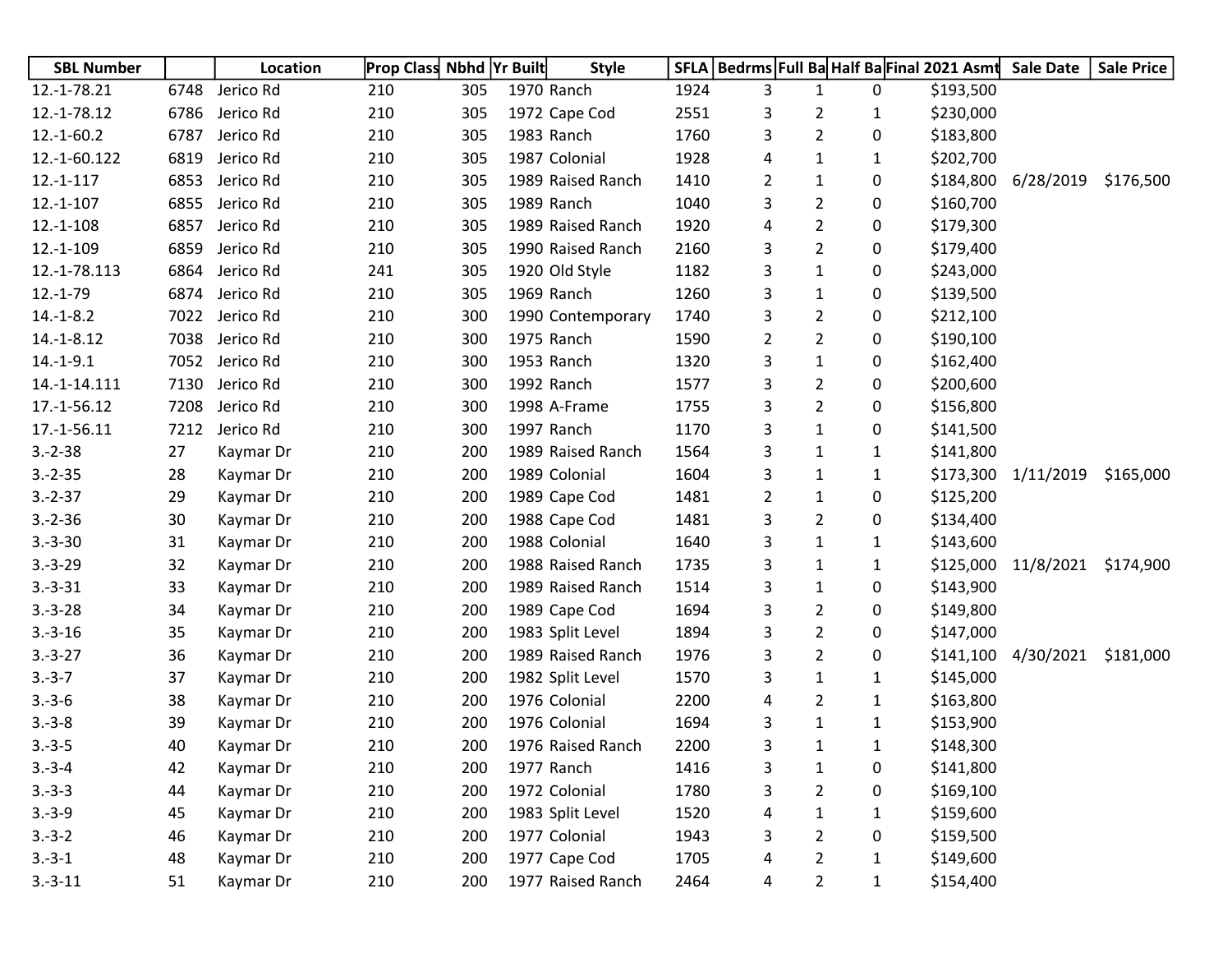| <b>SBL Number</b> |      | Location       | <b>Prop Class Nbhd Yr Built</b> |     |                  | <b>Style</b>      |      |   |                |              | SFLA   Bedrms   Full Ba Half Ba Final 2021 Asmt | <b>Sale Date</b> | <b>Sale Price</b> |
|-------------------|------|----------------|---------------------------------|-----|------------------|-------------------|------|---|----------------|--------------|-------------------------------------------------|------------------|-------------------|
| $3.-1-47$         | 10   | Leroy St       | 210                             | 200 | 1874 Old Style   |                   | 1050 | 2 | 1              | $\mathbf{1}$ | \$48,300                                        |                  |                   |
| $3.-1-48$         | 12   | Leroy St       | 210                             | 200 | 1867 Old Style   |                   | 1848 | 3 | 1              | 0            | \$109,200                                       |                  |                   |
| $3.-1-49$         | 14   | Leroy St       | 210                             | 200 | 1950 Cape Cod    |                   | 1311 | 3 | 1              | $\mathbf{1}$ | \$109,000                                       |                  |                   |
| $2.-1-41.12$      | 16   | Leroy St       | 210                             | 200 | 1900 Old Style   |                   | 1214 | 2 | 2              | 0            | \$97,700                                        |                  |                   |
| $2.-1-28$         | 17   | Leroy St       | 210                             | 250 | 1870 Old Style   |                   | 1224 | 3 | $\mathbf{1}$   | 0            | \$76,100                                        |                  |                   |
| $2.-1-19.11$      | 21   | Leroy St       | 210                             | 200 | 1850 Old Style   |                   | 1361 | 3 | 1              | 1            | \$59,900                                        |                  |                   |
| $2.-1-19.2$       | 23   | Leroy St       | 210                             | 200 | 1968 Ranch       |                   | 1288 | 3 | 1              | 0            | \$101,000                                       |                  |                   |
| $2.-1-12$         | 24   | Leroy St       | 210                             | 200 | 1880 Cottage     |                   | 640  | 1 | 1              | 0            | \$66,200                                        |                  |                   |
| $2.-1-20$         | 25   | Leroy St       | 210                             | 200 | 1880 Old Style   |                   | 2054 | 4 | 1              | 1            | \$82,800                                        |                  |                   |
| $16.-1-29.2$      | 7090 | Lyman Rd       | 210                             | 300 | 1975 Colonial    |                   | 1866 | 3 | 1              | $\mathbf{1}$ | \$192,700                                       |                  |                   |
| $16.-1-58$        | 7114 | Lyman Rd       | 210                             | 300 | 1986 Ranch       |                   | 2028 | 3 | $\overline{2}$ | 0            | \$198,000                                       |                  |                   |
| $16.-1-65$        | 7130 | Lyman Rd       | 210                             | 300 | 2000 Split Level |                   | 2375 | 3 | 2              | 1            | \$200,600                                       |                  |                   |
| $16.-1-1.12$      | 7133 | Lyman Rd       | 210                             | 300 | 1987 Ranch       |                   | 1056 | 2 | $\mathbf{1}$   | 0            | \$139,300                                       | 4/28/2020        | \$145,000         |
| $16.-1-64$        | 7138 | Lyman Rd       | 210                             | 300 | 1990 Cape Cod    |                   | 2284 | 4 | 3              | 0            | \$196,500                                       |                  |                   |
| $16.-1-.112$      | 7141 | Lyman Rd       | 210                             | 300 | 1988 Ranch       |                   | 1248 | 3 | $\mathbf{1}$   | 0            | \$133,400                                       |                  |                   |
| $16.-1-63$        | 7146 | Lyman Rd       | 210                             | 300 | 1997 Split Level |                   | 1944 | 3 | $\overline{2}$ | 0            | \$188,200                                       |                  |                   |
| $16.-1-69$        | 7153 | Lyman Rd       | 210                             | 300 |                  | 1990 Contemporary | 2129 | 4 | $\overline{2}$ | $\mathbf{1}$ | \$204,800                                       |                  |                   |
| $16.-1-62$        | 7154 | Lyman Rd       | 210                             | 300 | 1988 Ranch       |                   | 1040 | 2 | $\mathbf{1}$   | 0            | \$142,800                                       |                  |                   |
| $16.-1-61$        | 7162 | Lyman Rd       | 210                             | 300 | 1989 Ranch       |                   | 1008 | 3 | 1              | 0            | \$134,700                                       |                  |                   |
| $16.-1-60$        | 7170 | Lyman Rd       | 210                             | 300 | 1990 Cape Cod    |                   | 1712 | 4 | $\overline{2}$ | 0            | \$161,100                                       |                  |                   |
| $16.-1-67$        | 7186 | Lyman Rd       | 210                             | 300 | 2001 Ranch       |                   | 1192 | 3 | $\overline{2}$ | 0            | \$179,600                                       |                  |                   |
| $16.-1-79$        | 7210 | Lyman Rd       | 210                             | 300 |                  | 2005 Contemporary | 2281 | 3 | $\overline{2}$ | 1            | \$269,900                                       |                  |                   |
| $16.-1-1.2$       | 7217 | Lyman Rd       | 210                             | 300 | 1974 Ranch       |                   | 2158 | 5 | 2              | 0            | \$181,700                                       |                  |                   |
| $16.-1-2$         | 7231 | Lyman Rd       | 241                             | 300 | 1823 Old Style   |                   | 1928 | 3 | 3              | 0            | \$294,800                                       | 9/25/2020        | \$282,000         |
| 14.-1-17.21       | 7308 | Maple Ave      | 210                             | 300 | 2001 Cape Cod    |                   | 1694 | 3 | $\overline{2}$ | 0            | \$172,600                                       |                  |                   |
| 14.-1-17.22       | 7310 | Maple Ave      | 210                             | 300 | 2000 Cape Cod    |                   | 1700 | 3 | $\overline{2}$ | 0            | \$189,600                                       |                  |                   |
| $14.-1-36$        | 7336 | Maple Ave      | 210                             | 300 | 2000 Ranch       |                   | 1248 | 3 | $\mathbf{1}$   | 1            | \$179,900                                       |                  |                   |
| $17.-1-39$        | 7353 | Maple Ave      | 241                             | 300 | 1815 Old Style   |                   | 1758 | 3 | $\overline{2}$ | 0            | \$302,600                                       |                  |                   |
| $14.-1-18.2$      | 7354 | Maple Ave      | 210                             | 300 | 1880 Old Style   |                   | 2169 | 4 | $\mathbf{1}$   | 0            | \$86,000                                        |                  |                   |
| $14.-1-37$        | 7366 | Maple Ave      | 210                             | 300 | 1999 Cape Cod    |                   | 1170 | 2 | 1              | 1            | \$143,900                                       | 5/13/2019        | \$137,000         |
| $14.-1-38$        |      | 7378 Maple Ave | 210                             | 300 | 1997 Colonial    |                   | 1920 | 4 | 2              | 0            | \$228,900                                       |                  |                   |
| $16.-1-10.1$      | 7434 | Maple Ave      | 241                             | 305 | 1830 Old Style   |                   | 1561 | 3 | $\mathbf{1}$   | 0            | \$297,200                                       |                  |                   |
| $16.-1-10.1$      | 7434 | Maple Ave      | 241                             | 305 | 1813 Old Style   |                   | 2501 | 5 | 2              | 0            | \$297,200                                       |                  |                   |
| $17.-1-38$        | 7445 | Maple Ave      | 241                             | 300 | 1825 Old Style   |                   | 2016 | 4 | 2              | 0            | \$341,400                                       |                  |                   |
| $16.-1-11.2$      | 7500 | Maple Ave      | 210                             | 300 | 1990 Colonial    |                   | 1988 | 3 | 2              | 0            | \$188,100                                       |                  |                   |
| $16.-1-12$        | 7530 | Maple Ave      | 241                             | 300 | 1820 Old Style   |                   | 2254 | 4 | 1              | 1            | \$246,800                                       |                  |                   |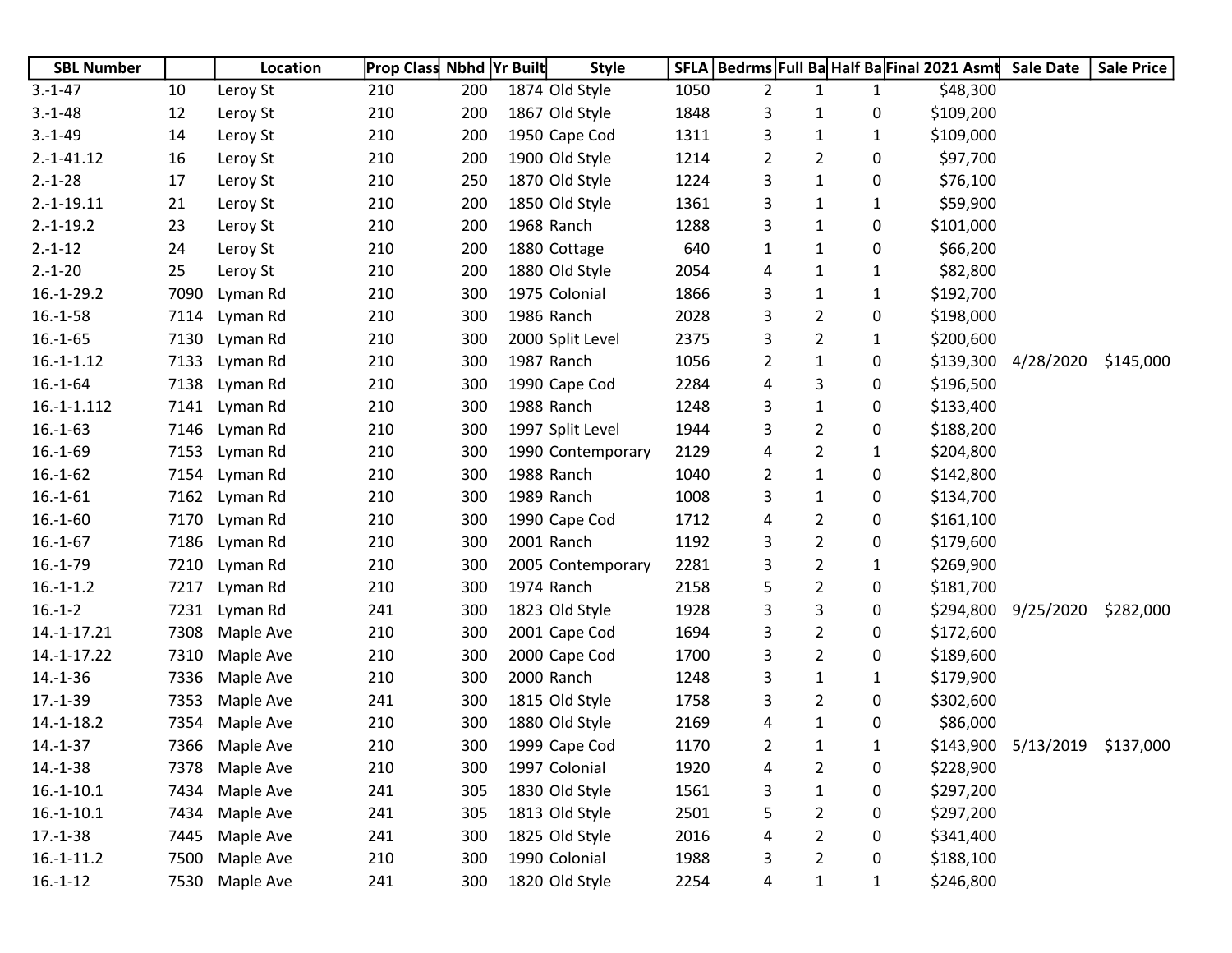| <b>SBL Number</b>  |                | Location         | <b>Prop Class Nbhd Yr Built</b> |     | <b>Style</b>              | SFLA |                |                |              | Bedrms Full Ba Half Ba Final 2021 Asmt | <b>Sale Date</b> | <b>Sale Price</b> |
|--------------------|----------------|------------------|---------------------------------|-----|---------------------------|------|----------------|----------------|--------------|----------------------------------------|------------------|-------------------|
| $17.-1-32$         | 7641           | Maple Ave        | 241                             | 300 | 1825 Old Style            | 2184 | 4              | $\overline{2}$ | 0            | \$265,300                              |                  |                   |
| $17.-1-31.2$       | 7677           | Maple Ave        | 210                             | 300 | 2007 Ranch                | 1432 | 3              | $\overline{2}$ | 0            | \$184,700                              |                  |                   |
| 17.-1-28.211       | 7828           | Maple Ave        | 241                             | 300 | 1987 Colonial             | 2860 | 3              | $\overline{2}$ | $\mathbf{1}$ | \$298,000                              |                  |                   |
| $17.-1-48$         | 7843           | Maple Ave        | 220                             | 300 | 1834 Old Style            | 2102 | 3              | $\overline{2}$ | 0            | \$81,900                               |                  |                   |
| $17.-1-45$         | 7857           | Maple Ave        | 210                             | 300 | 1870 Old Style            | 1321 | 4              | $\mathbf{1}$   | 0            | \$71,400                               |                  |                   |
| 4.-1-14.112        | $\mathbf{1}$   | McCabe Ct        | 210                             | 200 | 1995 Split Level          | 1632 | 4              | $\overline{2}$ | 0            | \$168,900                              |                  |                   |
| $4.-1-23$          | 10             | McKenzie St      | 220                             | 200 | 1900 Old Style            | 2285 | 4              | $\overline{2}$ | 0            | \$117,600                              |                  |                   |
| $3.-1-73$          | 11             | McKenzie St      | 210                             | 200 | 1890 Old Style            | 2949 | 6              | $\overline{2}$ | 0            | \$209,900                              |                  |                   |
| $4.-1-24.1$        | 12             | McKenzie St      | 230                             | 200 | 1880 Old Style            | 2270 | 4              | 3              | 0            | \$120,200                              |                  |                   |
| $3.-1-74$          | 13             | McKenzie St      | 210                             | 200 | 1874 Old Style            | 2178 | 3              | $\overline{2}$ | 0            | \$149,900                              | 7/24/2020        | \$141,000         |
| $4.-1-25$          | 14             | McKenzie St      | 210                             | 200 | 1875 Old Style            | 2518 | 4              | $\mathbf{1}$   | $\mathbf{1}$ | \$153,200                              |                  |                   |
| $3.-1-75$          | 15             | McKenzie St      | 210                             | 200 | 1874 Old Style            | 2297 | 3              | $\overline{2}$ | 0            | \$124,200                              | 3/26/2021        | \$205,000         |
| $4.-1-26$          | 16             | McKenzie St      | 210                             | 200 | 1900 Old Style            | 2786 | 3              | $\mathbf{1}$   | 0            | \$122,300                              |                  |                   |
| $3.-1-76$          | 17             | McKenzie St      | 230                             | 200 | 1874 Old Style            | 3552 | 7              | 3              | 0            | \$124,500                              | 2/26/2021        | \$134,900         |
| $4.-1-27$          | 18             | McKenzie St      | 210                             | 200 | 1914 Old Style            | 2168 | 4              | $\overline{2}$ | 0            | \$120,900                              |                  |                   |
| 17.-1-16.11/DDD    | 19             | Meadows Way      | 270                             | 270 | 1992 Manuf'd Housing 1300 |      | 2              | $\overline{2}$ | 0            | \$56,700                               |                  |                   |
| 17.-1-16.11/MMM 20 |                | Meadows Way      | 270                             | 270 | 1990 Manuf'd Housing 1300 |      | 2              | $\overline{2}$ | 0            | \$56,200                               |                  |                   |
| 17.-1-16.11/GG     | 21             | Meadows Way      | 270                             | 270 | 1988 Manuf'd Housing 1300 |      | $\overline{2}$ | $\overline{2}$ | 0            | \$54,100                               |                  |                   |
| 17.-1-16.11/HH     | 22             | Meadows Way      | 270                             | 270 | 1988 Manuf'd Housing 1300 |      | $\overline{2}$ | $\overline{2}$ | 0            | \$47,300                               |                  |                   |
| $17.-1-16.11/JJ$   | 24             | Meadows Way      | 270                             | 270 | 1993 Manuf'd Housing 1248 |      | $\overline{2}$ | $\overline{2}$ | 0            | \$57,800                               | 4/29/2018        | \$70,000          |
| 17.-1-16.11/AE     | 25             | Meadows Way      | 270                             | 270 | 1989 Manuf'd Housing 1248 |      | $\overline{2}$ | $\overline{2}$ | 0            | \$50,400                               |                  |                   |
| 17.-1-16.11/LLL    | 26             | Meadows Way      | 270                             | 270 | 1989 Manuf'd Housing 1300 |      | 2              | $\overline{2}$ | 0            | \$49,900                               |                  |                   |
| $17.-1-16.11/LL$   | 28             | Meadows Way      | 270                             | 270 | 1990 Manuf'd Housing 1300 |      | $\overline{2}$ | $\overline{2}$ | 0            | \$52,000                               |                  |                   |
| $17.-1-16.11/$     | 23             | Meadows Way      | 270                             | 270 | 1988 Manuf'd Housing 1248 |      | 2              | 1              | 0            | \$35,700                               | 4/24/2018        | \$39,000          |
| 17.-1-16.11/KK     | 27             | Meadows Way      | 270                             | 270 | 1992 Manuf'd Housing 1248 |      | $\overline{2}$ | $\overline{2}$ | 0            | \$50,400                               |                  |                   |
| $13.-1-44$         | 8339           | Merriman Rd      | 210                             | 300 | 1890 Old Style            | 1410 | 3              | $\mathbf{1}$   | 0            | \$91,400                               |                  |                   |
| $5.-1-56$          | $\overline{2}$ | Munger St        | 220                             | 200 | 1906 Old Style            | 2582 | 4              | $\overline{2}$ | 0            | \$96,600                               |                  |                   |
| $5.-1-63$          | 10             | Munger St        | 210                             | 200 | 1885 Old Style            | 2056 | 4              | $\overline{2}$ | 0            | \$172,700                              |                  |                   |
| $5.-1-64$          | 12             | Munger St        | 210                             | 200 | 1883 Old Style            | 1816 | 3              | $\overline{2}$ | 0            | \$113,400                              |                  |                   |
| $5.-1-50$          | 13             | <b>Munger St</b> | 210                             | 200 | 1900 Old Style            | 1600 | 3              | 1              | 0            | \$106,500                              |                  |                   |
| $5.-1-65$          | 14             | Munger St        | 210                             | 200 | 1880 Old Style            | 1875 | 3              | $\overline{2}$ | 0            | \$152,300                              |                  |                   |
| $5.-1-49$          | 15             | Munger St        | 220                             | 200 | 1900 Old Style            | 1968 | 3              | $\overline{2}$ | 0            | \$151,200                              | 6/1/2021         | \$227,500         |
| $5.-1-66$          | 16             | Munger St        | 210                             | 200 | 1915 Old Style            | 1986 | 4              | 1              | 1            | \$168,000                              | 7/20/2018        | \$160,000         |
| $5.-1-48$          | 17             | Munger St        | 210                             | 200 | 1900 Old Style            | 1516 | 3              | $\mathbf{1}$   | $\mathbf{1}$ | \$115,700                              | 8/16/2021        | \$159,900         |
| $5.-1-67$          | 18             | Munger St        | 210                             | 200 | 1903 Old Style            | 2072 | 4              | 1              | 0            | \$119,800                              |                  |                   |
| $5.-1-47$          | 19             | Munger St        | 210                             | 200 | 1920 Old Style            | 1477 | 3              | $\mathbf{1}$   | $\mathbf{1}$ | \$121,200                              |                  |                   |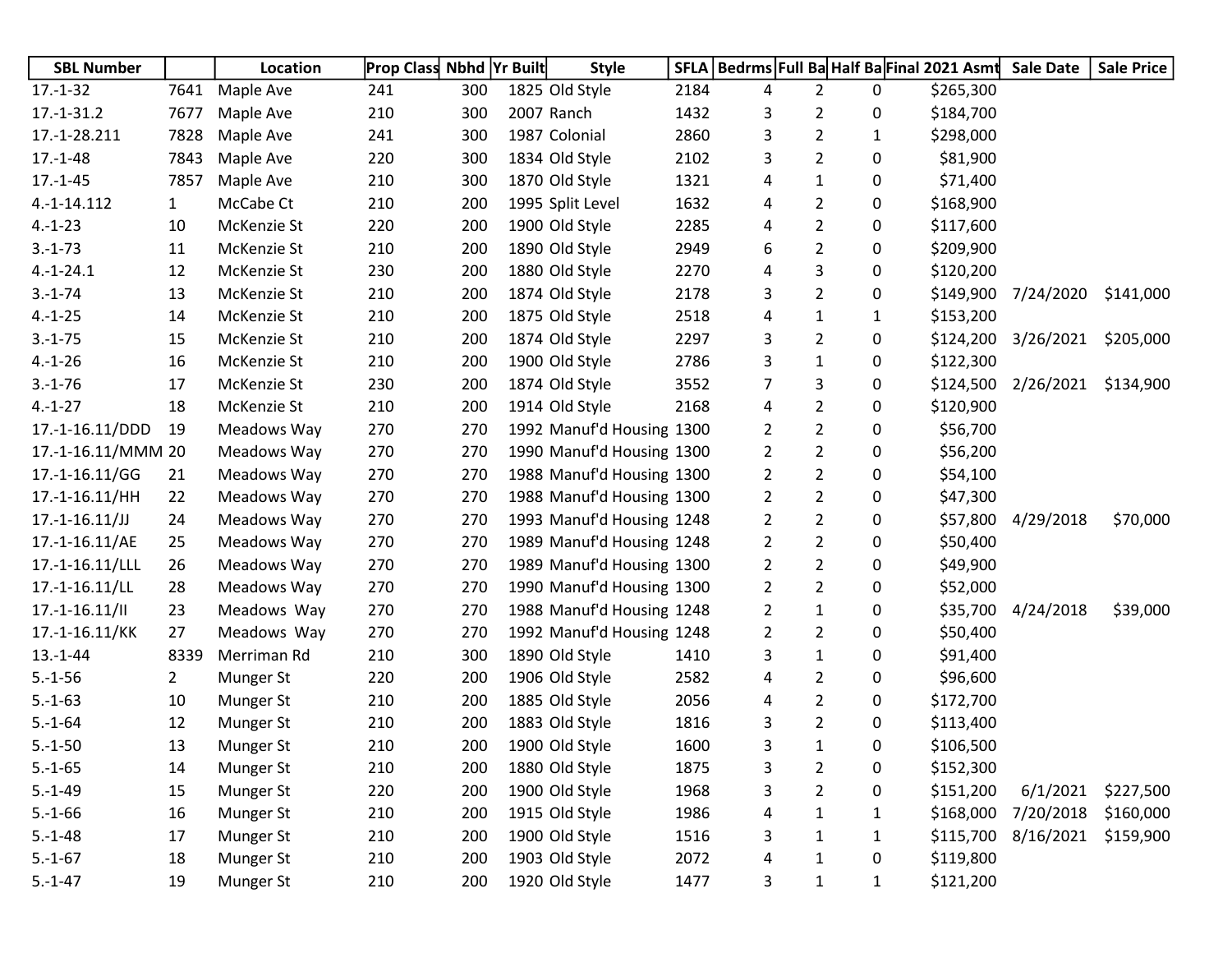| <b>SBL Number</b> |      | Location        | <b>Prop Class Nbhd Yr Built</b> |     | <b>Style</b>      | <b>SFLA</b> | Bedrms Full Ba Half Ba Final 2021 Asmt Sale Date |                |              |           |                     | <b>Sale Price</b> |
|-------------------|------|-----------------|---------------------------------|-----|-------------------|-------------|--------------------------------------------------|----------------|--------------|-----------|---------------------|-------------------|
| $5.-1-68$         | 20   | Munger St       | 210                             | 200 | 1906 Old Style    | 1974        | 4                                                | $\mathbf{1}$   | $\mathbf{1}$ | \$117,600 |                     |                   |
| $5.-1-46$         | 21   | Munger St       | 210                             | 200 | 1910 Old Style    | 1750        | 4                                                | 1              | 1            |           | \$162,800 1/21/2020 | \$155,000         |
| $5.-1-69$         | 22   | Munger St       | 210                             | 200 | 1928 Old Style    | 1710        | 3                                                | $\mathbf{1}$   | 0            | \$96,200  |                     |                   |
| $5.-1-45$         | 23   | Munger St       | 210                             | 200 | 1910 Old Style    | 2132        | 4                                                | $\overline{2}$ | 0            | \$159,600 |                     |                   |
| $5.-1-70$         | 24   | Munger St       | 210                             | 200 | 1954 Ranch        | 1392        | 3                                                | 1              | 1            | \$144,100 |                     |                   |
| $5.-1-44.1$       | 25   | Munger St       | 210                             | 200 | 1910 Old Style    | 1170        | $\overline{2}$                                   | 1              | 0            | \$120,200 |                     |                   |
| $5.-1-14.12$      | 25B  | Munger St       | 210                             | 200 | 1996 Cape Cod     | 1254        | 4                                                | $\overline{2}$ | 0            | \$100,300 |                     |                   |
| $5.-1-71$         | 26   | Munger St       | 210                             | 200 | 1957 Ranch        | 1602        | 3                                                | $\mathbf{1}$   | $\mathbf{1}$ | \$167,900 | 7/2/2018            | \$159,900         |
| $5.-1-42$         | 27   | Munger St       | 210                             | 200 | 1870 Old Style    | 1808        | 4                                                | $\overline{2}$ | 0            | \$125,500 |                     |                   |
| $5.-1-43.1$       | 28   | Munger St       | 210                             | 200 | 1957 Ranch        | 1148        | 3                                                | $\mathbf{1}$   | 0            | \$137,600 |                     |                   |
| $5.-1-41$         | 29   | Munger St       | 210                             | 200 | 1870 Old Style    | 1037        | $\overline{2}$                                   | 1              | 0            | \$56,700  |                     |                   |
| $5.-1-43.2$       | 30   | Munger St       | 210                             | 200 | 1962 Ranch        | 1176        | $\overline{2}$                                   | 1              | 0            | \$146,000 |                     |                   |
| $5.-1-73$         | 32   | Munger St       | 210                             | 200 | 1958 Ranch        | 1288        | 3                                                | 1              | 0            | \$143,200 |                     |                   |
| $5.-1-40$         | 33   | Munger St       | 210                             | 200 | 1960 Ranch        | 1260        | 3                                                | 1              | 0            | \$142,800 |                     |                   |
| $5.-1-74$         | 34   | Munger St       | 210                             | 200 | 1960 Ranch        | 1835        | 3                                                | $\overline{2}$ | 0            | \$181,700 |                     |                   |
| $5.-1-75$         | 36   | Munger St       | 210                             | 200 | 1958 Ranch        | 1394        | 3                                                | $\overline{2}$ | 0            | \$161,400 |                     |                   |
| $5.-1-39.1$       |      | 37-39 Munger St | 210                             | 200 | 1900 Cottage      | 672         | $\overline{2}$                                   | 1              | 0            | \$83,800  |                     |                   |
| $5.-1-76$         | 38   | Munger St       | 210                             | 200 | 2000 Ranch        | 1400        | 3                                                | $\overline{2}$ | 0            | \$171,500 |                     |                   |
| $5.-1-77$         | 40   | Munger St       | 210                             | 200 | 1972 Ranch        | 1248        | 3                                                | 1              | 0            |           | \$147,000 8/15/2019 | \$140,000         |
| $5.-1-37$         | 41   | Munger St       | 210                             | 200 | 1947 Cape Cod     | 1161        | 3                                                | $\mathbf{1}$   | 0            | \$110,300 |                     |                   |
| $5.-1-78$         | 42   | Munger St       | 210                             | 200 | 1960 Ranch        | 1032        | $\overline{2}$                                   | 1              | 0            | \$125,100 |                     |                   |
| $5.-1-36$         | 43   | Munger St       | 210                             | 200 | 1950 Cape Cod     | 2665        | 3                                                | $\overline{2}$ | 0            | \$183,800 |                     |                   |
| $5.-1-79$         | 44   | Munger St       | 220                             | 200 | 1962 Ranch        | 2056        | 4                                                | $\overline{2}$ | $\mathbf{1}$ | \$164,100 |                     |                   |
| $5.-1-35$         | 45   | Munger St       | 210                             | 200 | 1950 Old Style    | 1574        | 3                                                | 1              | 0            | \$117,100 |                     |                   |
| $5.-1-80$         | 46   | Munger St       | 210                             | 200 | 1986 Raised Ranch | 1302        | 3                                                | 1              | 0            | \$133,000 |                     |                   |
| $5.-1-34$         | 47   | Munger St       | 210                             | 200 | 1958 Ranch        | 1772        | 4                                                | $\overline{2}$ | 0            | \$158,900 |                     |                   |
| $5.-1-33$         | 51   | Munger St       | 210                             | 200 | 1986 Ranch        | 1092        | 3                                                | 1              | $\mathbf{1}$ | \$148,600 |                     |                   |
| $5.-1-32$         | 57   | Munger St       | 210                             | 200 | 1960 Ranch        | 1858        | 3                                                | 1              | $\mathbf{1}$ | \$142,300 |                     |                   |
| $9.-1-1.2$        | 7045 | North Bergen Rd | 210                             | 300 | 1973 Cape Cod     | 1846        | $\overline{2}$                                   | $\mathbf{1}$   | 0            | \$186,900 |                     |                   |
| $9.-1-66$         | 7052 | North Bergen Rd | 210                             | 300 | 1974 Raised Ranch | 2910        | 3                                                | $\overline{2}$ | 0            | \$197,400 |                     |                   |
| $9.-1-67$         | 7062 | North Bergen Rd | 210                             | 300 | 1834 Old Style    | 1884        | $\overline{2}$                                   | 1              | 0            | \$96,200  |                     |                   |
| $9.-1-2$          | 7067 | North Bergen Rd | 210                             | 300 | 1955 Cape Cod     | 1680        | 4                                                | $\overline{2}$ | 0            | \$144,900 |                     |                   |
| $9.-1-1.12$       | 7083 | North Bergen Rd | 210                             | 300 | 1874 Old Style    | 2856        | 3                                                | 1              | 1            | \$174,500 | 4/27/2018           | \$174,500         |
| $9.-1-69.1$       | 7084 | North Bergen Rd | 210                             | 300 | 1934 Cape Cod     | 1730        | 3                                                | 1              | 0            | \$118,100 |                     |                   |
| $9.-1-70$         | 7100 | North Bergen Rd | 210                             | 300 | 1874 Old Style    | 1974        | 3                                                | $\overline{2}$ | 0            | \$116,600 |                     |                   |
| $9.-1-4$          | 7103 | North Bergen Rd | 210                             | 300 | 1880 Old Style    | 2520        | 6                                                | 2              | 0            | \$163,800 |                     |                   |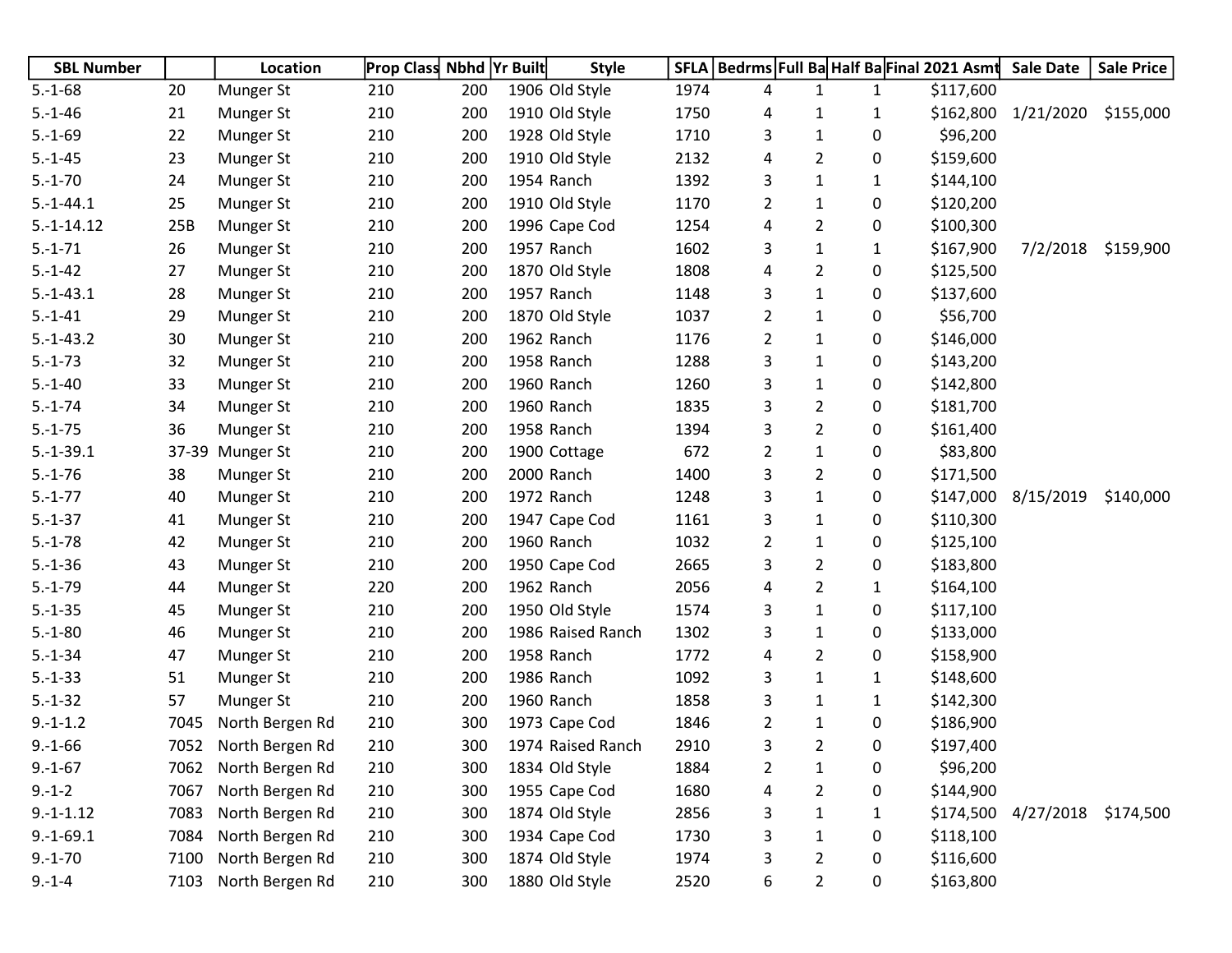| <b>SBL Number</b> |      | <b>Location</b> | <b>Prop Class Nbhd Yr Built</b> |     | <b>Style</b>      | <b>SFLA</b> |                |                |              | Bedrms Full Ba Half Ba Final 2021 Asmt | <b>Sale Date</b> | <b>Sale Price</b> |
|-------------------|------|-----------------|---------------------------------|-----|-------------------|-------------|----------------|----------------|--------------|----------------------------------------|------------------|-------------------|
| $9.-1-3$          | 7105 | North Bergen Rd | 210                             | 300 | 1870 Old Style    | 2014        | 2              | 1              | $\mathbf{1}$ | \$114,900                              |                  |                   |
| $9.-1-71$         | 7108 | North Bergen Rd | 230                             | 300 | 1864 Old Style    | 2388        | 5              | 3              | 0            | \$109,200                              |                  |                   |
| $9.-1-7$          | 7111 | North Bergen Rd | 210                             | 305 | 1880 Old Style    | 2072        | 3              | $\overline{2}$ | 0            | \$146,000                              | 2/17/2021        | \$185,000         |
| $9.-1-72$         | 7116 | North Bergen Rd | 210                             | 300 | 1986 Ranch        | 1152        | 3              | $\overline{2}$ | 0            | \$130,200                              |                  |                   |
| $9.-1-5.1$        | 7123 | North Bergen Rd | 210                             | 300 | 1870 Old Style    | 1326        | 2              | 1              | 0            | \$115,300                              |                  |                   |
| $9.-1-73$         | 7132 | North Bergen Rd | 210                             | 300 | 1874 Old Style    | 1640        | $\overline{2}$ | 1              | 0            | \$120,800                              |                  |                   |
| $9.-1-8.1$        | 7179 | North Bergen Rd | 242                             | 300 | 1920 Old Style    | 2468        | 3              | 1              | 0            | \$224,700                              |                  |                   |
| $9.-1-74$         | 7180 | North Bergen Rd | 210                             | 300 | 1860 Old Style    | 2410        | 3              | 2              | 0            | \$201,600                              |                  |                   |
| $9.-1-76$         | 7188 | North Bergen Rd | 210                             | 300 | 1824 Old Style    | 1446        | 2              | 1              | 0            | \$120,800                              |                  |                   |
| $9.-1-12.2$       | 7238 | North Bergen Rd | 210                             | 300 | 1974 Ranch        | 1104        | 3              | 1              | 0            | \$85,000                               |                  |                   |
| $9.-1-12.12$      | 7240 | North Bergen Rd | 210                             | 300 | 1874 Old Style    | 1240        | 3              | 1              | 0            | \$137,600                              | 7/24/2020        | \$164,000         |
| $9.-1-10.11$      | 7245 | North Bergen Rd | 210                             | 300 | 1860 Old Style    | 3358        | 3              | 1              | 0            | \$164,900                              |                  |                   |
| $9.-1-13.1$       | 7268 | North Bergen Rd | 241                             | 300 | 2000 Colonial     | 1950        | 3              | 2              | 1            | \$299,600                              |                  |                   |
| $9.-1-14$         | 7285 | North Bergen Rd | 210                             | 300 | 1965 Ranch        | 1376        | 3              | 1              | 0            | \$63,000                               |                  |                   |
| $9.-1-15.11$      | 7327 | North Bergen Rd | 241                             | 300 | 2002 Ranch        | 2375        | 3              | $\overline{2}$ | 0            | \$413,700                              |                  |                   |
| $9.-1-13.2$       | 7338 | North Bergen Rd | 210                             | 300 | 1976 Ranch        | 884         | 3              | 1              | 1            | \$154,800                              |                  |                   |
| $9.-1-99$         | 7354 | North Bergen Rd | 210                             | 300 | 2018 Ranch        | 1258        | 3              | 1              | 1            | \$155,300                              |                  |                   |
| $9.-1-16.2$       | 7355 | North Bergen Rd | 215                             | 300 | 1985 Ranch        | 1706        | 3              | 2              | 0            | \$172,200                              |                  |                   |
| $9.-1-100$        | 7358 | North Bergen Rd | 210                             | 300 | 1905 Old Style    | 1784        | 2              | 1              | 0            | \$115,000                              |                  |                   |
| $9.-1-16.112$     | 7371 | North Bergen Rd | 210                             | 300 | 1988 Colonial     | 2588        | 4              | 2              | 1            | \$210,000                              |                  |                   |
| $9.-1-16.12$      | 7375 | North Bergen Rd | 210                             | 300 | 1992 Raised Ranch | 1308        | 2              | $\overline{2}$ | 0            | \$177,500                              | 3/27/2020        | \$169,000         |
| $9.-1-96$         | 7384 | North Bergen Rd | 210                             | 300 | 1994 Ranch        | 1474        | 3              | 1              | 1            | \$143,200                              |                  |                   |
| $9.-1-95$         | 7440 | North Bergen Rd | 210                             | 300 | 1993 Ranch        | 1341        | 3              | $\overline{2}$ | 0            | \$138,600                              |                  |                   |
| $9.-1-16.111$     | 7443 | North Bergen Rd | 241                             | 300 | 1850 Old Style    | 1269        | 3              | 1              | 0            | \$170,300                              |                  |                   |
| $9.-1-17.112$     | 7446 | North Bergen Rd | 210                             | 300 | 1987 Colonial     | 2926        | 4              | $\overline{2}$ | 1            | \$360,500                              |                  |                   |
| $9.-1-84.11$      | 7460 | North Bergen Rd | 210                             | 300 | 1998 Split Level  | 1954        | 4              | 2              | 0            | \$186,900                              |                  |                   |
| $2.-1-30$         | 28   | North Lake Ave  | 210                             | 200 | 1890 Old Style    | 1024        | 1              | 1              | 0            | \$24,200                               |                  |                   |
| $2.-1-31.1$       | 30   | North Lake Ave  | 210                             | 200 | 1870 Old Style    | 1288        | 5              | 1              | 0            | \$122,700                              | 9/17/2019        | \$116,900         |
| $2.-1-36$         | 32   | North Lake Ave  | 210                             | 200 | 1880 Old Style    | 1649        | 3              | 1              | 1            | \$107,900                              |                  |                   |
| $2.-1-37$         | 34   | North Lake Ave  | 210                             | 200 | 1870 Old Style    | 1420        | 3              | 2              | 0            | \$87,400                               |                  |                   |
| $2.-1-38.1$       | 36   | North Lake Ave  | 210                             | 200 | 2006 Ranch        | 1456        | 3              | $\overline{2}$ | 0            | \$143,500                              |                  |                   |
| $2.-1-39$         | 40   | North Lake Ave  | 210                             | 200 | 1860 Old Style    | 1476        | 3              | $\mathbf 1$    | 0            | \$77,700                               |                  |                   |
| $1.-1-52.1$       | 41   | North Lake Ave  | 210                             | 200 | 1870 Old Style    | 2252        | 4              | 1              | 1            | \$147,000                              | 3/24/2020        | \$140,000         |
| $2.-1-40$         | 42   | North Lake Ave  | 210                             | 200 | 1850 Old Style    | 1417        | 3              | $\mathbf{1}$   | 0            | \$112,800                              |                  |                   |
| $7.-1-1.2$        | 5839 | North Lake Rd   | 210                             | 300 | 1890 Old Style    | 1728        | 4              | 2              | 0            | \$114,000                              |                  |                   |
| $8.-1-5.1$        | 5862 | North Lake Rd   | 241                             | 300 | 1962 Cottage      | 900         | $\overline{2}$ | $\mathbf{1}$   | 0            | \$265,000                              |                  |                   |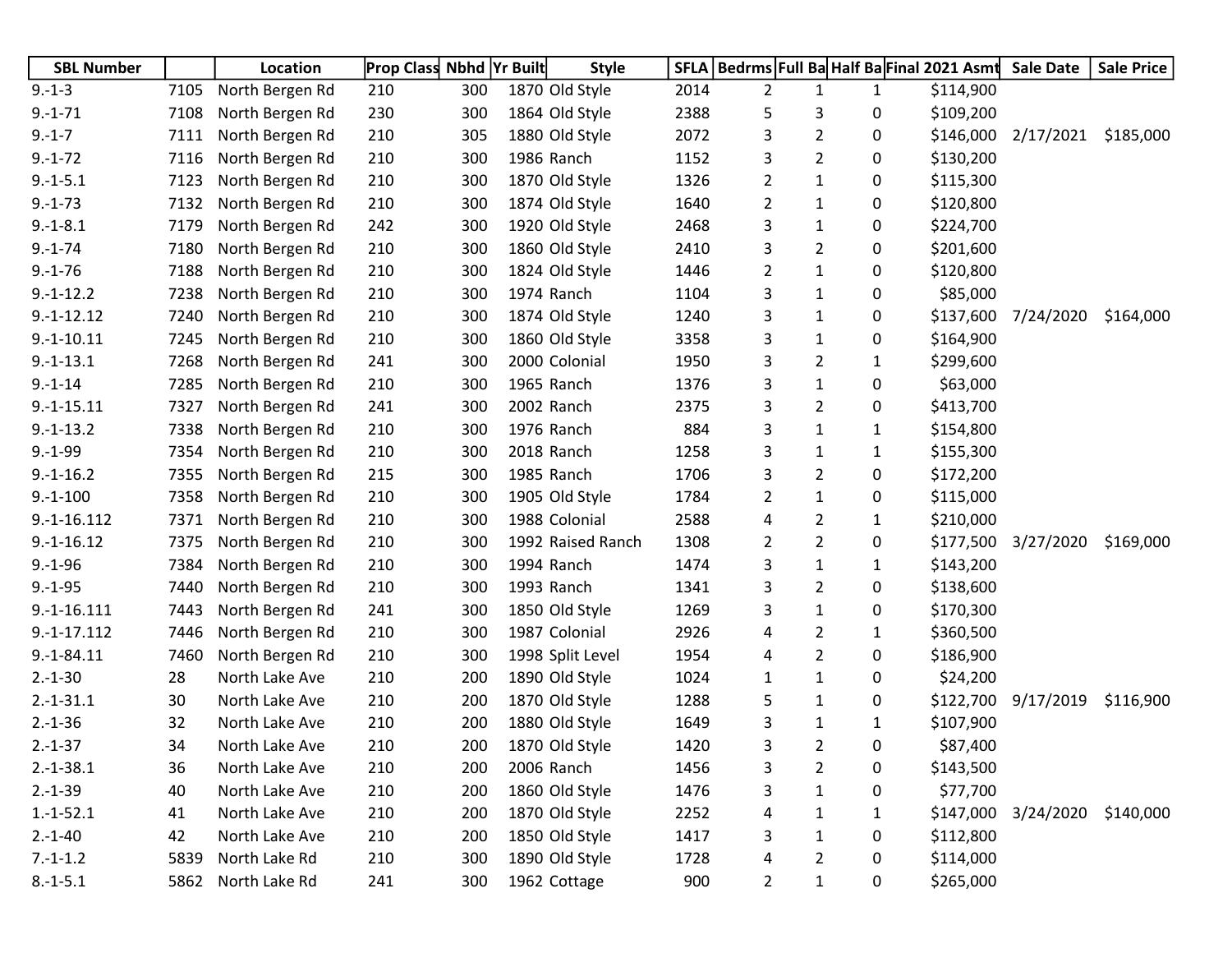| <b>SBL Number</b> |      | Location      | <b>Prop Class Nbhd Yr Built</b> |     | <b>Style</b>      |      |                |                |              | SFLA   Bedrms   Full Ba Half Ba Final 2021 Asmt | <b>Sale Date</b>     | <b>Sale Price</b> |
|-------------------|------|---------------|---------------------------------|-----|-------------------|------|----------------|----------------|--------------|-------------------------------------------------|----------------------|-------------------|
| $8.-1-5.2$        | 5866 | North Lake Rd | 241                             | 300 | 1845 Old Style    | 2198 | 3              | $\mathbf{1}$   | 0            | \$204,900                                       |                      |                   |
| $8.-1-6.1$        | 5894 | North Lake Rd | 241                             | 300 | 1993 Colonial     | 2384 | 4              | $\overline{2}$ | 1            | \$331,300                                       |                      |                   |
| $7.-1-1.1$        | 5903 | North Lake Rd | 241                             | 300 | 1999 Contemporary | 2470 | 1              | 0              | $\mathbf{1}$ | \$246,100                                       |                      |                   |
| $8.-1-6.211$      | 5906 | North Lake Rd | 210                             | 300 | 1927 Ranch        | 1417 | 3              | $\overline{2}$ | 0            | \$87,200                                        |                      |                   |
| $7.-1-27.12$      | 5911 | North Lake Rd | 210                             | 300 | 1985 Raised Ranch | 2056 | 3              | $\overline{2}$ | 0            | \$163,800                                       |                      |                   |
| $7.-1-27.2$       | 5919 | North Lake Rd | 220                             | 300 | 1976 Raised Ranch | 2400 | 3              | $\overline{2}$ | 0            | \$153,300                                       |                      |                   |
| $8.-1-6.221$      | 5922 | North Lake Rd | 241                             | 300 | 1999 Cape Cod     | 2108 | 3              | $\overline{2}$ | 1            | \$418,100                                       |                      |                   |
| $7.-1-27.111$     | 5923 | North Lake Rd | 210                             | 300 | 1838 Old Style    | 1824 | 4              | $\mathbf{1}$   | 0            | \$106,500                                       |                      |                   |
| $8.-1-8$          | 5934 | North Lake Rd | 220                             | 300 | 1860 Old Style    | 3691 | 6              | 3              | 0            | \$212,100                                       |                      |                   |
| $7.-1-25$         | 5947 | North Lake Rd | 210                             | 305 | 1956 Cape Cod     | 945  | 3              | $\mathbf{1}$   | 0            | \$76,300                                        |                      |                   |
| $8.-1-7$          | 5948 | North Lake Rd | 210                             | 305 | 1967 Ranch        | 1614 | 3              | $\mathbf{1}$   | 1            | \$142,200                                       | 5/14/2021            | \$133,000         |
| $8.-1-37$         | 5952 | North Lake Rd | 210                             | 305 | 1967 Ranch        | 1058 | 3              | 1              | 0            | \$122,300                                       | 6/3/2021             | \$179,300         |
| $8.-1-11$         | 6002 | North Lake Rd | 210                             | 305 | 1965 Ranch        | 1532 | 3              | $\mathbf{1}$   | $\mathbf{1}$ | \$90,200                                        |                      |                   |
| $8.-1-12$         | 6004 | North Lake Rd | 210                             | 305 | 1961 Ranch        | 1092 | 3              | $\mathbf{1}$   | 1            | \$122,300                                       |                      |                   |
| $7.-1-28$         | 6017 | North Lake Rd | 242                             | 305 | 2001 Log Home     | 1411 | 2              | $\mathbf{1}$   | $\mathbf{1}$ | \$153,500                                       |                      |                   |
| $7.-1-23$         | 6055 | North Lake Rd | 241                             | 305 | 1922 Old Style    | 1874 | 4              | $\overline{2}$ | 0            | \$356,600                                       |                      |                   |
| $8.-1-14$         | 6090 | North Lake Rd | 242                             | 305 | 1880 Old Style    | 1312 | 4              | $\mathbf{1}$   | 1            | \$167,200                                       | 12/1/2021            | \$210,000         |
| $7.-1-22$         | 6101 | North Lake Rd | 210                             | 305 | 1963 Ranch        | 960  | 3              | $\mathbf{1}$   | 0            | \$108,200                                       |                      |                   |
| $8.-1-15$         | 6104 | North Lake Rd | 241                             | 305 | 1855 Old Style    | 1933 | 2              | $\overline{2}$ | 0            | \$299,700                                       |                      |                   |
| $7.-1-21.113$     | 6121 | North Lake Rd | 210                             | 300 | 1990 Ranch        | 1924 | 4              | 3              | 0            | \$269,900                                       |                      |                   |
| $8.-1-16$         | 6142 | North Lake Rd | 242                             | 305 | 1880 Old Style    | 1838 | 3              | $\mathbf{1}$   | 0            | \$201,700                                       |                      |                   |
| $7.-1-21.12$      | 6151 | North Lake Rd | 210                             | 305 | 1993 Colonial     | 1860 | 3              | $\overline{2}$ | $\mathbf{1}$ | \$230,600                                       |                      |                   |
| $8.-1-17$         | 6166 | North Lake Rd | 210                             | 305 | 1967 Ranch        | 1120 | 3              | $\mathbf{1}$   | 1            | \$117,600                                       |                      |                   |
| $8.-1-18$         | 6168 | North Lake Rd | 270                             | 305 | 1972 Ranch        | 1056 | 3              | $\mathbf{1}$   | 0            | \$54,100                                        |                      |                   |
| $8.-1-19$         | 6170 | North Lake Rd | 270                             | 305 |                   |      |                |                |              | \$44,900                                        |                      |                   |
| $8.-1-21.12$      | 6188 | North Lake Rd | 210                             | 305 | 1993 Ranch        | 1152 | 3              | $\overline{2}$ | 0            | \$116,600                                       |                      |                   |
| $7.-1-8.21$       | 6201 | North Lake Rd | 220                             | 300 | 1973 Raised Ranch | 2160 | 4              | $\overline{2}$ | 0            |                                                 | \$172,700 10/19/2021 | \$170,000         |
| $7.-1-8.22$       | 6205 | North Lake Rd | 210                             | 300 | 1973 Split Level  | 1688 | 3              | $\overline{2}$ | 0            | \$166,500                                       |                      |                   |
| $7.-1-9$          | 6207 | North Lake Rd | 220                             | 300 | 1879 Old Style    | 2296 | 4              | $\overline{2}$ | 0            | \$110,300                                       |                      |                   |
| $6.-1-6.2$        | 6258 | North Lake Rd | 210                             | 305 | 1865 Old Style    | 2502 | 3              | $\overline{2}$ | 0            | \$156,500                                       |                      |                   |
| $6.-1-9$          | 6281 | North Lake Rd | 242                             | 305 | 1835 Old Style    | 2686 | 3              | $\mathbf{1}$   | 0            | \$239,900                                       |                      |                   |
| $6.-1-7$          | 6328 | North Lake Rd | 260                             | 305 | 1900 Old Style    | 1007 | 2              | $\mathbf{1}$   | 0            | \$50,400                                        |                      |                   |
| $6.-1-5.2$        | 6370 | North Lake Rd | 242                             | 305 | 1937 Old Style    | 2258 | 2              | 2              | 0            | \$153,500                                       |                      |                   |
| $6.-1-67$         | 6377 | North Lake Rd | 210                             | 300 | 1956 Ranch        | 3096 | 3              | $\overline{2}$ | 0            | \$171,200                                       |                      |                   |
| $6.-1-11.123$     | 6385 | North Lake Rd | 242                             | 305 | 1969 Contemporary | 3160 | 3              | 2              | 1            | \$367,600                                       |                      |                   |
| $6.-1-11.21$      | 6395 | North Lake Rd | 260                             | 305 | 1939 Cottage      | 1100 | $\overline{2}$ | $\mathbf{1}$   | 0            | \$72,200                                        |                      |                   |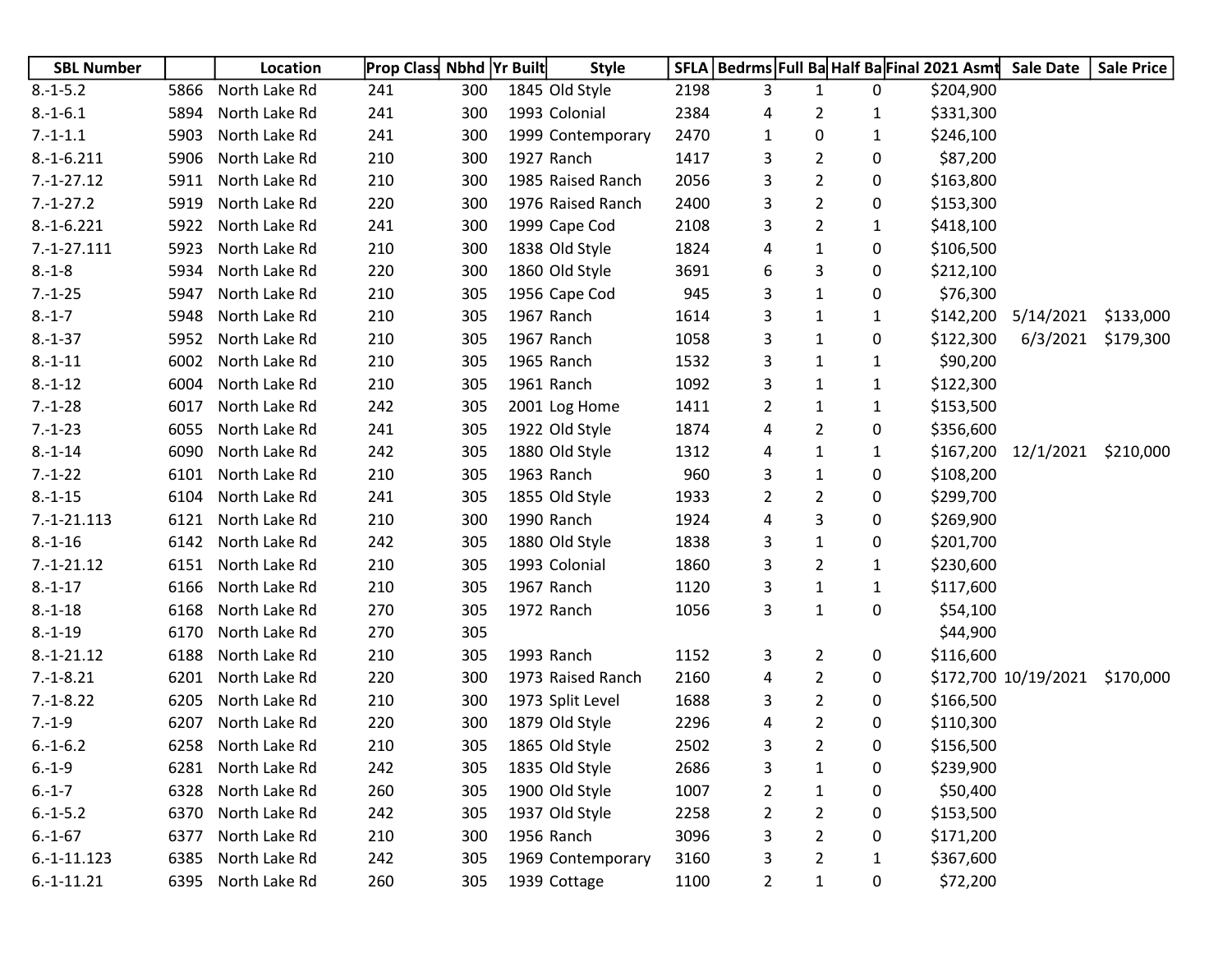| <b>SBL Number</b> |      | Location      | <b>Prop Class Nbhd Yr Built</b> |     | <b>Style</b>              | SFLA |   |                | Bedrms Full Ba Half Ba Final 2021 Asmt |           | <b>Sale Date</b>     | <b>Sale Price</b> |
|-------------------|------|---------------|---------------------------------|-----|---------------------------|------|---|----------------|----------------------------------------|-----------|----------------------|-------------------|
| $6.-1-12.2$       | 6459 | North Lake Rd | 242                             | 305 | 1953 Ranch                | 936  | 2 | $\mathbf{1}$   | 0                                      | \$104,500 |                      |                   |
| $6.-1-47$         | 6466 | North Lake Rd | 242                             | 305 | 1850 Old Style            | 2547 | 4 | 1              | 1                                      | \$265,400 |                      |                   |
| $6.-1-13$         | 6479 | North Lake Rd | 242                             | 305 | 1994 Ranch                | 1564 | 2 | $\overline{2}$ | 0                                      | \$188,500 |                      |                   |
| $6.-1-14$         | 6499 | North Lake Rd | 210                             | 305 | 1850 Old Style            | 2455 | 4 | $\overline{2}$ | 1                                      | \$280,500 |                      |                   |
| $6.-1-46.111$     | 6512 | North Lake Rd | 281                             | 305 | 1880 Old Style            | 1291 | 1 | 1              | 1                                      | \$256,200 |                      |                   |
| $6.-1-46.111$     | 6512 | North Lake Rd | 281                             | 300 | 1920 Old Style            | 3865 | 5 | $\overline{2}$ | 1                                      | \$256,200 |                      |                   |
| $6.-1-51$         | 6552 | North Lake Rd | 210                             | 305 | 1920 Old Style            | 931  | 2 | 1              | 0                                      | \$52,000  |                      |                   |
| $6.-1-44$         | 6560 | North Lake Rd | 210                             | 305 | 1962 Ranch                | 1104 | 3 | $\mathbf{1}$   | 0                                      | \$122,700 |                      |                   |
| $6.-1-18$         | 6561 | North Lake Rd | 210                             | 305 | 1960 Ranch                | 1092 | 3 | $\mathbf{1}$   | 0                                      |           | \$110,900 10/30/2020 | \$157,250         |
| $6.-1-43$         | 6562 | North Lake Rd | 210                             | 305 | 2014 Ranch                | 1216 | 3 | $\overline{2}$ | 0                                      | \$104,800 |                      |                   |
| $6.-1-19.1$       | 6567 | North Lake Rd | 270                             | 305 |                           |      |   |                |                                        | \$29,000  |                      |                   |
| $6.-1-42$         | 6568 | North Lake Rd | 270                             | 305 | 1964 Manuf'd Housing 1504 |      | 2 | 1              | 1                                      | \$91,100  |                      |                   |
| $6.-1-19.21$      | 6575 | North Lake Rd | 210                             | 305 | 1870 Old Style            | 1910 | 5 | $\mathbf{1}$   | 0                                      | \$158,300 |                      |                   |
| $6 - 1 - 41$      | 6578 | North Lake Rd | 210                             | 305 | 1962 Ranch                | 962  | 2 | $\mathbf{1}$   | 0                                      | \$116,800 |                      |                   |
| $6.-1-39$         | 6590 | North Lake Rd | 242                             | 305 | 1900 Old Style            | 2144 | 5 | $\overline{2}$ | 0                                      | \$179,200 |                      |                   |
| $6.-1-57$         | 6595 | North Lake Rd | 210                             | 305 | 1987 Ranch                | 1248 | 3 | $\overline{2}$ | $\mathbf{0}$                           |           | \$127,300 10/26/2018 | \$121,202         |
| $6.-1-38$         | 6596 | North Lake Rd | 270                             | 305 |                           |      |   |                |                                        | \$15,800  |                      |                   |
| $6.-1-56$         | 6597 | North Lake Rd | 210                             | 305 | 1987 Ranch                | 1152 | 3 | 1              | 1                                      | \$139,700 |                      |                   |
| $6.-1-55$         | 6599 | North Lake Rd | 210                             | 305 | 1987 Ranch                | 1008 | 3 | 1              | 0                                      | \$129,200 |                      |                   |
| $6.-1-54$         | 6601 | North Lake Rd | 210                             | 305 | 1987 Ranch                | 1248 | 3 | $\mathbf{1}$   | 1                                      | \$128,900 |                      |                   |
| $6.-1-20$         | 6603 | North Lake Rd | 210                             | 305 | 1964 Ranch                | 1402 | 3 | 1              | 0                                      | \$149,500 |                      |                   |
| $6.-1-21$         | 6613 | North Lake Rd | 210                             | 305 | 1972 Ranch                | 1560 | 4 | 1              | $\mathbf{1}$                           | \$137,600 |                      |                   |
| $6.-1-22$         | 6615 | North Lake Rd | 210                             | 305 | 1966 Ranch                | 1706 | 4 | $\overline{2}$ | 0                                      | \$181,900 |                      |                   |
| $6.-1-23$         | 6617 | North Lake Rd | 210                             | 305 | 1967 Ranch                | 1480 | 3 | 1              | 1                                      | \$157,000 |                      |                   |
| $6.-1-37.112$     | 6620 | North Lake Rd | 210                             | 305 | 2000 Cape Cod             | 1880 | 3 | $\overline{2}$ | 0                                      | \$165,600 |                      |                   |
| $6.-1-25$         | 6623 | North Lake Rd | 210                             | 305 | 1983 Raised Ranch         | 1284 | 3 | $\mathbf{1}$   | 0                                      | \$142,600 | 1/19/2021            | \$152,000         |
| $6.-1-26$         | 6625 | North Lake Rd | 210                             | 305 | 1986 Ranch                | 1232 | 4 | 3              | 0                                      | \$157,300 |                      |                   |
| $6.-1-27$         | 6629 | North Lake Rd | 210                             | 305 | 1965 Ranch                | 1402 | 3 | $\mathbf{1}$   | 0                                      |           | \$138,600 11/27/2019 | \$130,000         |
| $6.-1-37.2$       | 6630 | North Lake Rd | 210                             | 300 | 1870 Old Style            | 1548 | 3 | $\mathbf{1}$   | 0                                      | \$128,100 |                      |                   |
| $6.-1-28$         | 6631 | North Lake Rd | 210                             | 305 | 1970 Ranch                | 1456 | 3 | 1              | 1                                      | \$133,500 |                      |                   |
| $6.-1-29$         | 6645 | North Lake Rd | 210                             | 305 | 1976 Ranch                | 1200 | 3 | $\mathbf{1}$   | 1                                      | \$148,100 |                      |                   |
| $6.-1-36$         | 6650 | North Lake Rd | 242                             | 305 | 1874 Old Style            | 2050 | 4 | $\mathbf{1}$   | 0                                      | \$80,700  |                      |                   |
| $6.-1-31.12$      | 6657 | North Lake Rd | 210                             | 305 | 1900 Old Style            | 1836 | 3 | $\overline{2}$ | 0                                      | \$168,200 | 9/18/2020            | \$188,000         |
| $6.-1-35.12$      | 6660 | North Lake Rd | 210                             | 300 | 1979 Ranch                | 1460 | 3 | $\overline{2}$ | 0                                      | \$193,200 |                      |                   |
| $6.-1-31.2$       | 6661 | North Lake Rd | 210                             | 305 | 1900 Cottage              | 960  | 2 | 1              | 0                                      | \$88,200  |                      |                   |
| $6.-1-53$         | 6670 | North Lake Rd | 210                             | 300 | 1850 Old Style            | 3128 | 4 | 3              | 0                                      | \$251,000 |                      |                   |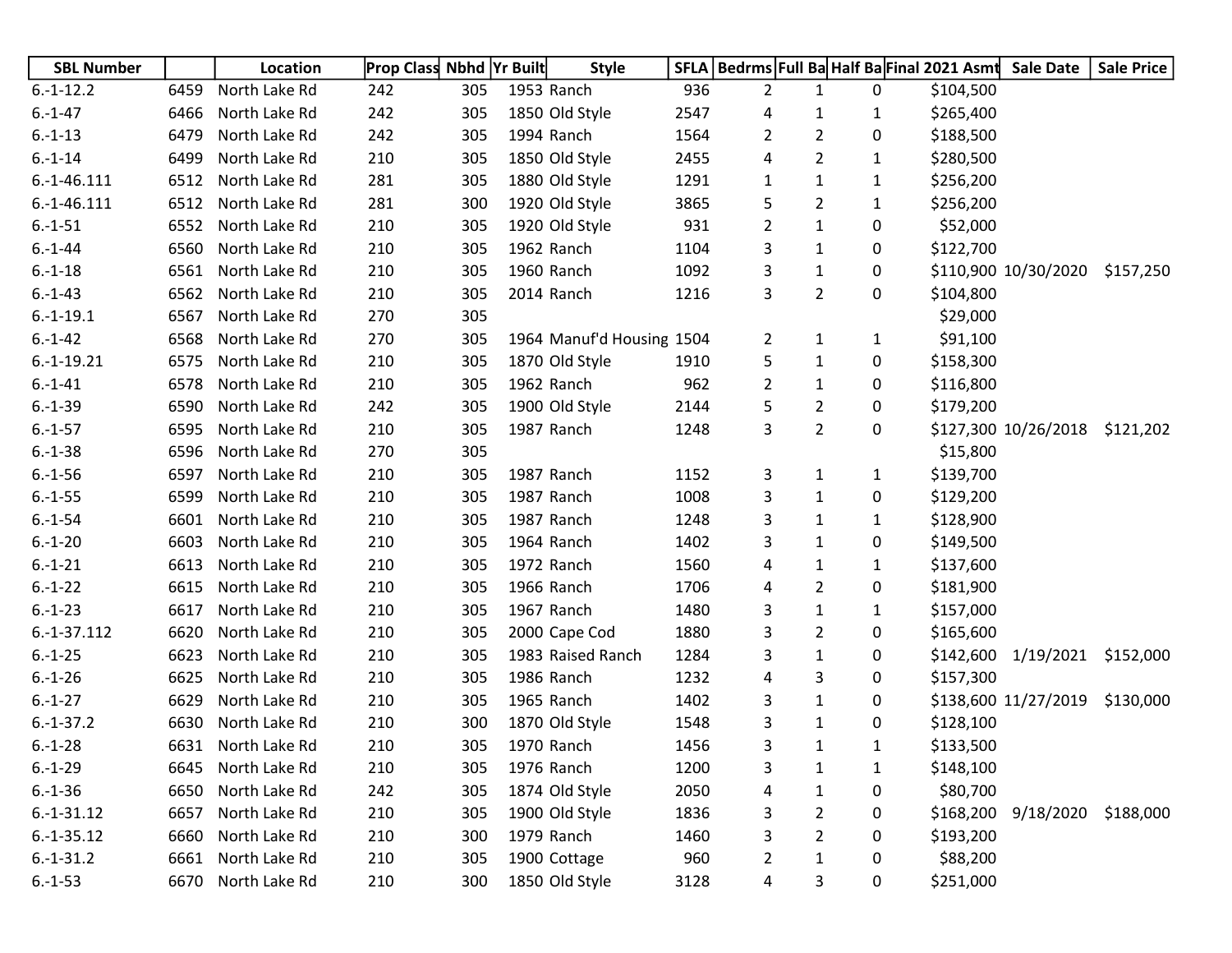| <b>SBL Number</b>   |      | Location      | <b>Prop Class Nbhd Yr Built</b> |     | <b>Style</b>              |      |                |                |              | SFLA   Bedrms   Full Ba Half Ba Final 2021 Asmt Sale Date |                    | <b>Sale Price</b> |
|---------------------|------|---------------|---------------------------------|-----|---------------------------|------|----------------|----------------|--------------|-----------------------------------------------------------|--------------------|-------------------|
| $6.-1-33$           | 6681 | North Lake Rd | 210                             | 305 | 1832 Old Style            | 3484 | 3              | $\overline{2}$ | 0            | \$94,500                                                  |                    |                   |
| $6.-1-34$           | 6687 | North Lake Rd | 210                             | 305 | 1945 Ranch                | 1278 | 3              | $\mathbf{1}$   | 0            | \$115,600                                                 |                    |                   |
| $17.-1-16.11/L$     | 73   | Northfield Dr | 270                             | 270 | 1993 Manuf'd Housing 1196 |      | $\overline{2}$ | $\overline{2}$ | 0            | \$54,600                                                  |                    |                   |
| 17.-1-16.11/AO      | 74   | Northfield Dr | 270                             | 270 | 1997 Manuf'd Housing 1716 |      | 3              | $\overline{2}$ | 0            |                                                           | \$64,100 11/3/2021 | \$102,000         |
| $17.-1-16.11/AP$    | 75   | Northfield Dr | 270                             | 270 | 1998 Manuf'd Housing 1104 |      | 2              | $\overline{2}$ | 0            | \$47,300                                                  |                    |                   |
| 17.-1-16.11/CCC     | 76   | Northfield Dr | 270                             | 270 | 1993 Manuf'd Housing 1300 |      | $\overline{2}$ | $\overline{2}$ | 0            | \$58,800                                                  |                    |                   |
| $17.-1-16.11/AH$    | 77   | Northfield Dr | 270                             | 270 | 1994 Manuf'd Housing 1300 |      | 2              | $\overline{2}$ | 0            | \$58,800                                                  |                    |                   |
| 17.-1-16.11/SS      | 78   | Northfield Dr | 270                             | 270 | 1995 Manuf'd Housing 1300 |      | $\overline{2}$ | $\overline{2}$ | 0            | \$54,600                                                  |                    |                   |
| 17.-1-16.11/TTT     | 79   | Northfield Dr | 210                             | 270 | 1995 Manuf'd Housing 1196 |      | $\overline{2}$ | $\overline{2}$ | 0            | \$48,800                                                  |                    |                   |
| $17.-1-16.11/TT$    | 80   | Northfield Dr | 270                             | 270 | 1996 Manuf'd Housing 1300 |      | $\overline{2}$ | $\overline{2}$ | 0            | \$58,800                                                  |                    |                   |
| 17.-1-16.11/UU      | 81   | Northfield Dr | 270                             | 270 | 1994 Manuf'd Housing 1300 |      | $\overline{2}$ | $\overline{2}$ | 0            | \$52,500                                                  |                    |                   |
| 17.-1-16.11/WW      | 93   | Northfield Dr | 270                             | 270 | 1993 Manuf'd Housing 1300 |      | $\overline{2}$ | $\overline{2}$ | 0            | \$55,100                                                  |                    |                   |
| 17.-1-16.11/AAAA 94 |      | Northfield Dr | 270                             | 270 | 1999 Manuf'd Housing 1344 |      | $\overline{2}$ | $\mathbf{1}$   | $\mathbf{1}$ | \$49,900                                                  |                    |                   |
| 17.-1-16.11/VV      | 95   | Northfield Dr | 270                             | 270 | 1996 Manuf'd Housing 1300 |      | 2              | $\overline{2}$ | 0            | \$57,800                                                  |                    |                   |
| 17.-1-16.11/CCCC 96 |      | Northfield Dr | 270                             | 270 | 1997 Manuf'd Housing 1200 |      | 2              | $\overline{2}$ | 0            | \$49,900                                                  |                    |                   |
| 17.-1-16.11/DDDD 98 |      | Northfield Dr | 270                             | 270 | 1999 Manuf'd Housing 1456 |      | $\overline{2}$ | $\overline{2}$ | $\pmb{0}$    | \$44,600                                                  |                    |                   |
| $16.-1-21.1$        | 7081 | Old State Rd  | 270                             | 300 |                           |      |                |                |              | \$49,400                                                  |                    |                   |
| 16.-1-49.22         | 7121 | Old State Rd  | 210                             | 300 | 2005 Colonial             | 2101 | 4              | $\overline{2}$ | $\mathbf{1}$ | \$230,000                                                 |                    |                   |
| $16.-1-22.1$        | 7154 | Old State Rd  | 210                             | 300 | 1999 Ranch                | 1560 | 3              | $\overline{2}$ | 0            | \$174,300                                                 |                    |                   |
| $16.-1-23$          | 7157 | Old State Rd  | 210                             | 300 | 1964 Ranch                | 1100 | $\overline{2}$ | $\mathbf{1}$   | 0            | \$83,000                                                  |                    |                   |
| $16.-1-22.2$        | 7170 | Old State Rd  | 210                             | 300 | 1999 Split Level          | 2090 | 3              | $\overline{2}$ | 0            | \$199,300                                                 |                    |                   |
| 16.-1-24.112        | 7197 | Old State Rd  | 210                             | 300 | 2019 Ranch                | 1566 | 3              | $\overline{2}$ | 0            | \$131,300                                                 |                    |                   |
| $16.-1-44$          | 7228 | Old State Rd  | 210                             | 300 | 1969 Ranch                | 1806 | 3              | $\mathbf{1}$   | $\mathbf{1}$ | \$182,800                                                 |                    |                   |
| $4.-1-38$           | 12   | Parkview Dr   | 210                             | 200 | 1963 Ranch                | 1640 | 3              | $\overline{2}$ | 0            | \$159,500                                                 |                    |                   |
| $4.-1-33$           | 13   | Parkview Dr   | 210                             | 200 | 1964 Ranch                | 1766 | 3              | $\mathbf{1}$   | $\mathbf{1}$ | \$163,800                                                 |                    |                   |
| $4.-1-32$           | 15   | Parkview Dr   | 210                             | 200 | 1963 Ranch                | 1682 | 3              | $\mathbf{1}$   | 1            | \$156,500                                                 |                    |                   |
| $4.-1-31.2$         | 17   | Parkview Dr   | 210                             | 200 | 1967 Ranch                | 1680 | 3              | $\mathbf{1}$   | $\mathbf{1}$ | \$169,100                                                 |                    |                   |
| $4.-1-31.1$         | 19   | Parkview Dr   | 210                             | 200 | 1966 Ranch                | 1152 | 3              | 1              | 1            | \$146,400                                                 |                    |                   |
| $4.-1-30$           | 21   | Parkview Dr   | 210                             | 200 | 1965 Ranch                | 1801 | 4              | $\overline{2}$ | 0            | \$160,100                                                 |                    |                   |
| $7.-1-44$           | 8292 | Peachey Rd    | 210                             | 305 | 1981 Colonial             | 1288 | 4              | $\mathbf{1}$   | $\mathbf{1}$ | \$135,100                                                 |                    |                   |
| $7.-1-45$           | 8302 | Peachey Rd    | 210                             | 305 | 1978 Colonial             | 1512 | 3              | $\mathbf{1}$   | $\mathbf{1}$ | \$191,000                                                 |                    |                   |
| $7.-1-46$           | 8314 | Peachey Rd    | 210                             | 305 | 1980 Colonial             | 2962 | 4              | $\overline{2}$ | $\mathbf{1}$ | \$240,700                                                 |                    |                   |
| $7.-1-40$           | 8321 | Peachey Rd    | 210                             | 305 | 1977 Ranch                | 1520 | 3              | $\overline{2}$ | 0            | \$193,400                                                 |                    |                   |
| $7.-1-11.11$        | 8324 | Peachey Rd    | 210                             | 305 | 1976 Contemporary         | 2000 | 3              | $\overline{2}$ | 0            | \$235,200                                                 |                    |                   |
| $7.-1-41$           | 8333 | Peachey Rd    | 210                             | 305 | 1980 Raised Ranch         | 2097 | 3              | $\overline{2}$ | 0            | \$184,800                                                 |                    |                   |
| $7.-1-42$           | 8339 | Peachey Rd    | 210                             | 305 | 1976 Ranch                | 1759 | 4              | $\overline{2}$ | 0            | \$150,200                                                 |                    |                   |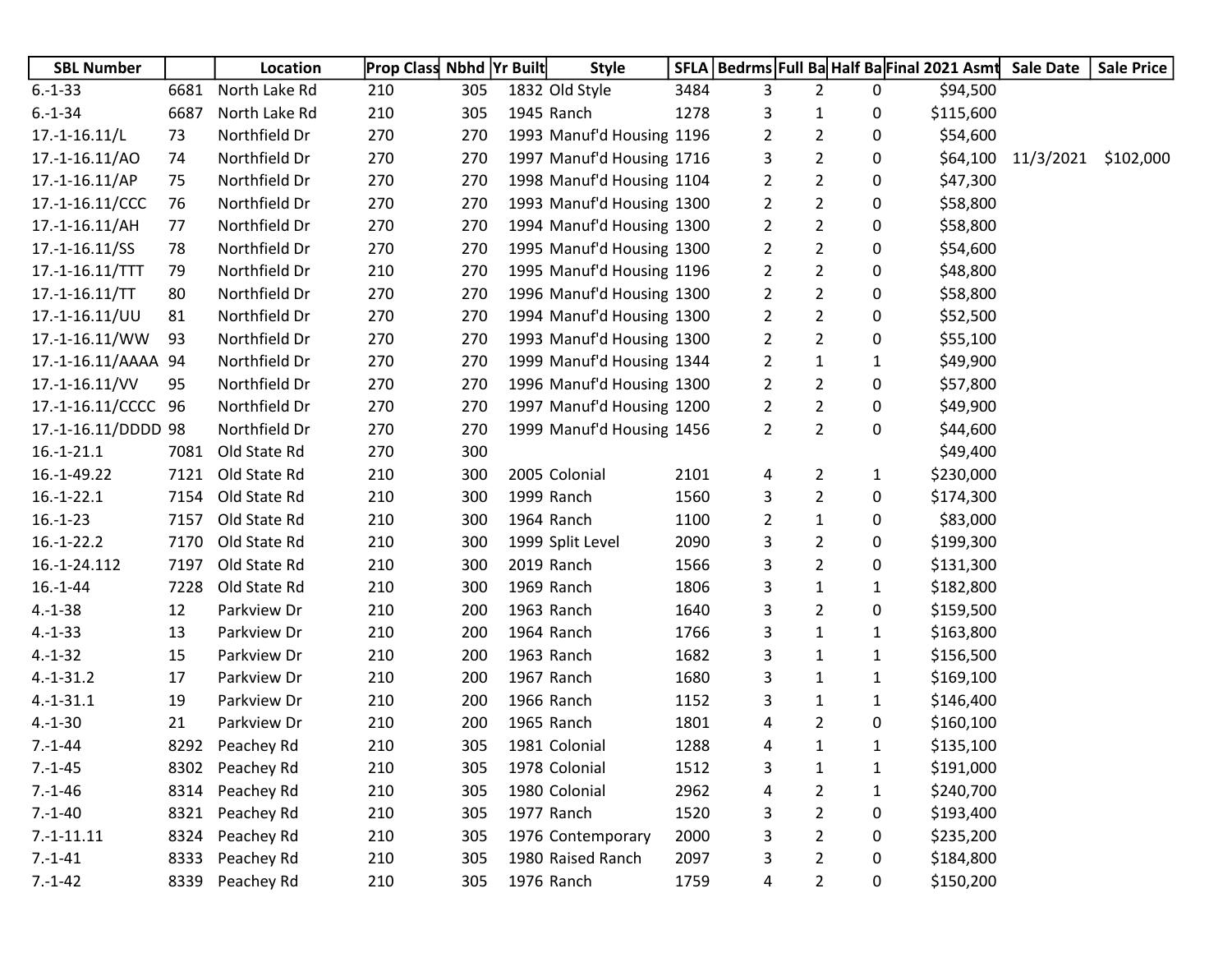| <b>SBL Number</b> |      | Location    | <b>Prop Class Nbhd Yr Built</b> |     | <b>Style</b>              |      | SFLA   Bedrms   Full Ba Half Ba Final 2021 Asmt |                |              |           | <b>Sale Date</b>     | <b>Sale Price</b> |
|-------------------|------|-------------|---------------------------------|-----|---------------------------|------|-------------------------------------------------|----------------|--------------|-----------|----------------------|-------------------|
| $7.-1-43$         | 8349 | Peachey Rd  | 210                             | 305 | 1983 Raised Ranch         | 1556 | 3                                               | 1              | 0            | \$159,200 |                      |                   |
| $7.-1-52$         | 8359 | Peachey Rd  | 242                             | 305 | 1996 Cape Cod             | 2182 | 3                                               | 2              | 1            | \$274,800 |                      |                   |
| $7.-1-20$         | 8373 | Peachey Rd  | 270                             | 305 | 1992 Manuf'd Housing 1300 |      | 2                                               | 2              | 0            | \$76,700  |                      |                   |
| $7.-1-50.1$       | 8383 | Peachey Rd  | 242                             | 305 | 1977 Ranch                | 1600 | 3                                               | 2              | 0            | \$241,500 |                      |                   |
| $7.-1-51.1$       | 8393 | Peachey Rd  | 210                             | 305 | 1984 Ranch                | 1230 | 2                                               | 1              | 0            | \$138,700 |                      |                   |
| $7.-1-29$         | 8405 | Peachey Rd  | 210                             | 305 | 1974 Ranch                | 1035 | 3                                               | 1              | 0            | \$137,800 |                      |                   |
| $7.-1-31$         | 8409 | Peachey Rd  | 210                             | 305 | 1973 Ranch                | 1200 | 3                                               | 1              | 0            | \$127,800 |                      |                   |
| $7.-1-32$         | 8417 | Peachey Rd  | 210                             | 305 | 1974 Split Level          | 1904 | 4                                               | 2              | 0            | \$165,200 |                      |                   |
| $7.-1-11.12$      | 8424 | Peachey Rd  | 210                             | 305 | 2014 Ranch                | 1875 | 3                                               | 2              | 1            | \$271,100 |                      |                   |
| $7.-1-34$         | 8425 | Peachey Rd  | 210                             | 305 | 1974 Ranch                | 1152 | 3                                               | 1              | 1            | \$141,100 |                      |                   |
| $7.-1-12$         | 8426 | Peachey Rd  | 210                             | 305 | 1964 Ranch                | 1000 | 3                                               | 1              | 0            | \$83,200  |                      |                   |
| $7.-1-35$         | 8433 | Peachey Rd  | 210                             | 305 | 1973 Ranch                | 1056 | 3                                               | 1              | 0            | \$124,100 |                      |                   |
| $7.-1-13$         | 8434 | Peachey Rd  | 210                             | 305 | 1966 Ranch                | 1144 | 3                                               | 1              | 0            | \$134,300 |                      |                   |
| $7.-1-36$         | 8439 | Peachey Rd  | 210                             | 305 | 1973 Raised Ranch         | 1512 | 3                                               | 1              | 0            | \$140,300 |                      |                   |
| $7.-1-15$         | 8442 | Peachey Rd  | 210                             | 305 | 1965 Ranch                | 1118 | 3                                               | 1              | 1            | \$110,600 |                      |                   |
| $7.-1-37$         | 8443 | Peachey Rd  | 210                             | 305 | 1975 Colonial             | 1776 | 3                                               | 2              | 0            | \$161,900 |                      |                   |
| $7.-1-16$         | 8450 | Peachey Rd  | 210                             | 305 | 1960 Ranch                | 1856 | 3                                               | 2              | 0            | \$159,100 |                      |                   |
| $7.-1-19$         | 8451 | Peachey Rd  | 210                             | 305 | 1966 Ranch                | 2496 | 4                                               | 2              | 0            |           | \$204,800 10/8/2021  | \$215,000         |
| $7.-1-49$         | 8457 | Peachey Rd  | 242                             | 305 | 1976 Colonial             | 1724 | 3                                               | 1              | 1            | \$213,800 |                      |                   |
| $7 - 1 - 17$      | 8460 | Peachey Rd  | 210                             | 305 | 1960 Ranch                | 1520 | 3                                               | $\mathbf{1}$   | 1            |           | \$112,400 10/25/2018 | \$107,000         |
| $7.-1-48.1$       | 8479 | Peachey Rd  | 210                             | 305 | 2002 Colonial             | 2400 | 4                                               | 2              | $\mathbf{1}$ | \$280,000 |                      |                   |
| $7.-1-18$         | 8480 | Peachey Rd  | 270                             | 300 |                           |      |                                                 |                |              | \$45,200  |                      |                   |
| $7.-1-6$          | 8485 | Peachey Rd  | 210                             | 300 | 1968 Cape Cod             | 1827 | 3                                               | $\overline{2}$ | 0            | \$169,800 |                      |                   |
| $7 - 1 - 7$       | 8550 | Peachey Rd  | 283                             | 305 | 1900 Old Style            | 3500 | 4                                               | 1              | 1            | \$367,500 |                      |                   |
| $7.-1-5.1$        | 8563 | Peachey Rd  | 241                             | 300 | 1890 Cottage              | 784  | 1                                               | 1              | 0            | \$714,600 |                      |                   |
| $7.-1-5.1$        | 8563 | Peachey Rd  | 241                             | 300 | 1833 Old Style            | 2040 | 3                                               | 3              | 0            | \$714,600 |                      |                   |
| 10.-2-26.12       | 6826 | Pocock Rd   | 210                             | 305 | 1948 Cape Cod             | 1332 | 3                                               | 1              | 0            | \$110,400 |                      |                   |
| $10.-2-50$        | 6833 | Pocock Rd   | 210                             | 305 | 1840 Old Style            | 1724 | 3                                               | 1              | 0            | \$118,000 |                      |                   |
| $10.-2-49$        | 6839 | Pocock Rd   | 210                             | 300 | 1880 Old Style            | 1567 | 3                                               | 1              | 0            | \$87,200  |                      |                   |
| 10.-2-42.21       | 6859 | Pocock Rd   | 210                             | 300 | 1971 Ranch                | 1458 | 3                                               | 1              | 1            | \$159,000 |                      |                   |
| 10.-2-42.121      | 6865 | Pocock Rd   | 210                             | 300 | 1972 Ranch                | 1248 | 3                                               | $\mathbf{1}$   | $\mathbf{1}$ | \$159,600 |                      |                   |
| $17.-1-16.11/D$   | 29   | Pondview Dr | 270                             | 270 | 1991 Manuf'd Housing 1248 |      | $\overline{2}$                                  | 2              | 0            | \$56,700  |                      |                   |
| $17.-1-16.11/A$   | 30   | Pondview Dr | 270                             | 270 | 1990 Manuf'd Housing 1196 |      | $\overline{2}$                                  | 2              | 0            | \$47,800  |                      |                   |
| $17.-1-16.11/A$   | 31   | Pondview Dr | 270                             | 270 | 1988 Manuf'd Housing 1460 |      | $\overline{2}$                                  | 2              | 0            | \$51,500  |                      |                   |
| $17.-1-16.11/B$   | 32   | Pondview Dr | 270                             | 270 | 1988 Manuf'd Housing 1300 |      | $\overline{2}$                                  | 2              | 0            | \$52,500  |                      |                   |
| $17.-1-16.11/C$   | 33   | Pondview Dr | 270                             | 270 | 1989 Manuf'd Housing 1300 |      | $\overline{2}$                                  | 2              | 0            | \$53,600  |                      |                   |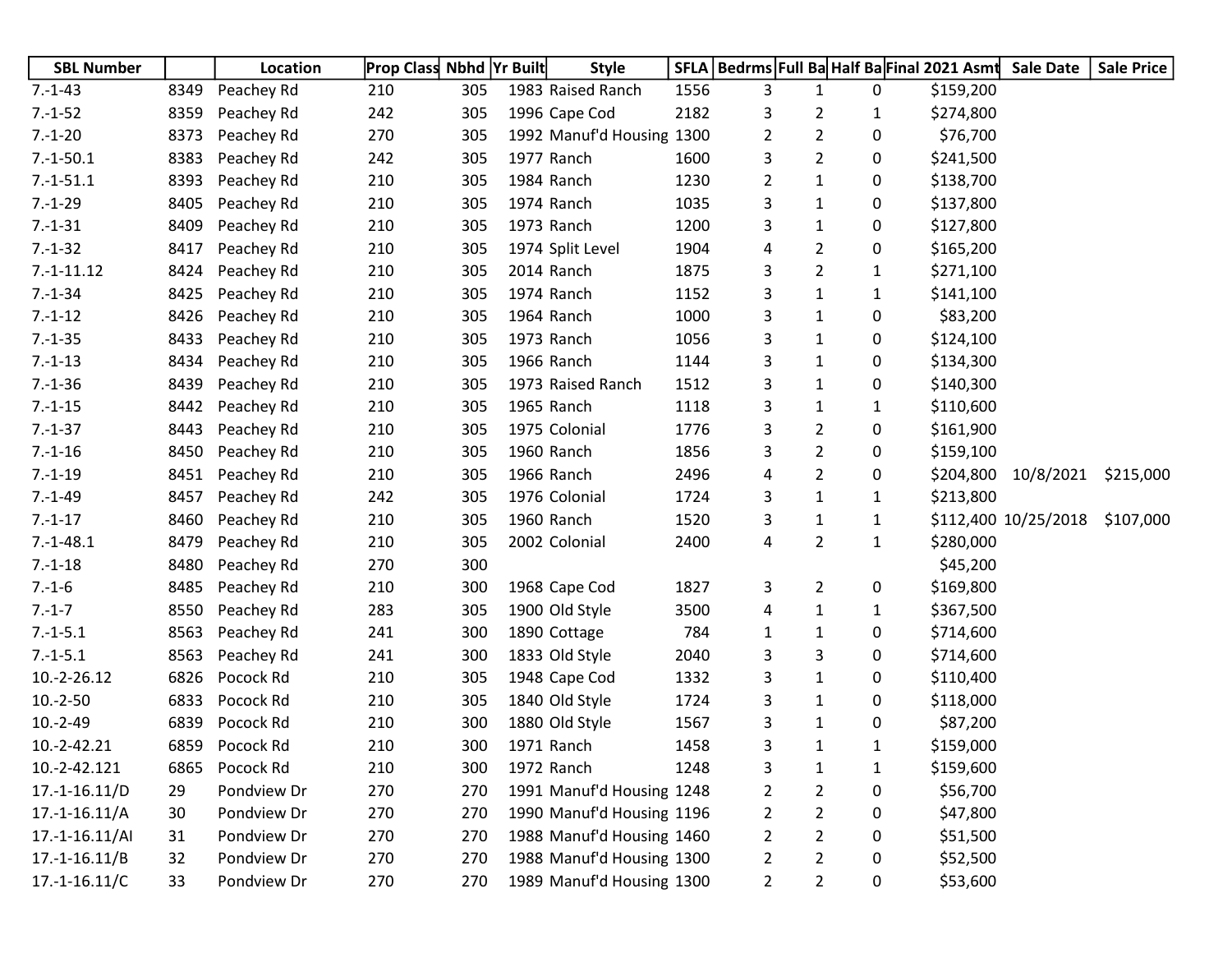| <b>SBL Number</b> |      | Location            | <b>Prop Class Nbhd Yr Built</b> |     | <b>Style</b>              |      |                |                |   |           | SFLA   Bedrms   Full Ba Half Ba Final 2021 Asmt Sale Date | <b>Sale Price</b> |
|-------------------|------|---------------------|---------------------------------|-----|---------------------------|------|----------------|----------------|---|-----------|-----------------------------------------------------------|-------------------|
| 17.-1-16.11/YY    | 56   | Pondview Dr         | 270                             | 270 | 1989 Manuf'd Housing 1300 |      | $\overline{2}$ | $\overline{2}$ | 0 | \$51,500  |                                                           |                   |
| $8.-1-3.12$       | 1957 | Reed Rd             | 210                             | 300 | 1938 Old Style            | 1608 | 3              | 1              | 0 | \$101,500 |                                                           |                   |
| $8.-1-3.112$      | 2013 | Reed Rd             | 210                             | 300 | 1978 Ranch                | 1736 | 2              | $\overline{2}$ | 0 | \$165,900 |                                                           |                   |
| $8.-1-41.12$      | 2021 | Reed Rd             | 210                             | 300 | 1865 Old Style            | 2164 | 5              | $\overline{c}$ | 0 | \$157,900 |                                                           |                   |
| $8.-1-41.11$      | 2047 | Reed Rd             | 210                             | 300 | 2016 Ranch                | 1464 | 3              | $\overline{2}$ | 0 | \$202,700 |                                                           |                   |
| $8.-1-3.2$        | 2069 | Reed Rd             | 210                             | 300 | 1958 Cape Cod             | 1531 | 4              | $\overline{c}$ | 0 | \$164,400 |                                                           |                   |
| $8.-1-1.2$        | 2117 | Reed Rd             | 210                             | 300 | 1986 Ranch                | 1704 | 3              | $\overline{2}$ | 1 | \$190,200 |                                                           |                   |
| $9.-1-32.2$       | 2193 | Reed Rd             | 210                             | 300 | 1870 Old Style            | 1414 | 3              | $\overline{2}$ | 0 | \$76,000  |                                                           |                   |
| $9.-1-32.12$      | 2259 | Reed Rd             | 241                             | 300 | 1992 Ranch                | 1210 | 3              | $\overline{2}$ | 0 | \$167,700 |                                                           |                   |
| $9.-1-83$         | 2301 | Reed Rd             | 210                             | 300 | 1960 Ranch                | 996  | 3              | $\mathbf{1}$   | 0 | \$100,800 |                                                           |                   |
| $9.-1-30$         | 2331 | Reed Rd             | 210                             | 300 | 1967 Ranch                | 1264 | 3              | 1              | 0 | \$45,200  |                                                           |                   |
| $9.-1-31$         | 2339 | Reed Rd             | 241                             | 300 | 1883 Old Style            | 2326 | 4              | $\overline{2}$ | 1 | \$418,400 |                                                           |                   |
| $9.-1-28.2$       | 2373 | Reed Rd             | 210                             | 300 | 1976 Ranch                | 1408 | 3              | $\mathbf{1}$   | 1 | \$177,900 |                                                           |                   |
| $9.-1-28.1$       | 2389 | Reed Rd             | 210                             | 300 | 1850 Old Style            | 1600 | 3              | $\mathbf{1}$   | 1 | \$129,700 |                                                           |                   |
| $9.-1-27$         | 2429 | Reed Rd             | 210                             | 300 | 1969 Colonial             | 2068 | 3              | $\overline{2}$ | 1 | \$183,200 |                                                           |                   |
| $9.-1-26$         | 2461 | Reed Rd             | 210                             | 300 | 1976 Colonial             | 2066 | 3              | 1              | 1 | \$200,600 |                                                           |                   |
| $9.-1-23$         | 2471 | Reed Rd             | 210                             | 300 | 1964 Ranch                | 1186 | 2              | 1              | 0 | \$127,100 |                                                           |                   |
| $9.-1-21$         | 2489 | Reed Rd             | 210                             | 300 | 1969 Colonial             | 1647 | 3              | 1              | 1 | \$182,000 |                                                           |                   |
| $3.-1-1$          | 10   | Richmond Ave        | 210                             | 200 | 1969 Colonial             | 1536 | 3              | $\mathbf{1}$   | 1 | \$143,900 |                                                           |                   |
| $3.-1-7$          | 11   | Richmond Ave        | 210                             | 200 | 1978 Colonial             | 1680 | 3              | $\overline{2}$ | 1 | \$177,500 |                                                           |                   |
| $3.-2-2$          | 12   | <b>Richmond Ave</b> | 210                             | 200 | 1972 Raised Ranch         | 1764 | 3              | $\mathbf{1}$   | 1 | \$144,900 |                                                           |                   |
| $3.-1-8$          | 13   | <b>Richmond Ave</b> | 210                             | 200 | 1954 Ranch                | 1140 | 3              | $\mathbf{1}$   | 0 | \$120,800 |                                                           |                   |
| $3.-2-3$          | 14   | Richmond Ave        | 210                             | 200 | 1972 Ranch                | 1040 | 3              | $\mathbf{1}$   | 0 | \$102,900 |                                                           |                   |
| $3.-1-9$          | 15   | <b>Richmond Ave</b> | 210                             | 200 | 1880 Old Style            | 1529 | 3              | $\mathbf{1}$   | 0 | \$104,000 |                                                           |                   |
| $3.-2-4$          | 16   | Richmond Ave        | 210                             | 200 | 1971 Ranch                | 1568 | 3              | $\overline{c}$ | 0 | \$146,800 |                                                           |                   |
| $3.-1-10$         | 17   | Richmond Ave        | 210                             | 200 | 1900 Old Style            | 1104 | 2              | $\mathbf{1}$   | 0 | \$86,700  |                                                           |                   |
| $3.-2-1.2$        | 18   | <b>Richmond Ave</b> | 210                             | 200 | 1983 Raised Ranch         | 1560 | 3              | $\mathbf{1}$   | 0 | \$118,700 |                                                           |                   |
| $3.-1-11$         | 19   | <b>Richmond Ave</b> | 210                             | 200 | 1850 Old Style            | 1103 | 4              | 1              | 1 | \$103,400 |                                                           |                   |
| $3.-1-12$         | 21   | Richmond Ave        | 210                             | 200 | 1850 Old Style            | 1174 | 3              | 1              | 0 | \$98,500  |                                                           |                   |
| $3.-1-13.1$       | 23   | <b>Richmond Ave</b> | 210                             | 200 | 1850 Old Style            | 1296 | 2              | 2              | 0 | \$136,100 |                                                           |                   |
| $3.-2-55$         | 24   | Richmond Ave        | 210                             | 200 | 1992 Raised Ranch         | 1976 | 3              | $\overline{2}$ | 0 | \$146,500 |                                                           |                   |
| $3.-1-14.2$       | 25   | Richmond Ave        | 210                             | 200 | 1969 Colonial             | 1488 | 3              | $\overline{2}$ | 1 | \$153,000 |                                                           |                   |
| $3.-1-14.1$       | 27   | <b>Richmond Ave</b> | 210                             | 200 | 1873 Old Style            | 1600 | 3              | 1              | 1 | \$140,100 |                                                           |                   |
| $3.-2-54$         | 28   | Richmond Ave        | 210                             | 200 | 1992 Cape Cod             | 1694 | 4              | $\overline{2}$ | 0 | \$151,100 |                                                           |                   |
| $3.-1-16.21$      | 31   | Richmond Ave        | 210                             | 200 | 1990 Cape Cod             | 1832 | 4              | 2              | 0 | \$195,300 |                                                           |                   |
| $3.-2-53$         | 32   | Richmond Ave        | 210                             | 200 | 1992 Cape Cod             | 1694 | 3              | $\overline{2}$ | 0 | \$161,700 |                                                           |                   |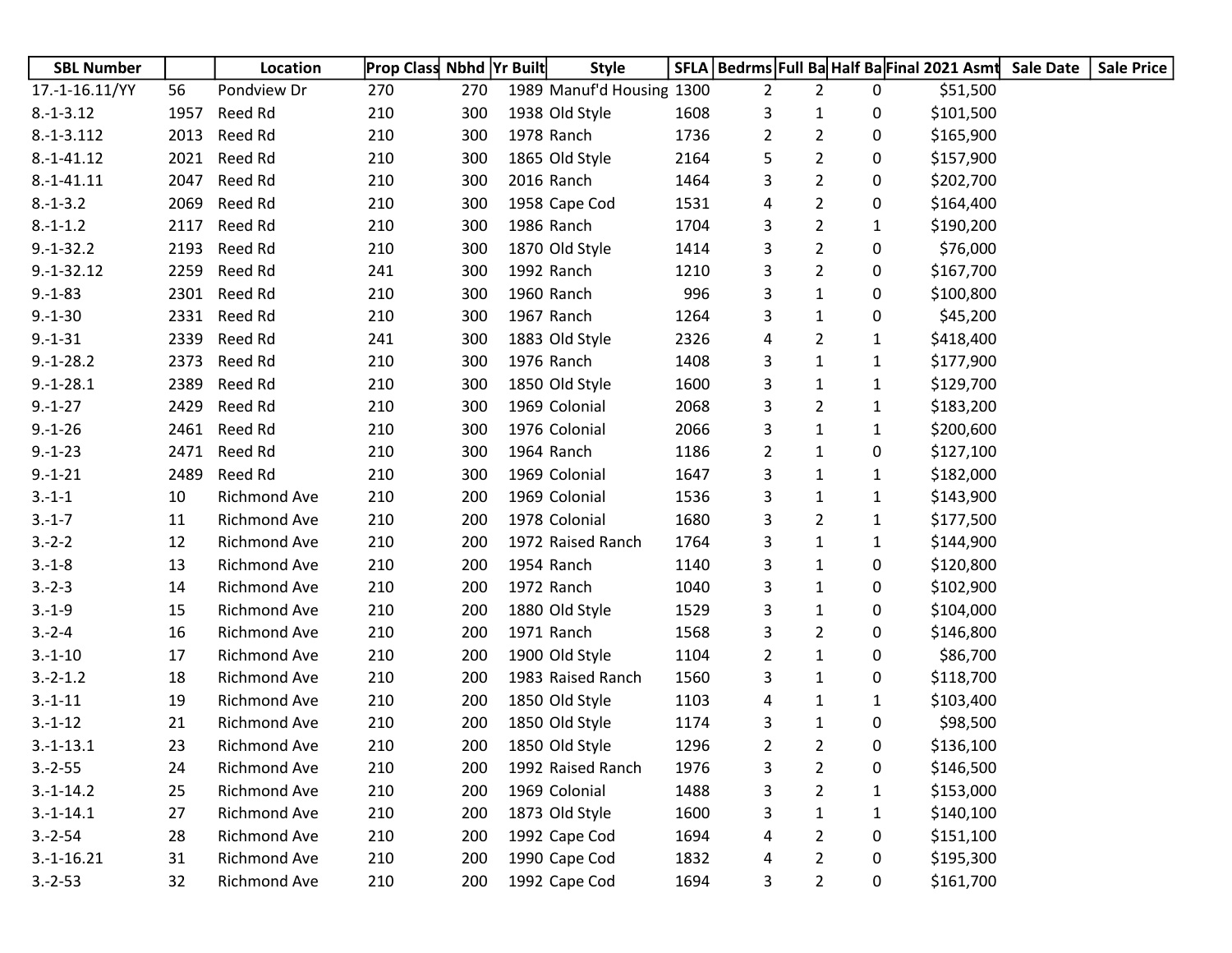| <b>SBL Number</b> |     | Location     | <b>Prop Class Nbhd Yr Built</b> |     | <b>Style</b>      | <b>SFLA</b> | Bedrms Full Ba Half Ba Final 2021 Asmt |                |              |           | <b>Sale Date</b>               | <b>Sale Price</b> |
|-------------------|-----|--------------|---------------------------------|-----|-------------------|-------------|----------------------------------------|----------------|--------------|-----------|--------------------------------|-------------------|
| $3.-2-52$         | 34  | Richmond Ave | 210                             | 200 | 1991 Raised Ranch | 1976        | 4                                      | $\overline{2}$ | 0            | \$159,600 |                                |                   |
| $3.-2-51$         | 36  | Richmond Ave | 210                             | 200 | 1991 Cape Cod     | 1790        | 4                                      | $\overline{2}$ | 0            | \$175,400 | 6/28/2019                      | \$167,000         |
| $3.-1-91$         | 12  | Rochester St | 210                             | 200 | 1849 Old Style    | 1574        | 3                                      | $\mathbf{1}$   | $\mathbf{1}$ |           | \$111,000 4/22/2020            | \$85,000          |
| $3.-1-90$         | 14  | Rochester St | 210                             | 200 | 1874 Old Style    | 1336        | $\overline{2}$                         | $\mathbf{1}$   | $\mathbf{1}$ |           | \$113,400 7/26/2019            | \$108,000         |
| $3.-1-89$         | 16  | Rochester St | 210                             | 200 | 1950 Cape Cod     | 1577        | 3                                      | 1              | 0            | \$128,000 |                                |                   |
| $3.-1-53$         | 17  | Rochester St | 210                             | 200 | 1930 Cottage      | 856         | $\overline{2}$                         | 1              | 0            | \$73,400  |                                |                   |
| $5.-1-1$          | 18  | Rochester St | 210                             | 200 | 1874 Old Style    | 1666        | 3                                      | 1              | 1            | \$133,400 |                                |                   |
| $3.-1-52$         | 19  | Rochester St | 220                             | 200 | 1880 Old Style    | 2536        | 4                                      | $\overline{2}$ | 0            | \$108,500 |                                |                   |
| $5.-1-2$          | 20  | Rochester St | 210                             | 200 | 1955 Ranch        | 1004        | 3                                      | $\mathbf{1}$   | 0            |           | \$112,000 8/24/2021            | \$130,000         |
| $5.-1-3$          | 20A | Rochester St | 210                             | 200 | 1981 Contemporary | 2149        | 3                                      | $\overline{2}$ | 0            |           | \$173,300 11/30/2021           | \$220,011         |
| $3.-1-51$         | 21  | Rochester St | 210                             | 200 | 1900 Old Style    | 1448        | $\overline{2}$                         | 1              | 0            | \$86,100  |                                |                   |
| $5.-1-4$          | 22  | Rochester St | 210                             | 200 | 1870 Old Style    | 1480        | $\overline{2}$                         | 1              | 0            | \$125,000 |                                |                   |
| $3.-1-50$         | 23  | Rochester St | 210                             | 200 | 1824 Old Style    | 1896        | 3                                      | 1              | 0            |           | \$119,700 7/20/2018            | \$114,750         |
| $5.-1-5$          | 24  | Rochester St | 210                             | 200 | 1858 Old Style    | 1092        | 3                                      | 1              | 0            | \$104,000 |                                |                   |
| $2.-1-18$         | 25  | Rochester St | 210                             | 200 | 1880 Old Style    | 1876        | 3                                      | $\mathbf{1}$   | 0            | \$127,400 |                                |                   |
| $5.-1-6$          | 26  | Rochester St | 210                             | 200 | 1920 Old Style    | 1944        | 3                                      | $\mathbf{1}$   | 1            | \$88,200  |                                |                   |
| $2.-1-17$         | 27  | Rochester St | 210                             | 200 | 1900 Old Style    | 3006        | $\overline{2}$                         | $\mathbf{1}$   | 0            | \$118,800 |                                |                   |
| $5.-1-7$          | 28  | Rochester St | 220                             | 200 | 1870 Old Style    | 2309        | 4                                      | $\overline{2}$ | 0            | \$96,600  |                                |                   |
| $2.-1-16.1$       | 29  | Rochester St | 210                             | 200 | 1880 Old Style    | 1878        | 5                                      | $\mathbf{1}$   | 0            | \$104,000 |                                |                   |
| $5.-1-8$          | 30  | Rochester St | 210                             | 200 | 1880 Old Style    | 1202        | $\overline{2}$                         | 1              | 0            | \$47,700  |                                |                   |
| $2.-1-15$         | 33  | Rochester St | 210                             | 200 | 1900 Old Style    | 1017        | 3                                      | 1              | 0            | \$78,800  |                                |                   |
| $5.-1-10$         | 34  | Rochester St | 210                             | 200 | 1935 Cottage      | 1052        | $\overline{2}$                         | $\mathbf{1}$   | $\mathbf{1}$ | \$94,000  |                                |                   |
| $2.-1-14$         | 35  | Rochester St | 210                             | 200 | 1870 Old Style    | 1500        | 3                                      | 1              | $\mathbf{1}$ | \$101,900 |                                |                   |
| $5.-1-11$         | 36  | Rochester St | 210                             | 200 | 1880 Old Style    | 2240        | 4                                      | 1              | 0            | \$122,900 |                                |                   |
| $2.-1-13$         | 37  | Rochester St | 210                             | 200 | 1860 Old Style    | 2436        | 5                                      | $\overline{2}$ | 0            | \$148,600 |                                |                   |
| $5.-1-12$         | 38  | Rochester St | 210                             | 200 | 1910 Old Style    | 1920        | 4                                      | 1              | $\mathbf{1}$ | \$124,500 |                                |                   |
| $2.-1-11$         | 39  | Rochester St | 210                             | 200 | 1905 Old Style    | 2432        | 4                                      | $\overline{2}$ | 0            | \$138,500 |                                |                   |
| $5.-1-13$         | 40  | Rochester St | 210                             | 200 | 1880 Old Style    | 1164        | 3                                      | $\mathbf{1}$   | 0            | \$103,200 |                                |                   |
| $2.-1-10$         | 41  | Rochester St | 210                             | 200 | 1890 Old Style    | 1436        | 3                                      | $\mathbf{1}$   | $\mathbf{1}$ | \$96,100  |                                |                   |
| $2.-1-9$          | 43  | Rochester St | 210                             | 200 | 1910 Old Style    | 3122        | 4                                      | 2              | 0            | \$174,800 |                                |                   |
| $5.-1-15$         | 44  | Rochester St | 210                             | 200 | 1910 Old Style    | 1574        | 3                                      | 1              | 0            | \$94,000  |                                |                   |
| $2.-1-8$          | 45  | Rochester St | 210                             | 200 | 1870 Old Style    | 1737        | 4                                      | 2              | 0            |           | \$152,300 10/12/2018 \$145,000 |                   |
| $5.-1-16$         | 46  | Rochester St | 210                             | 200 | 1880 Old Style    | 1696        | 3                                      | 1              | 1            | \$107,600 |                                |                   |
| $2.-1-7$          | 47  | Rochester St | 210                             | 200 | 1850 Old Style    | 1564        | $\overline{2}$                         | $\mathbf{1}$   | 0            | \$113,400 |                                |                   |
| $5.-1-17$         | 48  | Rochester St | 210                             | 200 | 1900 Old Style    | 2321        | 3                                      | 1              | 1            | \$110,500 |                                |                   |
| $5.-1-18$         | 50  | Rochester St | 210                             | 200 | 1910 Old Style    | 1392        | 3                                      | 1              | 0            |           | \$100,800 6/15/2018            | \$100,957         |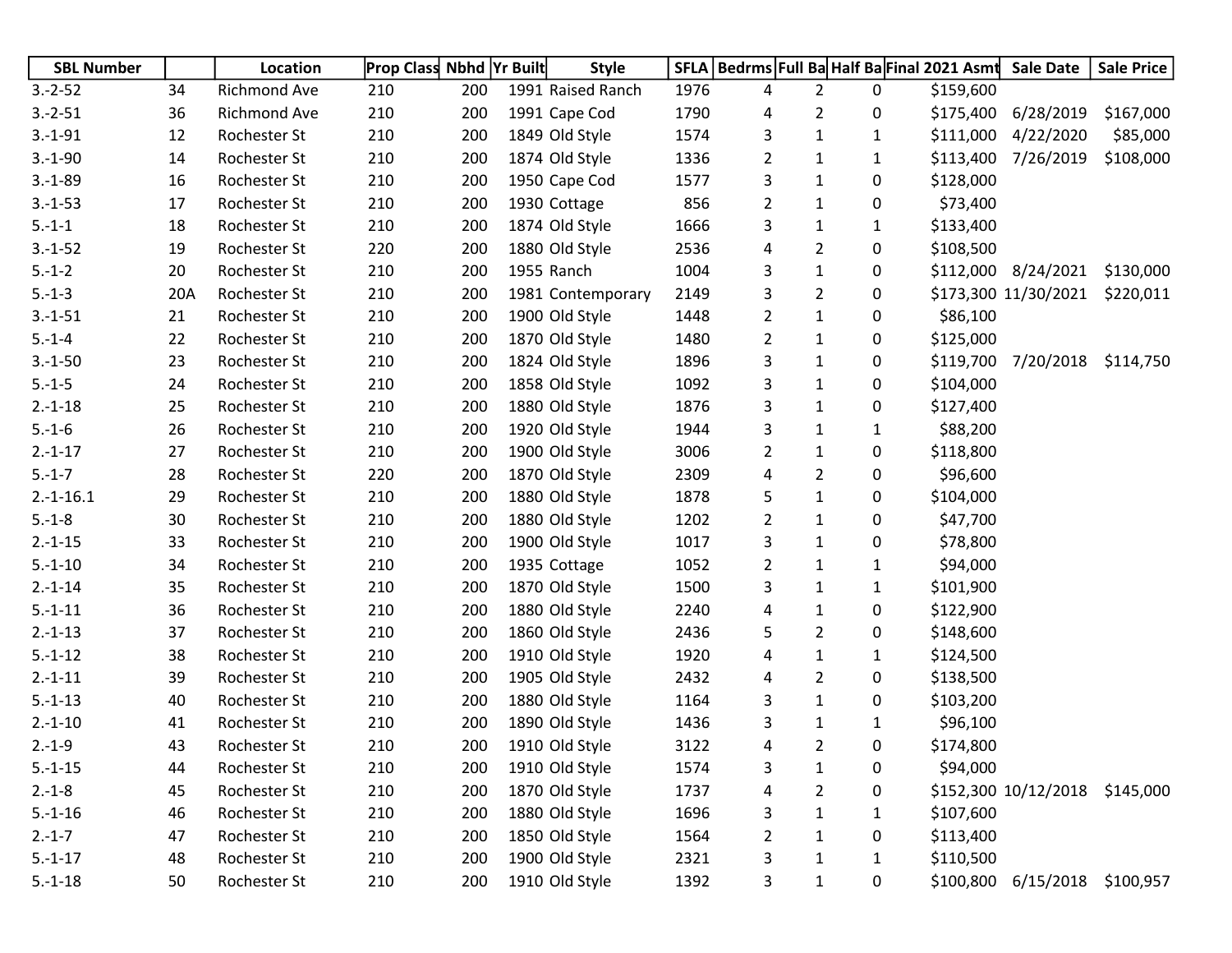| <b>SBL Number</b> |      | Location        | <b>Prop Class Nbhd Yr Built</b> |     | <b>Style</b>      |      |                |                | SFLA   Bedrms   Full Ba Half Ba Final 2021 Asmt |           | <b>Sale Date</b>     | <b>Sale Price</b> |
|-------------------|------|-----------------|---------------------------------|-----|-------------------|------|----------------|----------------|-------------------------------------------------|-----------|----------------------|-------------------|
| $2.-1-5$          | 51   | Rochester St    | 210                             | 200 | 1910 Old Style    | 1824 | 3              | $\mathbf{1}$   | $\mathbf{1}$                                    | \$90,600  |                      |                   |
| $5.-1-19$         | 52   | Rochester St    | 210                             | 200 | 1854 Old Style    | 1408 | 4              | 2              | 1                                               | \$125,000 |                      |                   |
| $2.-1-4$          | 53   | Rochester St    | 210                             | 200 | 1910 Old Style    | 1104 | 3              | $\overline{2}$ | 0                                               | \$104,500 |                      |                   |
| $5.-1-20$         | 54   | Rochester St    | 210                             | 200 | 1914 Old Style    | 1332 | 3              | $\mathbf{1}$   | $\mathbf{1}$                                    | \$142,700 |                      |                   |
| $2.-1-3$          | 55   | Rochester St    | 220                             | 200 | 1870 Old Style    | 2349 | 5              | $\overline{2}$ | 0                                               | \$100,200 |                      |                   |
| $5.-1-21$         | 56   | Rochester St    | 210                             | 200 | 1890 Old Style    | 1856 | 3              | $\overline{2}$ | 0                                               | \$121,600 |                      |                   |
| $2.-1-2$          | 57   | Rochester St    | 210                             | 200 | 1880 Old Style    | 1832 | 3              | $\overline{2}$ | 0                                               | \$125,000 |                      |                   |
| $2.-1-1$          | 59   | Rochester St    | 210                             | 200 | 1953 Cape Cod     | 1555 | 4              | $\overline{2}$ | 0                                               | \$118,700 |                      |                   |
| $5.-1-22$         | 60   | Rochester St    | 210                             | 200 | 1900 Old Style    | 2228 | 5              | $\mathbf{1}$   | $\mathbf{1}$                                    | \$115,200 |                      |                   |
| $2.-2-1$          | 61   | Rochester St    | 210                             | 200 | 1920 Old Style    | 1305 | $\overline{2}$ | $\mathbf{1}$   | 0                                               |           | \$112,400 11/10/2021 | \$175,000         |
| $2.-2-2$          | 63   | Rochester St    | 210                             | 200 | 1920 Old Style    | 1714 | 3              | $\mathbf{1}$   | 0                                               | \$121,800 |                      |                   |
| $5.-1-23$         | 64   | Rochester St    | 210                             | 200 | 1942 Old Style    | 2195 | 3              | $\overline{2}$ | 0                                               | \$118,700 |                      |                   |
| $2.-2-20$         | 65   | Rochester St    | 210                             | 200 | 1987 Colonial     | 1200 | 3              | $\mathbf{1}$   | $\mathbf{1}$                                    | \$141,200 |                      |                   |
| $2.-2-19$         | 67   | Rochester St    | 210                             | 200 | 1985 Ranch        | 1308 | 3              | $\overline{2}$ | 0                                               | \$183,800 |                      |                   |
| $5.-1-24$         | 68   | Rochester St    | 210                             | 200 | 1941 Colonial     | 1863 | 4              | $\overline{2}$ | 1                                               | \$195,300 |                      |                   |
| $2.-2-18$         | 69   | Rochester St    | 210                             | 200 | 1985 Colonial     | 1497 | 3              | $\mathbf{1}$   | $\mathbf{1}$                                    | \$123,900 |                      |                   |
| $2.-2-17$         | 71   | Rochester St    | 210                             | 200 | 1987 Cape Cod     | 2090 | 4              | 3              | 0                                               | \$204,800 |                      |                   |
| $2.-2-16$         | 73   | Rochester St    | 210                             | 200 | 1990 Raised Ranch | 1784 | 4              | $\overline{2}$ | 0                                               | \$158,600 |                      |                   |
| $5.-1-25$         | 74   | Rochester St    | 210                             | 200 | 1950 Ranch        | 1838 | 3              | $\overline{2}$ | 0                                               | \$163,600 |                      |                   |
| $2.-2-15$         | 75   | Rochester St    | 210                             | 200 | 1990 Cape Cod     | 1694 | 3              | $\overline{2}$ | 0                                               | \$154,900 | 7/21/2021            | \$225,000         |
| $2.-2-23$         | 75A  | Rochester St    | 210                             | 200 | 1990 Raised Ranch | 2576 | 3              | $\mathbf{1}$   | 1                                               | \$165,900 |                      |                   |
| $5.-1-26$         | 76   | Rochester St    | 210                             | 200 | 1946 Cape Cod     | 1116 | 4              | $\mathbf{1}$   | 0                                               | \$128,100 |                      |                   |
| $2.-2-14$         | 77   | Rochester St    | 210                             | 200 | 1990 Cape Cod     | 1568 | 4              | $\overline{2}$ | 0                                               | \$157,000 |                      |                   |
| $5.-1-27$         | 78   | Rochester St    | 210                             | 200 | 1880 Old Style    | 1048 | 2              | $\mathbf{1}$   | 0                                               |           | \$81,900 11/20/2020  | \$105,000         |
| $2.-2-22$         | 79   | Rochester St    | 210                             | 200 | 1987 Ranch        | 1092 | 3              | $\mathbf{1}$   | 0                                               | \$130,700 |                      |                   |
| $11.-1-.7.2$      | 7550 | Sackett Rd      | 242                             | 300 | 2004 Ranch        | 1288 | 2              | $\overline{2}$ | 0                                               | \$160,700 |                      |                   |
| $9.-1-38$         | 7557 | Sackett Rd      | 241                             | 300 | 2003 Ranch        | 1307 | 3              | $\overline{2}$ | 0                                               | \$338,100 |                      |                   |
| $11.-1-9$         | 7632 | Sackett Rd      | 210                             | 300 | 1950 Ranch        | 816  | $\overline{2}$ | $\mathbf{1}$   | 0                                               | \$39,900  | 2/4/2021             | \$95,000          |
| $11.-1-8.2$       | 7636 | Sackett Rd      | 210                             | 300 | 1880 Old Style    | 1563 | 4              | $\mathbf{1}$   | 0                                               | \$68,600  |                      |                   |
| $9.-1-37$         |      | 7637 Sackett Rd | 241                             | 300 | 1950 Ranch        | 768  | 2              | 1              | 0                                               | \$335,000 |                      |                   |
| $9.-1-37$         |      | 7637 Sackett Rd | 241                             | 300 | 1946 Old Style    | 1140 | 3              | $\mathbf{1}$   | 0                                               | \$335,000 |                      |                   |
| $11.-1-11.11$     |      | 7642 Sackett Rd | 210                             | 305 | 1957 Cape Cod     | 1152 | 4              | 1              | 0                                               | \$72,300  |                      |                   |
| $11.-1-10$        |      | 7682 Sackett Rd | 210                             | 300 | 1835 Old Style    | 2940 | 5              | 1              | 0                                               | \$115,100 |                      |                   |
| $8.-1-30.1$       | 7743 | Sackett Rd      | 220                             | 300 | 1880 Old Style    | 2275 | 4              | 3              | 0                                               | \$104,000 |                      |                   |
| $8.-1-27.2$       | 7787 | Sackett Rd      | 210                             | 300 | 1860 Old Style    | 1727 | 4              | 1              | 1                                               | \$136,800 |                      |                   |
| $8.-1-25.2$       | 7849 | Sackett Rd      | 210                             | 300 | 1895 Old Style    | 2575 | 4              | 2              | 0                                               | \$131,100 |                      |                   |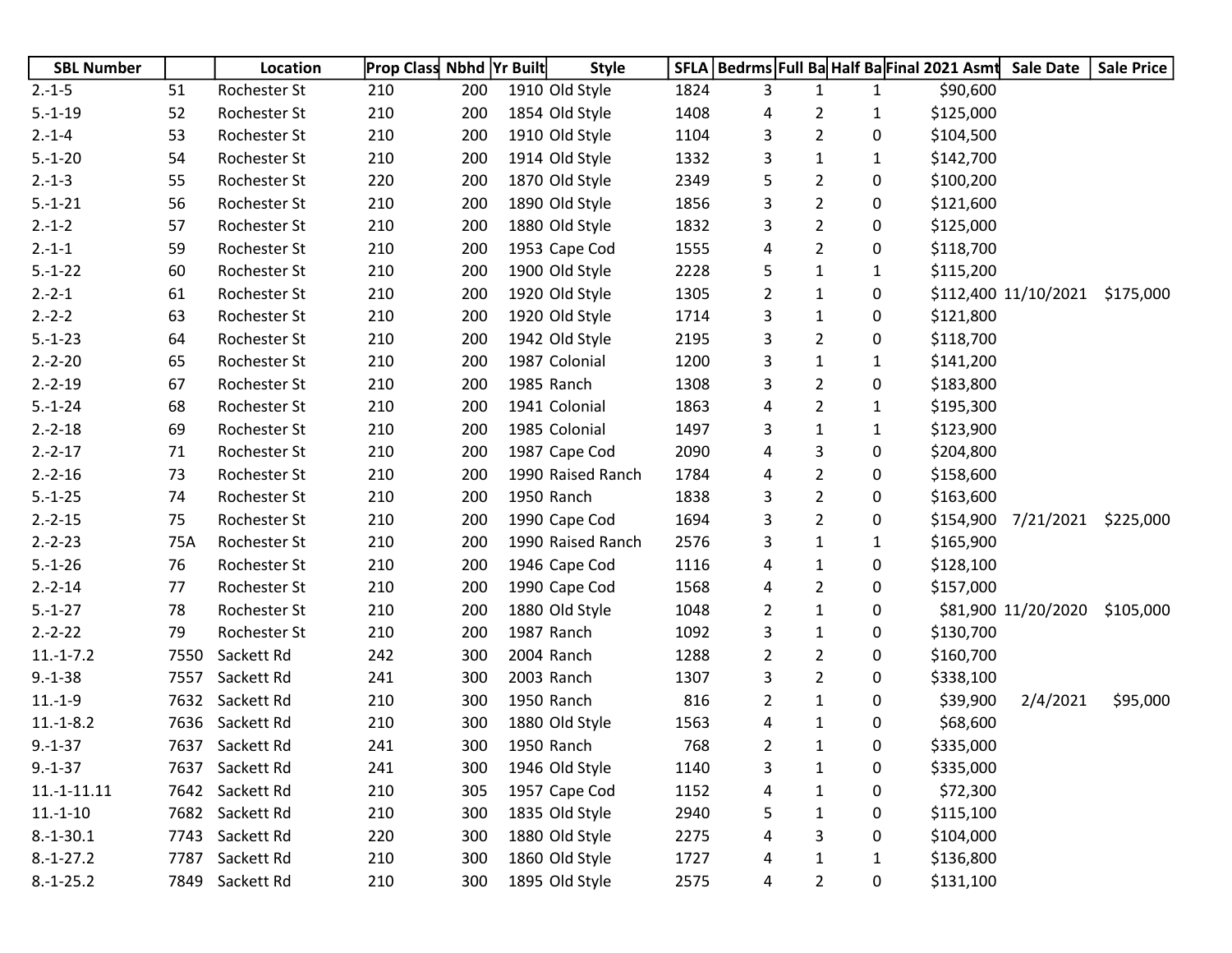| <b>SBL Number</b> |      | Location       | Prop Class Nbhd Yr Built |     | <b>Style</b>              |      | SFLA   Bedrms   Full Ba Half Ba Final 2021 Asmt Sale Date |                |              |           |                      | <b>Sale Price</b> |
|-------------------|------|----------------|--------------------------|-----|---------------------------|------|-----------------------------------------------------------|----------------|--------------|-----------|----------------------|-------------------|
| $11.-1-15.2$      | 7882 | Sackett Rd     | 210                      | 300 | 1973 Ranch                | 960  | 3                                                         | 1              | 0            |           | \$131,300 11/12/2019 | \$125,000         |
| $8.-1-24$         | 7905 | Sackett Rd     | 241                      | 305 | 1860 Old Style            | 1775 | 3                                                         | 1              | 0            | \$247,100 |                      |                   |
| $6.-1-1.22$       | 7944 | Sackett Rd     | 210                      | 300 | 1987 Contemporary         | 2452 | 4                                                         | 2              | 1            | \$307,700 |                      |                   |
| $6.-1-2.2$        | 7958 | Sackett Rd     | 210                      | 300 | 1945 Ranch                | 1873 | 2                                                         | $\overline{2}$ | 0            | \$141,800 |                      |                   |
| $6.-1-1.12$       | 7960 | Sackett Rd     | 210                      | 300 | 1986 Raised Ranch         | 1302 | 3                                                         | 1              | 0            | \$92,100  |                      |                   |
| $8.-1-22$         | 7967 | Sackett Rd     | 210                      | 300 | 1988 Ranch                | 1386 | 3                                                         | 1              | 0            | \$151,900 |                      |                   |
| $6.-1-3$          | 7968 | Sackett Rd     | 242                      | 300 | 1961 Ranch                | 1485 | 4                                                         | 1              | 0            | \$159,600 |                      |                   |
| $6.-1-4.22$       | 7970 | Sackett Rd     | 210                      | 300 | 1969 Raised Ranch         | 1413 | 3                                                         | $\overline{2}$ | 0            | \$164,500 |                      |                   |
| $6.-1-4.212$      | 7978 | Sackett Rd     | 210                      | 300 | 1971 Ranch                | 1420 | $\overline{2}$                                            | $\overline{2}$ | 0            | \$189,100 |                      |                   |
| $6.-1-4.111$      | 8000 | Sackett Rd     | 242                      | 300 | 2002 Colonial             | 2534 | 3                                                         | $\overline{2}$ | 1            | \$315,300 |                      |                   |
| $6.-1-4.112$      | 8008 | Sackett Rd     | 210                      | 300 | 1824 Old Style            | 1612 | 4                                                         | $\overline{2}$ | 0            | \$180,600 |                      |                   |
| $8.-1-23$         | 8037 | Sackett Rd     | 241                      | 300 | 1865 Old Style            | 2086 | 3                                                         | $\mathbf{1}$   | 0            | \$268,600 |                      |                   |
| $8.-1-21.2$       | 8181 | Sackett Rd     | 241                      | 300 | 1980 Split Level          | 1344 | 3                                                         | 1              | 1            | \$209,600 |                      |                   |
| $9.-1-69.2$       | 5980 | Sautell Rd     | 210                      | 300 | 1880 Old Style            | 1852 | 3                                                         | 1              | 1            | \$111,200 |                      |                   |
| $9.-1-77.1$       | 5995 | Sautell Rd     | 242                      | 300 | 1880 Old Style            | 1856 | 6                                                         | 1              | 0            | \$85,900  |                      |                   |
| $9.-1-68.1$       | 5996 | Sautell Rd     | 210                      | 300 | 1850 Old Style            | 1244 | $\overline{2}$                                            | 1              | 0            | \$131,100 | 9/21/2018            | \$124,900         |
| $9.-1-64.1$       | 6014 | Sautell Rd     | 210                      | 300 | 1880 Old Style            | 1344 | 3                                                         | 1              | 0            | \$125,000 | 9/24/2019            | \$119,000         |
| $9.-1-78.2$       | 6015 | Sautell Rd     | 210                      | 305 | 1965 Split Level          | 1770 | 3                                                         | $\mathbf{1}$   | 1            |           | \$189,000 10/9/2019  | \$190,000         |
| $9.-1-63$         | 6022 | Sautell Rd     | 220                      | 300 | 1900 Old Style            | 2110 | 4                                                         | 3              | 0            | \$142,500 |                      |                   |
| $9.-1-79$         | 6025 | Sautell Rd     | 210                      | 300 | 1960 Ranch                | 1760 | 3                                                         | $\mathbf{1}$   | 0            | \$186,100 |                      |                   |
| $9.-1-80$         | 6027 | Sautell Rd     | 210                      | 300 | 1966 Manuf'd Housing 1040 |      | 3                                                         | 1              | 0            | \$96,600  |                      |                   |
| $9.-1-60.1$       | 6037 | Sautell Rd     | 242                      | 305 | 1972 Colonial             | 2774 | 4                                                         | $\overline{2}$ | 1            | \$282,500 |                      |                   |
| $9.-1-62.2$       | 6044 | Sautell Rd     | 210                      | 300 | 1996 Ranch                | 1260 | $\overline{a}$                                            | $\overline{2}$ | 0            | \$242,600 |                      |                   |
| $9.-1-62.1$       | 6062 | Sautell Rd     | 210                      | 300 | 1992 Colonial             | 2315 | 3                                                         | 2              | 1            | \$279,300 |                      |                   |
| $9.-1-61$         | 6076 | Sautell Rd     | 210                      | 300 | 1830 Old Style            | 1560 | 3                                                         | $\mathbf{1}$   | 0            | \$112,000 |                      |                   |
| $9.-1-59$         | 6087 | Sautell Rd     | 210                      | 300 | 1880 Old Style            | 960  | $\overline{a}$                                            | $\mathbf{1}$   | 0            | \$77,700  |                      |                   |
| $9.-1-60.2$       | 6097 | Sautell Rd     | 210                      | 300 | 1993 Colonial             | 1584 | 3                                                         | $\overline{2}$ | 1            | \$184,700 |                      |                   |
| $9.-1-57.2$       | 6112 | Sautell Rd     | 210                      | 300 | 1880 Old Style            | 1998 | 4                                                         | $\overline{2}$ | 0            | \$137,900 |                      |                   |
| $9.-1-56.2$       | 6132 | Sautell Rd     | 210                      | 300 | 1911 Old Style            | 1754 | 3                                                         | $\overline{2}$ | 0            | \$162,600 |                      |                   |
| $16.-1-20$        |      | 7725 School Rd | 241                      | 300 | 1860 Old Style            | 1017 | 3                                                         | 1              | 0            | \$93,200  |                      |                   |
| $3.-1-40$         | 18   | South Lake Ave | 220                      | 250 | 1804 Old Style            | 2731 | 5                                                         | $\overline{2}$ | $\mathbf{1}$ | \$115,000 |                      |                   |
| $3.-1-63.1$       | 19   | South Lake Ave | 210                      | 200 | 1860 Old Style            | 2984 | 3                                                         | $\mathbf 1$    | 0            | \$171,500 |                      |                   |
| $3.-1-31$         | 20   | South Lake Ave | 220                      | 200 | 1890 Old Style            | 3359 | 3                                                         | $\overline{2}$ | 0            | \$148,100 |                      |                   |
| $3.-1-64.1$       | 21   | South Lake Ave | 210                      | 200 | 1829 Old Style            | 3744 | 4                                                         | 1              | 1            | \$35,000  |                      |                   |
| $3.-1-30$         | 22   | South Lake Ave | 210                      | 200 | 1874 Old Style            | 2016 | 3                                                         | $\overline{2}$ | 0            | \$58,800  |                      |                   |
| $3.-1-65.1$       | 23   | South Lake Ave | 230                      | 200 | 1824 Old Style            | 2648 | 4                                                         | 3              | 0            | \$110,300 |                      |                   |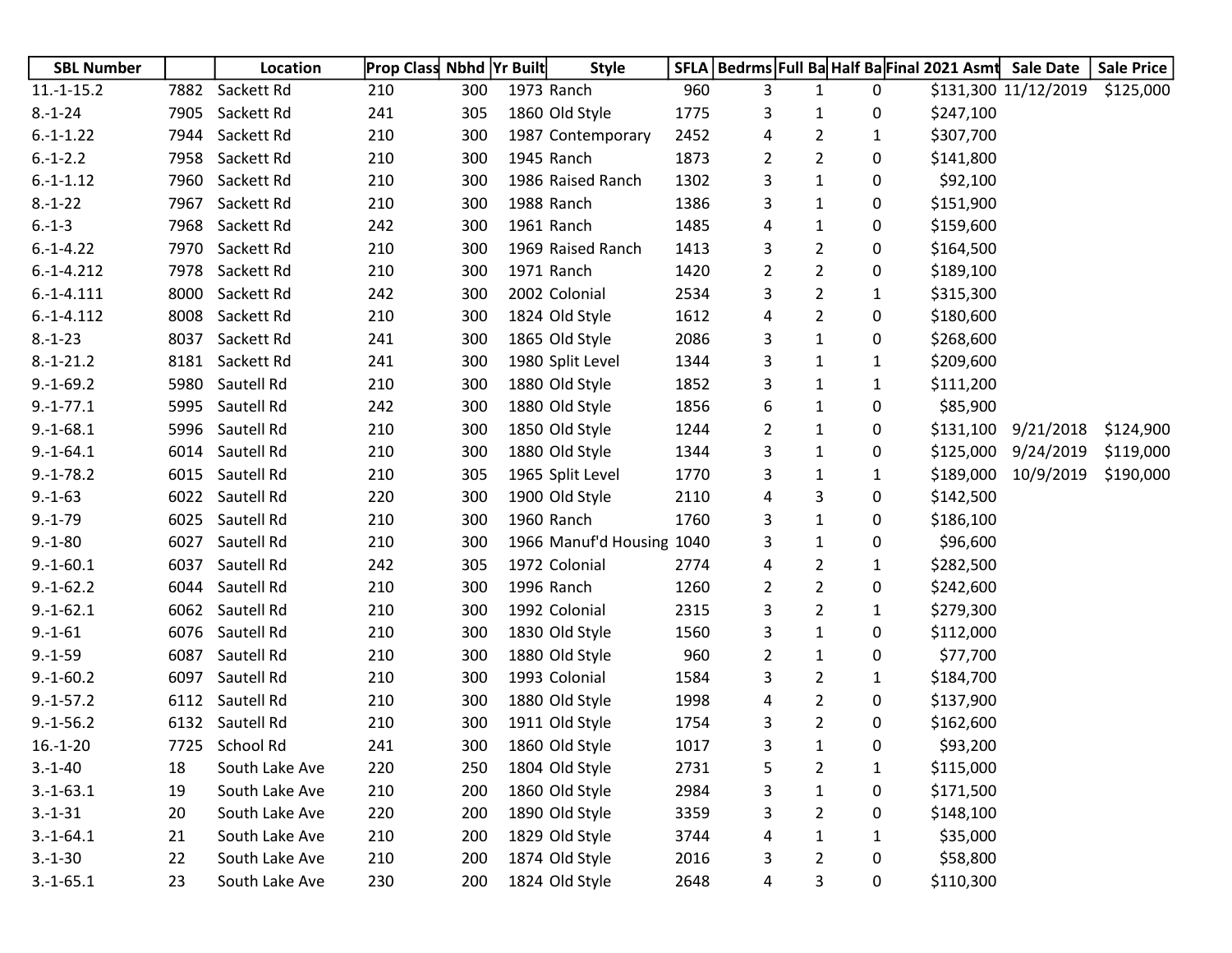| <b>SBL Number</b> |    | Location       |     | <b>Prop Class Nbhd Yr Built</b> | <b>Style</b>   |      |                |                |              | SFLA   Bedrms   Full Ba Half Ba Final 2021 Asmt | <b>Sale Date</b>    | <b>Sale Price</b> |
|-------------------|----|----------------|-----|---------------------------------|----------------|------|----------------|----------------|--------------|-------------------------------------------------|---------------------|-------------------|
| $3.-1-29$         | 24 | South Lake Ave | 210 | 200                             | 1820 Old Style | 2194 | 3              | $\overline{2}$ | 0            | \$67,600                                        |                     |                   |
| $3.-1-28$         | 26 | South Lake Ave | 283 | 200                             | 1874 Old Style | 2672 | 3              | 1              | 1            | \$130,600                                       | 6/18/2021           | \$124,400         |
| $3.-1-27$         | 28 | South Lake Ave | 210 | 200                             | 1906 Old Style | 3296 | 4              | $\mathbf{1}$   | 1            | \$157,200                                       |                     |                   |
| $3.-1-26$         | 30 | South Lake Ave | 210 | 200                             | 1874 Old Style | 2466 | 3              | $\mathbf{1}$   | 1            | \$133,900                                       |                     |                   |
| $3.-1-68$         | 31 | South Lake Ave | 210 | 200                             | 1874 Old Style | 2504 | 5              | $\overline{2}$ | 0            | \$97,100                                        |                     |                   |
| $3.-1-69$         | 33 | South Lake Ave | 210 | 200                             | 1864 Old Style | 2412 | 3              | $\mathbf{1}$   | 0            | \$117,600                                       |                     |                   |
| $3.-1-70$         | 35 | South Lake Ave | 210 | 200                             | 1874 Old Style | 1806 | 4              | $\mathbf{1}$   | 0            |                                                 | \$136,400 8/28/2019 | \$129,900         |
| $3.-1-71$         | 37 | South Lake Ave | 210 | 200                             | 1874 Old Style | 1832 | 4              | $\mathbf{1}$   | $\mathbf{1}$ | \$96,000                                        |                     |                   |
| $3.-1-72$         | 39 | South Lake Ave | 220 | 200                             | 1874 Old Style | 2684 | $\overline{2}$ | $\overline{2}$ | 0            | \$102,900                                       |                     |                   |
| $3.-1-22$         | 40 | South Lake Ave | 210 | 200                             | 1822 Old Style | 2026 | 3              | $\mathbf{1}$   | 0            | \$135,000                                       |                     |                   |
| $4.-1-22$         | 41 | South Lake Ave | 210 | 200                             | 1940 Cape Cod  | 1640 | 3              | 1              | 0            | \$102,900                                       |                     |                   |
| $3.-1-21$         | 42 | South Lake Ave | 210 | 200                             | 1872 Old Style | 3132 | 3              | $\mathbf{1}$   | 1            | \$144,400                                       |                     |                   |
| $4.-1-21.2$       | 43 | South Lake Ave | 210 | 200                             | 1825 Old Style | 1480 | $\overline{2}$ | $\mathbf{1}$   | 0            | \$88,500                                        |                     |                   |
| $3.-1-20$         | 44 | South Lake Ave | 220 | 200                             | 1867 Old Style | 2672 | 5              | $\overline{2}$ | 0            | \$137,800                                       |                     |                   |
| $4.-1-20$         | 45 | South Lake Ave | 210 | 200                             | 1870 Old Style | 2071 | 4              | $\mathbf{1}$   | 0            | \$83,000                                        |                     |                   |
| $3.-1-16.11$      | 46 | South Lake Ave | 210 | 200                             | 1960 Ranch     | 1668 | 3              | $\overline{2}$ | 0            | \$35,800                                        |                     |                   |
| $4.-1-19$         | 47 | South Lake Ave | 220 | 200                             | 1901 Old Style | 3085 | 5              | $\overline{2}$ | 0            | \$117,600                                       |                     |                   |
| $3.-1-19$         | 48 | South Lake Ave | 210 | 200                             | 1824 Old Style | 1416 | 3              | $\mathbf{1}$   | 0            | \$33,700                                        |                     |                   |
| $4.-1-18$         | 49 | South Lake Ave | 210 | 200                             | 1910 Old Style | 1965 | 4              | $\mathbf{1}$   | 1            | \$129,200                                       |                     |                   |
| $3.-1-17.2$       | 50 | South Lake Ave | 210 | 200                             | 1849 Old Style | 2020 | 3              | $\mathbf{1}$   | 0            | \$111,300                                       |                     |                   |
| $4.-1-34$         | 53 | South Lake Ave | 210 | 200                             | 1928 Old Style | 2280 | 3              | $\overline{2}$ | 0            | \$121,400                                       |                     |                   |
| $3.-1-18$         | 54 | South Lake Ave | 220 | 200                             | 1874 Old Style | 2341 | $\overline{2}$ | $\overline{2}$ | 0            | \$150,200                                       |                     |                   |
| $4.-1-35$         | 55 | South Lake Ave | 210 | 200                             | 1953 Ranch     | 1104 | $\overline{2}$ | $\mathbf{1}$   | 0            | \$95,800                                        |                     |                   |
| $4.-1-16$         | 56 | South Lake Ave | 210 | 200                             | 1875 Old Style | 1620 | 4              | $\overline{2}$ | 0            | \$98,300                                        |                     |                   |
| $4.-1-36.2$       | 57 | South Lake Ave | 230 | 200                             | 1880 Old Style | 2974 | 4              | 3              | 0            | \$81,900                                        |                     |                   |
| $4.-1-15$         | 58 | South Lake Ave | 210 | 200                             | 1875 Old Style | 1952 | 3              | $\mathbf{1}$   | 0            | \$94,200                                        |                     |                   |
| 4.-1-14.111       | 60 | South Lake Ave | 210 | 200                             | 1930 Old Style | 1848 | 3              | $\mathbf{1}$   | 0            | \$97,100                                        |                     |                   |
| $4.-1-39$         | 61 | South Lake Ave | 230 | 200                             | 1910 Duplex    | 1728 | $\overline{2}$ | $\overline{2}$ | 0            | \$117,600                                       |                     |                   |
| $4.-1-39$         | 61 | South Lake Ave | 230 | 200                             | 1970 Old Style | 1806 | 5              | $\overline{2}$ | 0            | \$117,600                                       |                     |                   |
| $4.-1-40$         | 63 | South Lake Ave | 210 | 200                             | 1860 Old Style | 1755 | $\overline{2}$ | 1              | 0            | \$51,500                                        |                     |                   |
| $4.-1-12$         | 64 | South Lake Ave | 210 | 200                             | 1880 Old Style | 1374 | 3              | $\overline{2}$ | 0            | \$72,500                                        |                     |                   |
| $4.-1-41$         | 65 | South Lake Ave | 210 | 200                             | 1900 Old Style | 1452 | 3              | $\mathbf 1$    | 0            | \$102,900                                       |                     |                   |
| $4.-1-11$         | 66 | South Lake Ave | 210 | 200                             | 1900 Old Style | 1519 | 3              | $\mathbf{1}$   | 0            | \$80,900                                        |                     |                   |
| $4.-1-42$         | 67 | South Lake Ave | 210 | 200                             | 1957 Ranch     | 888  | $\overline{2}$ | $\mathbf{1}$   | 0            | \$100,300                                       |                     |                   |
| $4.-1-10$         | 68 | South Lake Ave | 220 | 200                             | 1850 Old Style | 1749 | 4              | $\overline{2}$ | 0            | \$110,300                                       |                     |                   |
| $4.-1-43$         | 69 | South Lake Ave | 210 | 200                             | 1880 Old Style | 1424 | $\overline{2}$ | $\mathbf{1}$   | 0            | \$68,300                                        |                     |                   |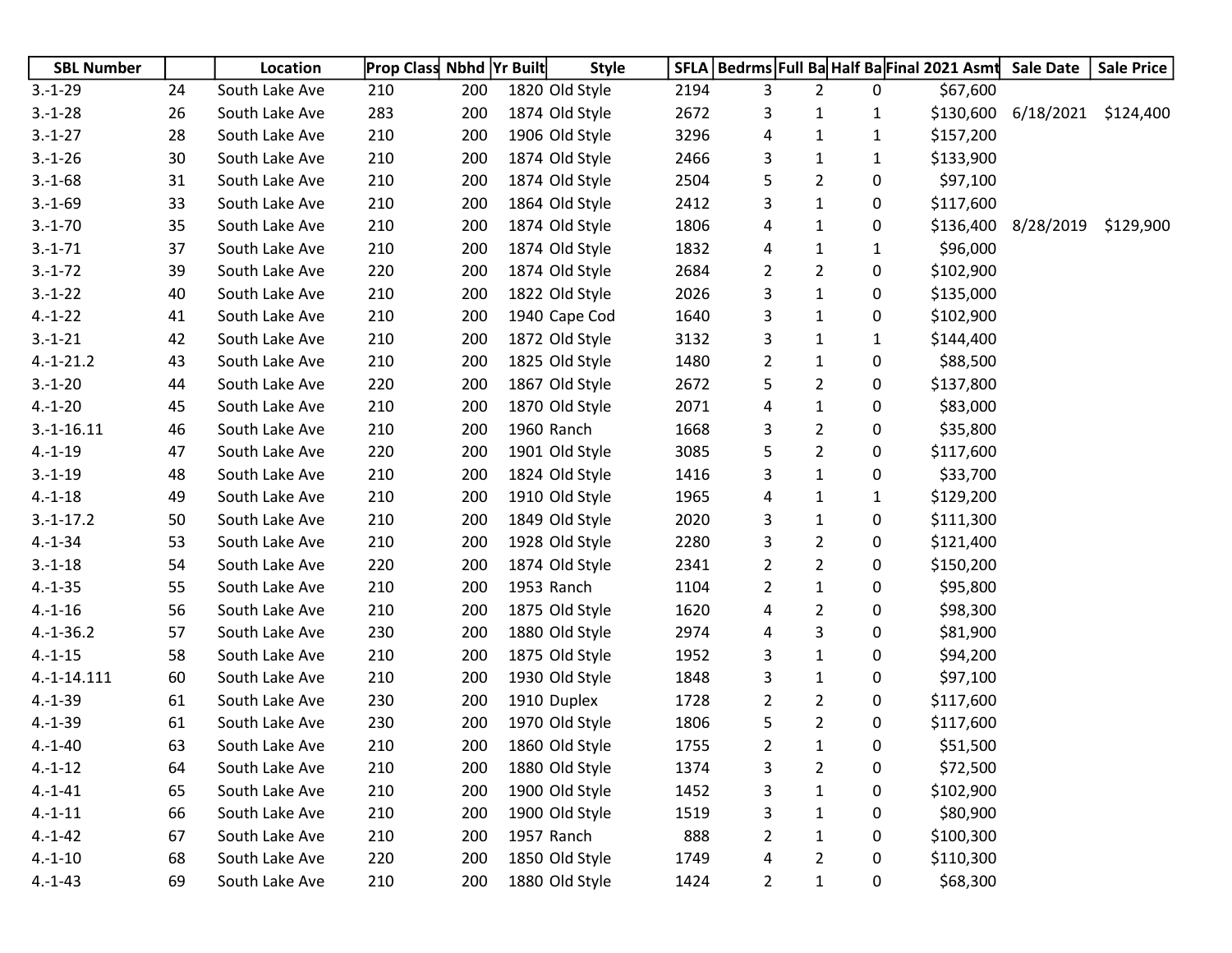| <b>SBL Number</b> |      | Location       |     | <b>Prop Class Nbhd Yr Built</b> | <b>Style</b>      |      |                |                |              | SFLA   Bedrms   Full Ba Half Ba Final 2021 Asmt | <b>Sale Date</b>     | <b>Sale Price</b> |
|-------------------|------|----------------|-----|---------------------------------|-------------------|------|----------------|----------------|--------------|-------------------------------------------------|----------------------|-------------------|
| $4.-1-44$         | 71   | South Lake Ave | 210 | 200                             | 1820 Old Style    | 1570 | $\overline{2}$ | 1              | 1            | \$79,800                                        |                      |                   |
| $4.-1-45$         | 73   | South Lake Ave | 210 | 200                             | 1965 Ranch        | 1270 | 2              | $\mathbf{1}$   | 0            | \$117,600                                       | 9/4/2020             | \$120,000         |
| $4.-1-6.1$        | 74   | South Lake Ave | 283 | 200                             | 1870 Old Style    | 2588 | 5              | $\mathbf{1}$   | $\mathbf{1}$ | \$163,800                                       |                      |                   |
| $4.-1-46$         | 75   | South Lake Ave | 210 | 200                             | 1812 Old Style    | 2884 | 2              | 2              | 0            | \$133,800                                       |                      |                   |
| $4.-1-4$          | 78   | South Lake Ave | 210 | 200                             | 1875 Old Style    | 1392 | 3              | $\mathbf{1}$   | 1            | \$109,700                                       |                      |                   |
| 4.-1-47.111       | 79   | South Lake Ave | 210 | 200                             | 1880 Old Style    | 1722 | 3              | $\mathbf{1}$   | 0            | \$117,600                                       |                      |                   |
| $4.-1-3$          | 80   | South Lake Ave | 210 | 200                             | 1880 Old Style    | 1795 | 4              | $\mathbf{1}$   | 0            |                                                 | \$129,800 10/30/2019 | \$123,600         |
| $4.-1-2$          | 82   | South Lake Ave | 210 | 200                             | 1890 Old Style    | 2432 | 5              | $\overline{2}$ | 0            | \$128,400                                       |                      |                   |
| $4.-1-1.12$       | 90   | South Lake Ave | 210 | 200                             | 1901 Old Style    | 3536 | 6              | $\overline{2}$ | 0            | \$174,300                                       |                      |                   |
| 13.-1-23.12       | 7004 | South Lake Rd  | 210 | 305                             | 1926 Cottage      | 858  | 3              | $\overline{2}$ | 0            | \$81,600                                        |                      |                   |
| $13.-1-27$        | 7011 | South Lake Rd  | 210 | 305                             | 1965 Split Level  | 1624 | 3              | $\mathbf{1}$   | 1            | \$140,000                                       | 9/12/2019            | \$140,000         |
| $13.-1-26.2$      | 7027 | South Lake Rd  | 210 | 305                             | 1890 Old Style    | 1928 | 3              | $\overline{2}$ | 0            | \$143,200                                       |                      |                   |
| $13.-1-24.1$      | 7030 | South Lake Rd  | 210 | 305                             | 1907 Old Style    | 4223 | 4              | $\mathbf{1}$   | $\mathbf{1}$ | \$146,800                                       |                      |                   |
| 13.-1-26.122      | 7035 | South Lake Rd  | 220 | 305                             | 1880 Old Style    | 3672 | 4              | $\overline{2}$ | 0            | \$130,700                                       |                      |                   |
| $13.-1-25$        | 7046 | South Lake Rd  | 210 | 305                             | 1890 Old Style    | 2159 | 3              | $\mathbf{1}$   | $\mathbf{1}$ | \$122,900                                       |                      |                   |
| $13.-1-19.2$      | 7062 | South Lake Rd  | 283 | 305                             | 1840 Old Style    | 3109 | 5              | $\overline{2}$ | 0            | \$237,300                                       |                      |                   |
| $17.-1-11$        | 7129 | South Lake Rd  | 210 | 300                             | 1804 Old Style    | 2038 | 3              | $\overline{2}$ | 0            | \$162,300                                       |                      |                   |
| $17.-1-12$        | 7139 | South Lake Rd  | 210 | 305                             | 1880 Old Style    | 2095 | 3              | $\overline{2}$ | 0            | \$161,700                                       |                      |                   |
| $17.-1-10$        | 7202 | South Lake Rd  | 210 | 300                             | 1952 Cape Cod     | 1512 | 3              | $\mathbf{1}$   | 0            | \$10,500                                        |                      |                   |
| $17.-1-40.2$      | 7212 | South Lake Rd  | 210 | 300                             | 1971 Ranch        | 1326 | 2              | $\overline{2}$ | $\mathbf{1}$ | \$147,100                                       |                      |                   |
| 17.-1-40.122      | 7218 | South Lake Rd  | 210 | 305                             | 2001 Cape Cod     | 1606 | 4              | $\overline{2}$ | 0            | \$174,300                                       |                      |                   |
| $17.-1-14$        | 7227 | South Lake Rd  | 210 | 300                             | 1880 Old Style    | 1744 | 4              | $\overline{2}$ | 0            | \$141,800                                       |                      |                   |
| $17.-1-15.1$      | 7235 | South Lake Rd  | 241 | 300                             | 1996 Contemporary | 2404 | 2              | $\overline{2}$ | 0            | \$442,800                                       |                      |                   |
| 17.-1-40.112      | 7250 | South Lake Rd  | 210 | 300                             | 1900 Old Style    | 2052 | 3              | $\mathbf{1}$   | 0            | \$85,100                                        |                      |                   |
| $17.-1-15.2$      | 7267 | South Lake Rd  | 210 | 300                             | 1890 Old Style    | 1824 | 4              | $\overline{2}$ | 0            | \$99,800                                        |                      |                   |
| $17.-1-41$        | 7272 | South Lake Rd  | 220 | 300                             | 1890 Old Style    | 2136 | 4              | $\overline{2}$ | 0            | \$119,700                                       |                      |                   |
| 17.-1-16.12       | 7273 | South Lake Rd  | 210 | 300                             | 1890 Old Style    | 2284 | 4              | $\mathbf{1}$   | 0            | \$92,700                                        |                      |                   |
| $17.-1-42$        | 7292 | South Lake Rd  | 241 | 305                             | 1870 Old Style    | 1672 | 4              | $\mathbf{1}$   | 0            | \$262,100                                       |                      |                   |
| $17.-1-43$        | 7346 | South Lake Rd  | 241 | 300                             | 1860 Old Style    | 1420 | 5              | $\mathbf{1}$   | 0            | \$215,000                                       |                      |                   |
| 17.-1-44.11       | 7350 | South Lake Rd  | 210 | 305                             | 2007 Ranch        | 1264 | 3              | 2              | $\mathbf{0}$ | \$177,000                                       |                      |                   |
| $17.-1-17.2$      | 7357 | South Lake Rd  | 210 | 300                             | 1860 Cottage      | 560  | 1              | $\mathbf{1}$   | 0            | \$60,900                                        |                      |                   |
| 17.-1-44.22       | 7360 | South Lake Rd  | 210 | 300                             | 2002 Cape Cod     | 2184 | 3              | $\overline{2}$ | $\mathbf{1}$ | \$198,500                                       |                      |                   |
| 17.-1-44.122      | 7370 | South Lake Rd  | 210 | 300                             | 2002 Ranch        | 1432 | 3              | $\overline{2}$ | 0            | \$175,100                                       |                      |                   |
| $17.-1-36$        | 7416 | South Lake Rd  | 210 | 300                             | 1986 Ranch        | 1568 | 3              | $\overline{2}$ | 0            | \$163,800                                       |                      |                   |
| $17.-1-35$        | 7434 | South Lake Rd  | 210 | 300                             | 1890 Old Style    | 2490 | 3              | $\mathbf{1}$   | 0            | \$163,700                                       |                      |                   |
| $17.-1-34$        | 7440 | South Lake Rd  | 210 | 300                             | 1949 Cape Cod     | 768  | $\overline{2}$ | $\mathbf{1}$   | 0            | \$81,400                                        |                      |                   |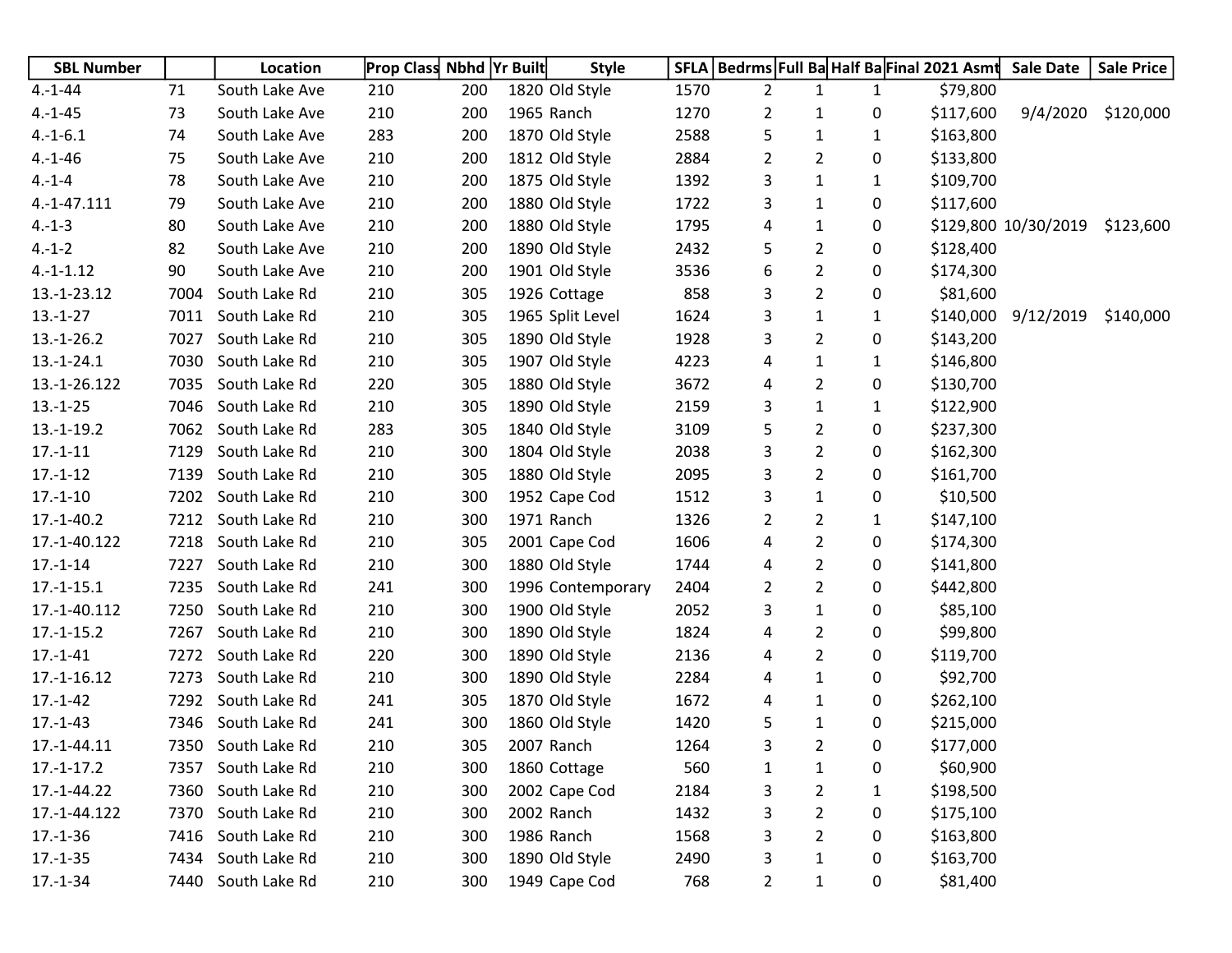| <b>SBL Number</b> |      | Location      | <b>Prop Class Nbhd Yr Built</b> |     | <b>Style</b>      |      |                |                |              | SFLA   Bedrms   Full Ba Half Ba Final 2021 Asmt | <b>Sale Date</b>     | <b>Sale Price</b> |
|-------------------|------|---------------|---------------------------------|-----|-------------------|------|----------------|----------------|--------------|-------------------------------------------------|----------------------|-------------------|
| $17.-1-33$        | 7444 | South Lake Rd | 210                             | 300 | 1947 Cape Cod     | 1152 | 4              | 1              | 0            | \$107,600                                       |                      |                   |
| $17.-1-19.2$      | 7445 | South Lake Rd | 210                             | 300 | 1880 Old Style    | 2004 | 3              | 2              | 0            | \$119,700                                       |                      |                   |
| $17.-1-20.2$      | 7465 | South Lake Rd | 220                             | 300 | 1834 Old Style    | 2876 | 4              | 2              | 0            | \$110,300                                       |                      |                   |
| $17.-1-31.1$      | 7468 | South Lake Rd | 241                             | 300 | 1937 Old Style    | 1504 | 3              | 1              | 0            | \$379,200                                       |                      |                   |
| 17.-1-28.12       | 7534 | South Lake Rd | 210                             | 305 | 1890 Old Style    | 1856 | 4              | 2              | 0            | \$109,200                                       |                      |                   |
| 17.-1-21.111      | 7543 | South Lake Rd | 241                             | 300 | 1885 Old Style    | 1610 | 2              | 1              | 0            | \$204,100                                       |                      |                   |
| $17.-1-21.2$      | 7545 | South Lake Rd | 210                             | 305 | 1971 Split Level  | 1704 | 3              | 1              | 0            | \$171,600                                       |                      |                   |
| $17.-1-23.2$      | 7571 | South Lake Rd | 210                             | 305 | 1890 Old Style    | 2858 | 4              | 2              | 0            | \$120,900                                       |                      |                   |
| $17.-1-26$        | 7572 | South Lake Rd | 242                             | 305 | 1826 Old Style    | 3178 | 4              | 1              | 0            | \$149,300                                       |                      |                   |
| $17.-1-24$        | 7573 | South Lake Rd | 210                             | 305 | 1880 Old Style    | 2016 | 4              | 1              | 0            | \$67,200                                        |                      |                   |
| $17.-1-25$        | 7581 | South Lake Rd | 210                             | 305 | 1830 Old Style    | 1158 | 2              | 1              | 0            | \$96,500                                        |                      |                   |
| 17.-1-22.21       | 7589 | South Lake Rd | 210                             | 305 | 1966 Ranch        | 990  | 3              | 1              | 0            | \$129,700                                       |                      |                   |
| $2.-1-26.11$      | 15   | Spring St     | 270                             | 250 |                   |      |                |                |              | \$18,200                                        |                      |                   |
| $2.-1-26.21$      | 19   | Spring St     | 210                             | 250 | 1890 Old Style    | 1696 | 3              | 1              | 0            | \$89,300                                        |                      |                   |
| $2.-1-26.22$      | 21   | Spring St     | 210                             | 250 | 1990 Ranch        | 960  | $\overline{2}$ | 1              | 0            | \$72,500                                        |                      |                   |
| $3.-3-22$         | 12   | Springdale Ln | 210                             | 200 | 1978 Raised Ranch | 1632 | 3              | 1              | 1            | \$159,500                                       |                      |                   |
| $3.-3-20.1$       | 13   | Springdale Ln | 210                             | 200 | 1983 Colonial     | 2288 | 3              | 2              | 0            | \$188,000                                       |                      |                   |
| $10.-2-36$        | 7068 | Swamp Rd      | 210                             | 300 | 1970 Ranch        | 1050 | $\overline{2}$ | 2              | 0            | \$195,300                                       |                      |                   |
| 10.-2-40.122      | 7130 | Swamp Rd      | 210                             | 300 | 1984 Ranch        | 1524 | 4              | 3              | 0            | \$190,100                                       |                      |                   |
| 10.-2-40.121      | 7140 | Swamp Rd      | 210                             | 300 | 1974 Ranch        | 1200 | 2              | $\mathbf{1}$   | 0            | \$115,200                                       |                      |                   |
| $10.-2-39$        | 7191 | Swamp Rd      | 210                             | 300 | 1969 Ranch        | 2072 | 3              | $\overline{2}$ | 0            | \$148,100                                       |                      |                   |
| 10.-2-43.12       | 7209 | Swamp Rd      | 210                             | 300 | 2005 Colonial     | 2117 | 3              | 2              | $\mathbf{1}$ | \$251,000                                       |                      |                   |
| $10.-2-43.2$      | 7268 | Swamp Rd      | 210                             | 300 | 1975 Colonial     | 1696 | 3              | 1              | 1            | \$172,600                                       |                      |                   |
| $12.-1-84$        | 7508 | Swamp Rd      | 210                             | 305 | 1985 Contemporary | 1948 | 3              | 2              | 0            | \$227,200                                       |                      |                   |
| 12.-1-83.122      | 7520 | Swamp Rd      | 210                             | 300 | 1987 Split Level  | 1248 | 3              | 1              | 1            | \$151,300                                       | 9/17/2020            | \$175,000         |
| $12.-1-26$        | 7555 | Swamp Rd      | 241                             | 300 | 1880 Old Style    | 1078 | 3              | 1              | 0            | \$361,000                                       |                      |                   |
| $12.-1-26$        | 7555 | Swamp Rd      | 241                             | 300 | 1974 Raised Ranch | 1200 | 3              | 1              | 0            | \$361,000                                       |                      |                   |
| 12.-1-116         | 7563 | Swamp Rd      | 210                             | 300 | 1988 Contemporary | 1326 | 3              | 1              | 1            | \$162,800                                       |                      |                   |
| $12.-1-115$       | 7573 | Swamp Rd      | 210                             | 300 | 1991 Contemporary | 1352 | $\overline{2}$ | 2              | 0            | \$170,000                                       | 4/28/2020            | \$170,000         |
| $12.-1-114$       | 7589 | Swamp Rd      | 210                             | 305 | 1997 Ranch        | 1764 | 4              | 2              | 0            | \$141,800                                       |                      |                   |
| 12.-1-77.12       |      | 7620 Swamp Rd | 210                             | 305 | 1974 Ranch        | 1876 | 3              | $\overline{2}$ | 1            | \$209,000                                       |                      |                   |
| $12.-1-112$       | 7629 | Swamp Rd      | 210                             | 305 | 1987 Split Level  | 1832 | 4              | 2              | $\mathbf{1}$ |                                                 | \$164,700 12/18/2020 | \$231,750         |
| 12.-1-77.112      | 7636 | Swamp Rd      | 210                             | 305 | 1900 Old Style    | 1558 | $\overline{2}$ | 1              | 1            | \$104,000                                       |                      |                   |
| $12.-1-111$       | 7639 | Swamp Rd      | 210                             | 305 | 1993 Ranch        | 1144 | $\overline{2}$ | 1              | 0            |                                                 | \$125,800 5/14/2018  | \$115,000         |
| $12.-1-70$        | 7659 | Swamp Rd      | 210                             | 305 | 1967 Ranch        | 1040 | $\overline{2}$ | 1              | 0            | \$104,500                                       | 8/12/2021            | \$130,000         |
| $12.-1-68$        | 7666 | Swamp Rd      | 220                             | 305 | 1875 Old Style    | 2670 | 5              | 2              | 0            |                                                 | \$111,800 4/23/2021  | \$115,000         |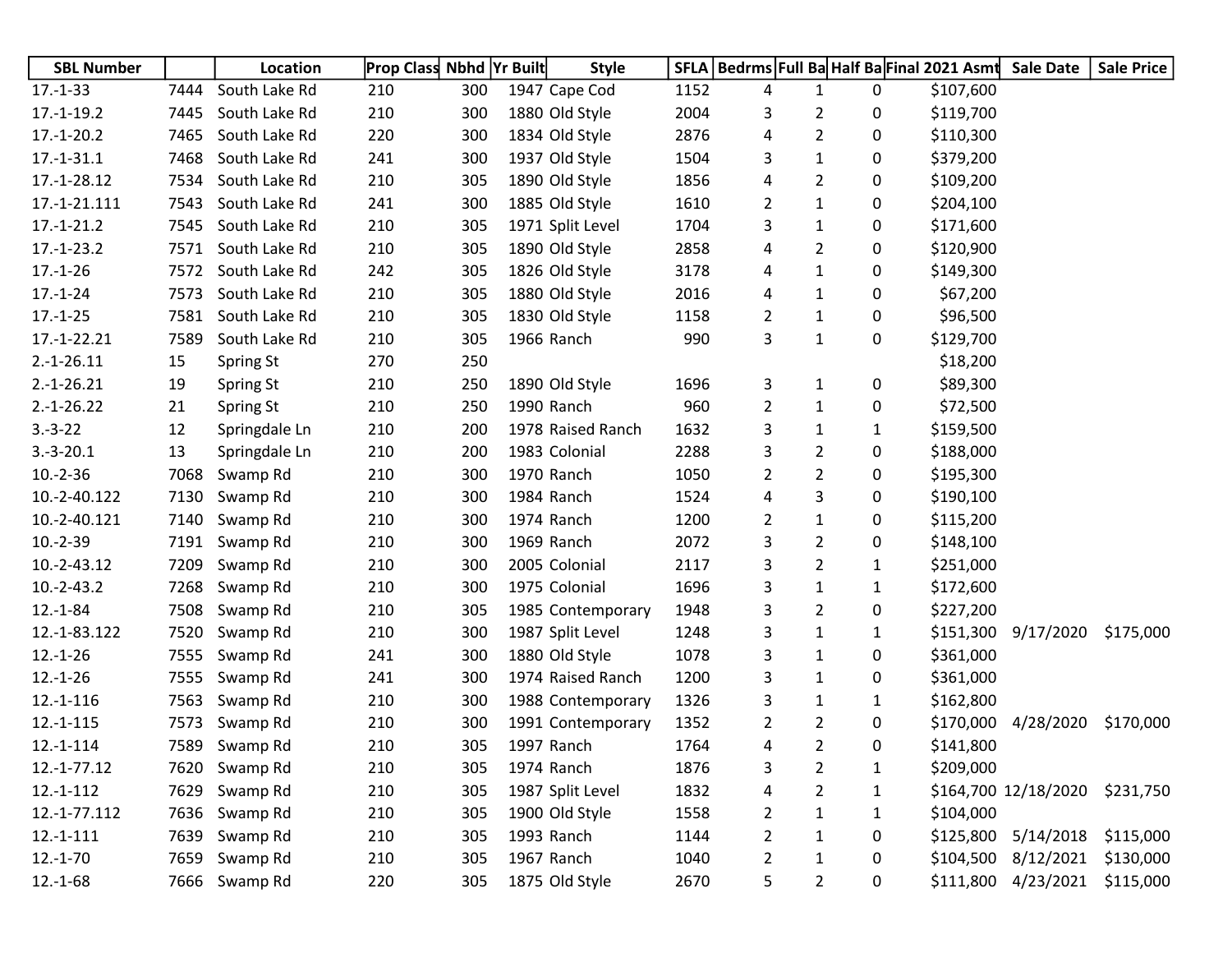| <b>SBL Number</b> |      | Location      | <b>Prop Class Nbhd Yr Built</b> |     | <b>Style</b>              |      |   |                |              | SFLA   Bedrms   Full Ba Half Ba Final 2021 Asmt | <b>Sale Date</b> | <b>Sale Price</b> |
|-------------------|------|---------------|---------------------------------|-----|---------------------------|------|---|----------------|--------------|-------------------------------------------------|------------------|-------------------|
| $12.-1-74$        | 7667 | Swamp Rd      | 210                             | 305 | 1965 Split Level          | 1538 | 4 | $\overline{2}$ | 0            | \$146,000                                       |                  |                   |
| $12.-1-75.1$      | 7669 | Swamp Rd      | 210                             | 305 | 1972 Ranch                | 1200 | 3 | 1              | 0            | \$144,400                                       |                  |                   |
| $12.-1-66.2$      | 7674 | Swamp Rd      | 210                             | 305 | 1984 Raised Ranch         | 1690 | 2 | 2              | 0            | \$162,600                                       |                  |                   |
| 12.-1-66.12       | 7682 | Swamp Rd      | 210                             | 305 | 1984 Cape Cod             | 1639 | 3 | $\mathbf{1}$   | 1            | \$164,300                                       |                  |                   |
| 12.-1-66.122      | 7690 | Swamp Rd      | 210                             | 305 | 1984 Raised Ranch         | 1690 | 3 | 1              | 0            | \$146,000                                       |                  |                   |
| $12.-1-62.1$      | 7698 | Swamp Rd      | 210                             | 305 | 1962 Split Level          | 2134 | 3 | 2              | 0            | \$201,600                                       |                  |                   |
| $12.-1-65.1$      | 7706 | Swamp Rd      | 210                             | 305 | 1962 Raised Ranch         | 1609 | 4 | 2              | 0            | \$128,500                                       | 3/9/2020         | \$148,000         |
| 12.-1-69.112      | 7711 | Swamp Rd      | 210                             | 305 | 2016 Ranch                | 2018 | 3 | $\overline{2}$ | 0            | \$274,400                                       |                  |                   |
| $12.-1-31.1$      | 7713 | Swamp Rd      | 242                             | 305 | 1973 Ranch                | 1482 | 3 | 3              | 0            | \$152,700                                       |                  |                   |
| $12.-1-63$        | 7718 | Swamp Rd      | 210                             | 305 | 1964 Raised Ranch         | 1634 | 3 | 1              | 0            | \$125,700                                       |                  |                   |
| $12.-1-62.2$      | 7726 | Swamp Rd      | 210                             | 305 | 1988 Contemporary         | 1770 | 3 | 1              | 1            | \$151,900                                       | 6/17/2019        | \$137,800         |
| $12.-1-93$        | 7758 | Swamp Rd      | 210                             | 305 | 1974 Ranch                | 2007 | 3 | 3              | 0            | \$194,500                                       |                  |                   |
| $12.-1-41$        | 7765 | Swamp Rd      | 210                             | 305 | 1946 Ranch                | 1617 | 3 | $\overline{2}$ | 0            | \$147,900                                       |                  |                   |
| $12.-1-95$        | 7774 | Swamp Rd      | 210                             | 305 | 1974 Ranch                | 1012 | 3 | 2              | 0            | \$117,300                                       |                  |                   |
| $12.-1-91$        | 7777 | Swamp Rd      | 210                             | 305 | 2004 Colonial             | 2379 | 3 | 2              | 1            | \$201,600                                       |                  |                   |
| $12.-1-92$        | 7783 | Swamp Rd      | 210                             | 305 | 1975 Split Level          | 1366 | 3 | 1              | 0            | \$148,400                                       |                  |                   |
| $12.-1-96$        | 7786 | Swamp Rd      | 210                             | 305 | 1978 Ranch                | 1640 | 4 | 2              | 0            | \$156,200                                       |                  |                   |
| $12.-1-42$        | 7791 | Swamp Rd      | 210                             | 305 | 1880 Old Style            | 2258 | 3 | 1              | 0            | \$122,600                                       |                  |                   |
| $12.-1-97$        | 7794 | Swamp Rd      | 210                             | 305 | 1975 Raised Ranch         | 1770 | 3 | 1              | 0            | \$125,600                                       |                  |                   |
| $12.-1-98$        | 7802 | Swamp Rd      | 210                             | 305 | 1975 Ranch                | 1376 | 3 | 1              | 0            | \$83,000                                        |                  |                   |
| $12.-1-43$        | 7807 | Swamp Rd      | 270                             | 305 | 1961 Manuf'd Housing 1336 |      | 3 | 2              | 0            | \$75,200                                        |                  |                   |
| $12.-1-99$        | 7810 | Swamp Rd      | 210                             | 305 | 1975 Ranch                | 1248 | 2 | $\mathbf{1}$   | 0            | \$107,900                                       |                  |                   |
| $12.-1-40.2$      | 7822 | Swamp Rd      | 210                             | 305 | 1973 Split Level          | 1629 | 4 | 2              | 1            | \$122,700                                       |                  |                   |
| 12.-1-40.12       | 7828 | Swamp Rd      | 210                             | 305 | 1965 Raised Ranch         | 1360 | 2 | 1              | 1            | \$130,200                                       | 6/11/2018        | \$130,000         |
| $12.-1-44.2$      | 7835 | Swamp Rd      | 210                             | 305 | 1900 Old Style            | 2267 | 3 | 3              | 0            | \$156,100                                       |                  |                   |
| $12.-1-103$       | 7843 | Swamp Rd      | 210                             | 305 | 1979 Ranch                | 1644 | 3 | 1              | 0            | \$179,200                                       |                  |                   |
| 12.-1-51.112      | 7899 | Swamp Rd      | 210                             | 305 | 2016 Ranch                | 1782 | 3 | $\overline{2}$ | 0            | \$237,300                                       |                  |                   |
| $12.-1-52$        | 7907 | Swamp Rd      | 210                             | 305 | 1930 Old Style            | 3288 | 3 | 2              | 1            | \$222,500                                       | 7/23/2021        | \$287,000         |
| 12.-1-51.111      | 7925 | Swamp Rd      | 242                             | 305 | 1875 Old Style            | 2297 | 4 | 1              | 1            | \$180,600                                       |                  |                   |
| $12.-1-51.2$      | 7927 | Swamp Rd      | 210                             | 305 | 1960 Ranch                | 1288 | 3 | 1              | 0            | \$128,500                                       |                  |                   |
| 12.-1-51.12       |      | 7929 Swamp Rd | 210                             | 305 | 1982 Raised Ranch         | 960  | 3 | 1              | 0            | \$119,700                                       |                  |                   |
| $12.-1-58.1$      | 7932 | Swamp Rd      | 210                             | 305 | 1973 Ranch                | 1570 | 3 | $\mathbf{1}$   | $\mathbf{1}$ | \$159,200                                       |                  |                   |
| $12.-1-58.2$      | 7936 | Swamp Rd      | 220                             | 305 | 1900 Old Style            | 2500 | 4 | 2              | 0            | \$183,800                                       |                  |                   |
| 12.-1-100.11      | 7939 | Swamp Rd      | 210                             | 305 | 1984 Raised Ranch         | 1040 | 2 | 1              | 0            | \$180,600                                       |                  |                   |
| $12.-1-101$       | 7951 | Swamp Rd      | 210                             | 305 | 1982 Cottage              | 780  | 2 | 1              | 0            | \$101,400                                       |                  |                   |
| $12.-1-102$       | 7959 | Swamp Rd      | 210                             | 305 | 1978 Log Home             | 1104 | 3 | $\mathbf{1}$   | 0            | \$149,400                                       |                  |                   |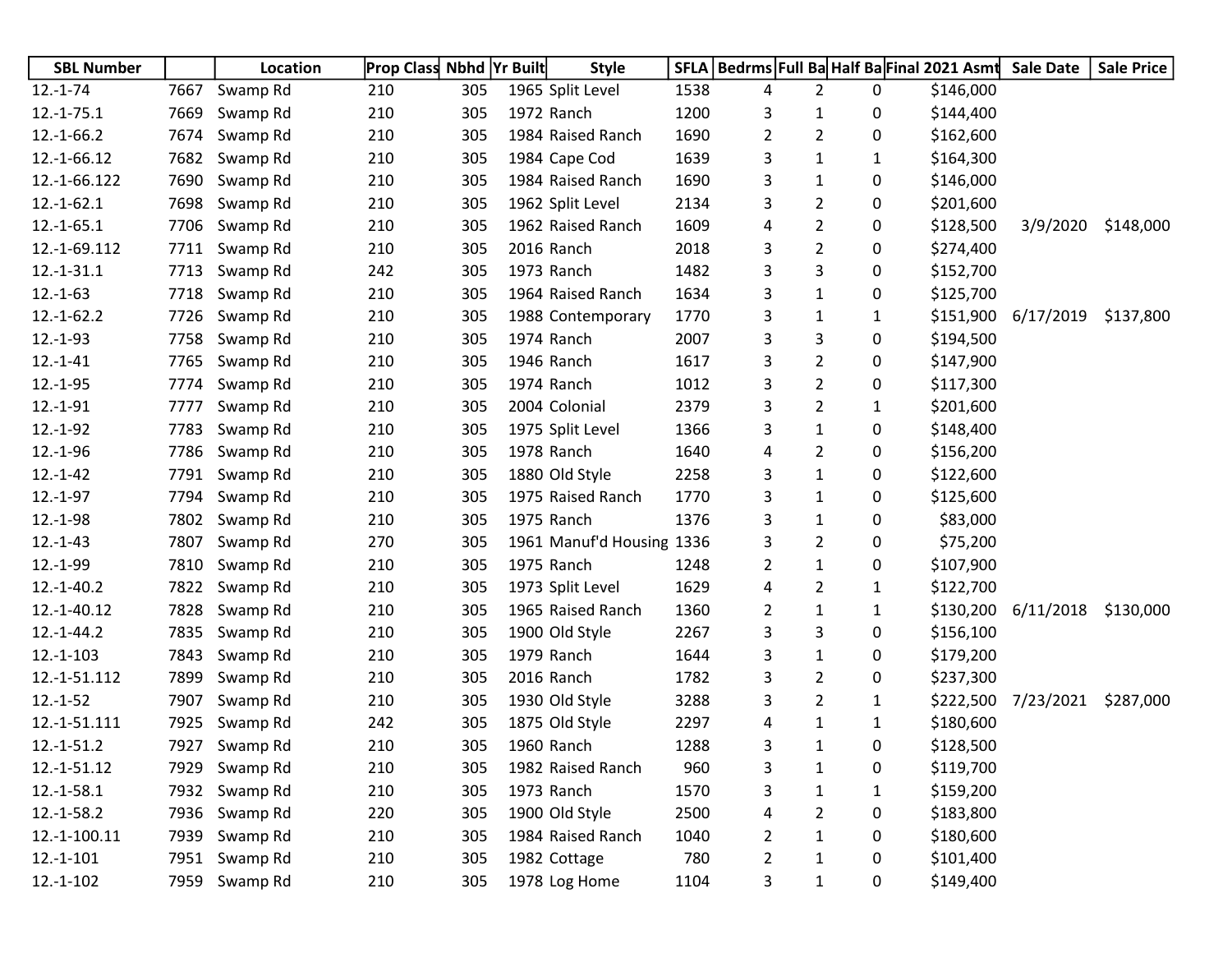| <b>SBL Number</b> |      | Location           | <b>Prop Class Nbhd Yr Built</b> |     | <b>Style</b>      |      |                |                |              |           | SFLA   Bedrms   Full Ba Half Ba Final 2021 Asmt Sale Date | <b>Sale Price</b> |
|-------------------|------|--------------------|---------------------------------|-----|-------------------|------|----------------|----------------|--------------|-----------|-----------------------------------------------------------|-------------------|
| $4.-1-6.2$        | 18   | Townline Rd        | 210                             | 200 | 2002 Ranch        | 1092 | $\overline{2}$ | 1              | 0            | \$152,900 |                                                           |                   |
| $4.-1-7.121$      | 22   | <b>Townline Rd</b> | 220                             | 200 | 1977 Colonial     | 4844 | 6              | 4              | 0            | \$305,600 |                                                           |                   |
| $10.-2-44.2$      | 7042 | <b>Townline Rd</b> | 210                             | 305 | 1972 Ranch        | 1260 | 3              | $\mathbf{1}$   | 0            |           | \$155,500 10/13/2021                                      | \$205,900         |
| $10.-2-35$        | 7089 | <b>Townline Rd</b> | 210                             | 305 | 1870 Old Style    | 1485 | 3              | 2              | 0            | \$135,100 |                                                           |                   |
| $10.-2-41.2$      | 7133 | Townline Rd        | 210                             | 305 | 1860 Old Style    | 1569 | 3              | 1              | 0            | \$125,200 |                                                           |                   |
| $10.-2-34.2$      | 7150 | <b>Townline Rd</b> | 210                             | 305 | 1835 Old Style    | 1835 | 3              | 1              | 1            | \$115,500 |                                                           |                   |
| 10.-2-28.21       | 7299 | <b>Townline Rd</b> | 210                             | 305 | 1900 Old Style    | 2309 | 3              | 2              | 0            | \$185,300 |                                                           |                   |
| $10.-2-.27.11$    | 7301 | <b>Townline Rd</b> | 210                             | 305 | 1991 Ranch        | 1353 | 3              | 2              | 0            | \$141,100 |                                                           |                   |
| $14.-1-1.2$       | 7394 | <b>Townline Rd</b> | 210                             | 305 | 1969 Colonial     | 1440 | 3              | $\mathbf 1$    | $\mathbf{1}$ |           | \$168,000 9/23/2019                                       | \$160,000         |
| 12.-1-86.111      | 7401 | <b>Townline Rd</b> | 280                             | 300 |                   |      |                |                |              | \$152,600 |                                                           |                   |
| 12.-1-86.111      | 7401 | <b>Townline Rd</b> | 280                             | 305 | 1880 Old Style    | 2505 | 4              | 2              | 0            | \$152,600 |                                                           |                   |
| 12.-1-86.12       | 7419 | <b>Townline Rd</b> | 210                             | 305 | 1988 Ranch        | 1983 | 3              | $\overline{2}$ | 0            | \$152,700 |                                                           |                   |
| 12.-1-86.2        | 7431 | Townline Rd        | 210                             | 305 | 1988 Ranch        | 1616 | 3              | 2              | 0            | \$157,500 |                                                           |                   |
| $14.-1-3.2$       | 7486 | <b>Townline Rd</b> | 210                             | 305 | 1820 Old Style    | 2524 | 4              | 1              | 1            | \$242,600 |                                                           |                   |
| 12.-1-83.22       | 7505 | <b>Townline Rd</b> | 210                             | 305 | 1986 Ranch        | 1456 | 3              | $\overline{2}$ | $\mathbf{1}$ | \$138,000 |                                                           |                   |
| $14.-1-4.2$       | 7520 | Townline Rd        | 210                             | 305 | 1984 Colonial     | 1824 | 4              | 2              | 0            | \$177,500 |                                                           |                   |
| 12.-1-83.113      | 7531 | <b>Townline Rd</b> | 242                             | 305 | 1965 Ranch        | 1597 | 3              | 1              | 0            |           | \$198,500 1/16/2019                                       | \$175,000         |
| $14.-1-4.1$       | 7556 | <b>Townline Rd</b> | 242                             | 305 | 1967 Ranch        | 1908 | 3              | 1              | 0            | \$77,700  |                                                           |                   |
| $14.-1-6$         | 7564 | <b>Townline Rd</b> | 242                             | 305 | 1950 Ranch        | 960  | 3              | 1              | 0            | \$161,700 |                                                           |                   |
| $14.-1-5$         | 7578 | <b>Townline Rd</b> | 210                             | 305 | 1960 Cape Cod     | 1568 | 4              | 1              | 1            |           | \$155,900 11/27/2019                                      | \$148,500         |
| $12.-1-80$        | 7609 | <b>Townline Rd</b> | 210                             | 305 | 1880 Old Style    | 2028 | 3              | $\overline{2}$ | 0            | \$134,400 |                                                           |                   |
| $14.-1-10.2$      | 7708 | Townline Rd        | 210                             | 305 | 1880 Old Style    | 1800 | 4              | 1              | 0            | \$17,300  |                                                           |                   |
| $12.-1-106$       | 7711 | <b>Townline Rd</b> | 210                             | 305 | 1924 Old Style    | 2040 | 4              | 1              | 1            | \$136,400 |                                                           |                   |
| $14.-1-11$        | 7762 | <b>Townline Rd</b> | 210                             | 305 | 1968 Cape Cod     | 1771 | 4              | 1              | 0            | \$119,200 |                                                           |                   |
| 14.-1-12.21       | 7766 | Townline Rd        | 210                             | 305 | 2013 Contemporary | 2860 | 3              | 2              | 1            | \$269,000 |                                                           |                   |
| $12.-1-57.1$      | 7793 | Townline Rd        | 241                             | 305 | 1860 Old Style    | 2247 | 3              | 2              | 0            | \$372,900 |                                                           |                   |
| $14.-1-13$        | 7802 | Townline Rd        | 241                             | 305 | 1880 Old Style    | 2004 | 3              | 1              | 0            | \$188,600 |                                                           |                   |
| $13.-1-10.1$      | 7860 | Townline Rd        | 210                             | 305 | 1890 Old Style    | 2144 | 4              | 2              | 0            | \$119,900 |                                                           |                   |
| $12.-1-105$       | 7887 | <b>Townline Rd</b> | 210                             | 305 | 1839 Old Style    | 2286 | 3              | $\overline{2}$ | 0            | \$202,700 |                                                           |                   |
| $12.-1-55$        | 7893 | Townline Rd        | 210                             | 305 | 1920 Old Style    | 1269 | 2              | 1              | 0            | \$90,300  |                                                           |                   |
| $13.-1-9$         |      | 7926 Townline Rd   | 210                             | 305 | 1953 Ranch        | 1408 | 3              | 1              | 0            | \$159,700 |                                                           |                   |
| $13.-1-8.12$      |      | 7942 Townline Rd   | 210                             | 305 | 1983 Colonial     | 1734 | 3              | 1              | 1            |           | \$193,400 10/6/2021 \$185,000                             |                   |
| 12.-1-54.111      |      | 7957 Townline Rd   | 210                             | 300 | 2004 Ranch        | 2038 | 3              | 2              | 0            | \$234,500 |                                                           |                   |
| $13.-1-8.11$      |      | 7958 Townline Rd   | 242                             | 305 | 1983 Ranch        | 1298 | 3              | 1              | 0            | \$98,000  |                                                           |                   |
| $13.-1-8.2$       |      | 7974 Townline Rd   | 210                             | 305 | 1983 Colonial     | 2653 | 3              | 2              | 1            | \$245,500 |                                                           |                   |
| $13.-1-2.12$      |      | 7979 Townline Rd   | 210                             | 305 | 1978 Colonial     | 2034 | 3              | 1              | 0            | \$190,700 |                                                           |                   |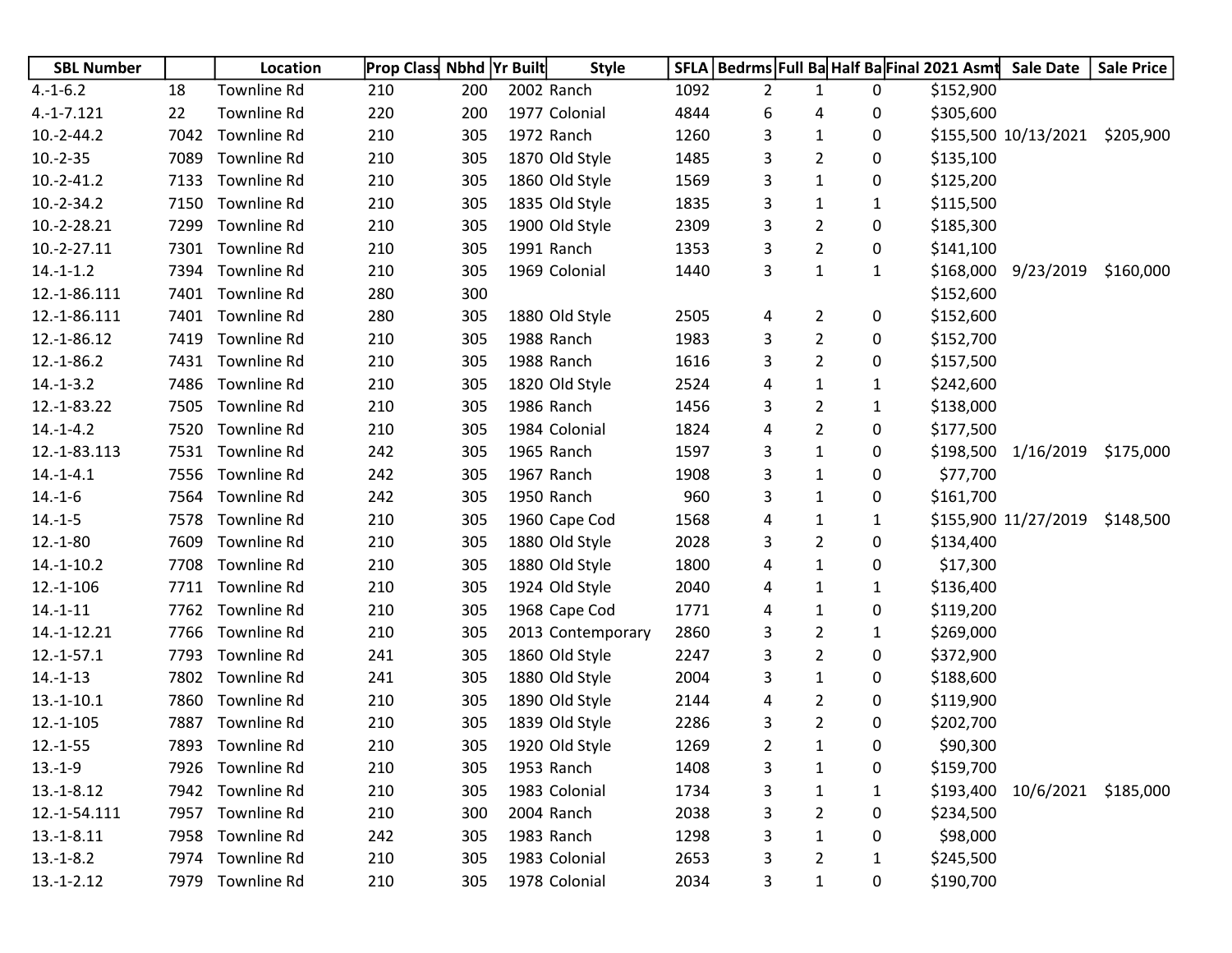| <b>SBL Number</b> |      | <b>Location</b>     | <b>Prop Class Nbhd Yr Built</b> |     | <b>Style</b>      | <b>SFLA</b> | Bedrms Full Ba Half Ba Final 2021 Asmt |                |              |           | <b>Sale Date</b> | <b>Sale Price</b> |
|-------------------|------|---------------------|---------------------------------|-----|-------------------|-------------|----------------------------------------|----------------|--------------|-----------|------------------|-------------------|
| $13.-1-2.11$      | 7981 | <b>Townline Rd</b>  | 210                             | 305 | 1974 Colonial     | 1512        | 3                                      | 1              | 0            | \$168,700 |                  |                   |
| $13.-1-2.2$       | 7983 | <b>Townline Rd</b>  | 210                             | 305 | 1973 Colonial     | 1575        | 3                                      | 1              | 1            | \$214,100 |                  |                   |
| $3.-2-.22$        | 11   | Trisha Ln           | 210                             | 200 | 1989 Raised Ranch | 1564        | 3                                      | 1              | 0            | \$152,300 |                  |                   |
| $3.-2-21$         | 13   | Trisha Ln           | 210                             | 200 | 1989 Ranch        | 1285        | 3                                      | 2              | 0            | \$141,800 | 6/24/2021        | \$165,800         |
| $3.-2-20$         | 15   | Trisha Ln           | 210                             | 200 | 1988 Cape Cod     | 1694        | 3                                      | $\overline{2}$ | 0            | \$156,600 |                  |                   |
| $10.-1-1.12$      | 7038 | Warboys Rd          | 210                             | 300 | 1975 Colonial     | 2406        | 3                                      | 2              | 0            | \$264,200 |                  |                   |
| $9.-1-56.12$      | 7085 | Warboys Rd          | 210                             | 300 | 1969 Raised Ranch | 2430        | 4                                      | 1              | 0            | \$176,900 |                  |                   |
| $10.-1-1.2$       | 7098 | Warboys Rd          | 241                             | 300 | 1975 Ranch        | 1620        | 3                                      | 1              | 0            | \$241,000 |                  |                   |
| $9.-1-54$         | 7129 | Warboys Rd          | 210                             | 300 | 1870 Old Style    | 1594        | 4                                      | $\overline{2}$ | 0            | \$149,200 |                  |                   |
| $9.-1-52.1$       | 7193 | Warboys Rd          | 210                             | 300 | 2020 Ranch        | 1646        | $\overline{2}$                         | 1              | 0            | \$99,000  |                  |                   |
| $10.-1-.2.112$    | 7220 | Warboys Rd          | 210                             | 300 | 2018 Ranch        | 1800        | 3                                      | $\overline{2}$ | 0            | \$273,000 |                  |                   |
| $10.-1-2.2$       | 7228 | Warboys Rd          | 210                             | 300 | 1987 Ranch        | 1456        | 3                                      | 2              | 0            | \$135,500 |                  |                   |
| $9.-1-102$        | 7229 | Warboys Rd          | 242                             | 305 | 1988 Colonial     | 2132        | 4                                      | 2              | 1            | \$185,900 |                  |                   |
| $10.-1-2.12$      | 7252 | Warboys Rd          | 210                             | 300 | 1988 Ranch        | 1352        | 3                                      | 1              | 0            | \$158,500 |                  |                   |
| $9.-1-50.2$       | 7303 | Warboys Rd          | 230                             | 300 | 1870 Old Style    | 2582        | 5                                      | 3              | 0            | \$160,700 |                  |                   |
| $9.-1-46.2$       | 7327 | Warboys Rd          | 210                             | 300 | 1974 Colonial     | 1456        | 3                                      | $\overline{2}$ | 0            | \$165,400 |                  |                   |
| $10.-1-3$         | 7336 | Warboys Rd          | 242                             | 300 | 1900 Old Style    | 1080        | 3                                      | 1              | 0            | \$178,500 |                  |                   |
| $11.-1-1.21$      | 7338 | Warboys Rd          | 242                             | 300 | 1988 Ranch        | 2564        | 3                                      | 2              | 0            | \$377,000 |                  |                   |
| $11.-1-1.113$     | 7340 | Warboys Rd          | 210                             | 300 | 1900 Old Style    | 1882        | 3                                      | 2              | 0            | \$188,400 |                  |                   |
| $11.-1-1.12$      | 7380 | Warboys Rd          | 210                             | 300 | 1997 Ranch        | 1568        | 3                                      | $\overline{2}$ | 1            | \$218,900 |                  |                   |
| $11.-1-30$        | 7410 | Warboys Rd          | 210                             | 305 | 1990 Contemporary | 1992        | 3                                      | 2              | 0            | \$277,000 | 7/9/2019         | \$263,800         |
| $9.-1-46.11$      | 7471 | Warboys Rd          | 241                             | 300 | 1905 Old Style    | 1880        | 4                                      | $\overline{2}$ | 0            | \$466,100 |                  |                   |
| $10.-2-32.2$      | 6970 | West Bergen Rd      | 210                             | 305 | 1968 Split Level  | 1870        | 3                                      | $\overline{2}$ | 0            | \$173,300 |                  |                   |
| 10.-2-32.111      | 6972 | West Bergen Rd      | 210                             | 305 | 1974 Ranch        | 1624        | 4                                      | 1              | 1            | \$175,200 |                  |                   |
| 10.-2-33.11       | 6974 | West Bergen Rd      | 210                             | 305 | 1840 Old Style    | 2076        | 4                                      | 1              | 0            | \$127,800 |                  |                   |
| $15.-1-1.2$       | 7032 | West Bergen Rd      | 210                             | 305 | 1880 Old Style    | 2064        | 4                                      | 2              | 0            | \$141,800 | 7/16/2018        | \$135,000         |
| $15.-1-22.2$      | 7076 | West Bergen Rd      | 210                             | 305 | 1880 Old Style    | 2160        | 3                                      | 1              | 0            | \$125,100 |                  |                   |
| $15.-1-4$         | 7105 | West Bergen Rd      | 210                             | 300 | 1860 Old Style    | 2319        | 5                                      | 1              | 1            | \$91,900  |                  |                   |
| $15.-1-5.2$       | 7123 | West Bergen Rd      | 210                             | 300 | 1958 Ranch        | 1092        | 3                                      | 1              | 0            | \$157,400 |                  |                   |
| $15.-1-7$         | 7133 | West Bergen Rd      | 210                             | 300 | 1900 Old Style    | 1176        | 3                                      | 1              | 0            | \$97,100  |                  |                   |
| $15.-1-19$        |      | 7178 West Bergen Rd | 241                             | 300 | 1880 Old Style    | 2850        | 3                                      | 1              | 0            | \$351,100 |                  |                   |
| 15.-1-8.111       | 7181 | West Bergen Rd      | 241                             | 300 | 1867 Old Style    | 2312        | 4                                      | 1              | $\mathbf{1}$ | \$156,100 |                  |                   |
| $15.-1-10.2$      | 7201 | West Bergen Rd      | 210                             | 300 | 1999 Cape Cod     | 1684        | 3                                      | $\overline{2}$ | 0            | \$186,500 |                  |                   |
| $15.-1-17.1$      | 7248 | West Bergen Rd      | 242                             | 305 | 2001 Cape Cod     | 2400        | 3                                      | $\overline{c}$ | $\mathbf{1}$ | \$318,600 |                  |                   |
| 15.-1-10.12       | 7261 | West Bergen Rd      | 210                             | 300 | 2002 Ranch        | 1312        | 3                                      | $\overline{2}$ | 0            | \$130,500 |                  |                   |
| $15.-1-11$        | 7263 | West Bergen Rd      | 210                             | 300 | 1944 Cottage      | 542         | $\mathbf{1}$                           | 1              | 0            | \$42,200  |                  |                   |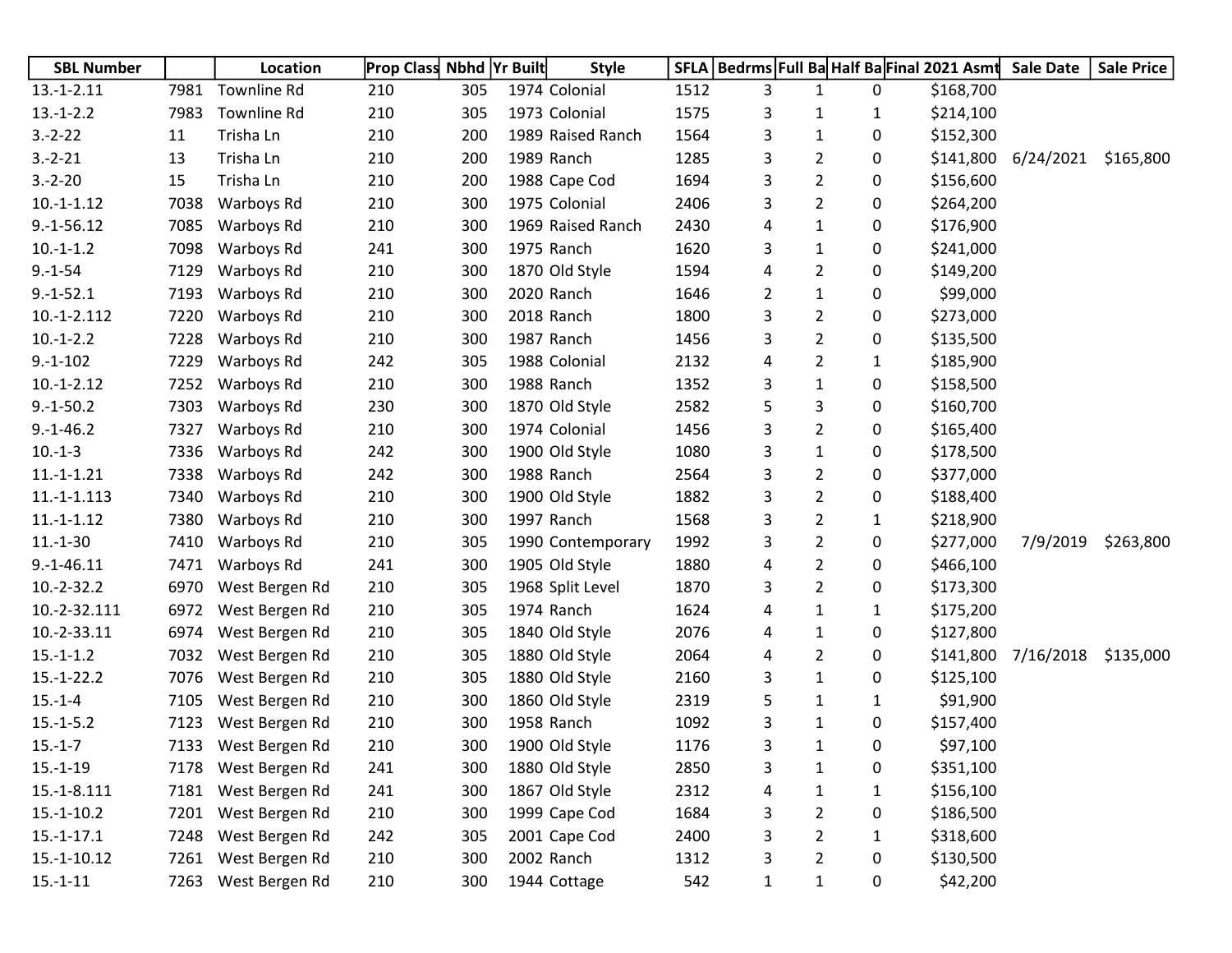| <b>SBL Number</b> |      | Location            | <b>Prop Class Nbhd Yr Built</b> |     |            | <b>Style</b>      | <b>SFLA</b> |   |                |              | Bedrms Full Ba Half Ba Final 2021 Asmt | <b>Sale Date</b>     | <b>Sale Price</b> |
|-------------------|------|---------------------|---------------------------------|-----|------------|-------------------|-------------|---|----------------|--------------|----------------------------------------|----------------------|-------------------|
| 15.-1-13.12       | 7311 | West Bergen Rd      | 220                             | 305 |            | 1860 Old Style    | 1924        | 4 | $\overline{2}$ | 0            | \$186,000                              |                      |                   |
| $15.-1-16$        | 7320 | West Bergen Rd      | 242                             | 300 |            | 1880 Old Style    | 1600        | 3 | 1              | 0            | \$192,200                              |                      |                   |
| 15.-1-13.211      | 7321 | West Bergen Rd      | 210                             | 300 |            | 1971 Colonial     | 1809        | 4 | 1              | 1            | \$191,700                              |                      |                   |
| $15.-1-14$        | 7331 | West Bergen Rd      | 210                             | 300 | 1948 Ranch |                   | 932         | 2 | 1              | 0            | \$136,500                              | 7/30/2018            | \$130,000         |
| $16.-1-77$        | 7398 | West Bergen Rd      | 210                             | 300 |            | 2004 Colonial     | 2640        | 3 | 2              | 1            | \$276,400                              |                      |                   |
| 16.-1-1.113       | 7404 | West Bergen Rd      | 241                             | 300 |            | 1865 Old Style    | 1096        | 3 | 1              | 0            | \$478,900                              |                      |                   |
| $16.-1-31.2$      | 7519 | West Bergen Rd      | 210                             | 300 |            | 1966 Raised Ranch | 1404        | 3 | 1              | 1            | \$116,900                              |                      |                   |
| $16.-1-32$        | 7522 | West Bergen Rd      | 210                             | 300 |            | 1860 Old Style    | 1128        | 3 | 1              | 0            | \$111,600                              |                      |                   |
| $16.-1-71$        | 7525 | West Bergen Rd      | 210                             | 300 | 1993 Ranch |                   | 1513        | 3 | 2              | 0            | \$158,900                              |                      |                   |
| $16.-1-72$        | 7529 | West Bergen Rd      | 210                             | 300 |            | 1993 Raised Ranch | 3016        | 4 | 2              | 0            | \$204,800                              |                      |                   |
| $16.-1-73$        | 7549 | West Bergen Rd      | 210                             | 300 | 1990 Ranch |                   | 1404        | 3 | 1              | 1            | \$188,600                              |                      |                   |
| 16.-1-15.12       | 7561 | West Bergen Rd      | 242                             | 300 | 2011 Ranch |                   | 3082        | 5 | 3              | 2            | \$435,900                              |                      |                   |
| $16.-1-35$        | 7566 | West Bergen Rd      | 210                             | 300 |            | 1998 Cape Cod     | 1830        | 2 | 2              | 0            | \$143,900                              |                      |                   |
| 16.-1-15.112      | 7575 | West Bergen Rd      | 210                             | 300 | 2006 Ranch |                   | 1120        | 3 | 2              | 0            | \$148,100                              |                      |                   |
| $16.-1-36$        | 7576 | West Bergen Rd      | 210                             | 300 | 1956 Ranch |                   | 1008        | 3 | 1              | 0            | \$126,000                              |                      |                   |
| 16.-1-24.12       | 7582 | West Bergen Rd      | 210                             | 300 |            | 1880 Old Style    | 1705        | 4 | 1              | 1            | \$100,800                              |                      |                   |
| 16.-1-15.111      | 7585 | West Bergen Rd      | 242                             | 300 |            | 2003 Log Home     | 1540        | 2 | 2              | 0            | \$254,800                              |                      |                   |
| $16.-1-37$        | 7588 | West Bergen Rd      | 210                             | 300 | 1960 Ranch |                   | 1416        | 3 | 1              | 0            | \$13,100                               |                      |                   |
| $16.-1-15.2$      | 7591 | West Bergen Rd      | 210                             | 300 |            | 1910 Old Style    | 1448        | 3 | 1              | 0            | \$140,200                              |                      |                   |
| $16.-1-16$        | 7617 | West Bergen Rd      | 241                             | 305 |            | 1870 Old Style    | 2644        | 3 | 2              | 1            |                                        | \$341,700 11/17/2020 | \$365,000         |
| 16.-1-43.11       | 7620 | West Bergen Rd      | 210                             | 300 |            | 1968 Split Level  | 1600        | 3 | 1              | 1            | \$135,400                              |                      |                   |
| $16.-1-40$        | 7632 | West Bergen Rd      | 210                             | 300 |            | 1968 Split Level  | 1656        | 3 | 1              | 0            | \$159,500                              |                      |                   |
| 16.-1-18.21       | 7637 | West Bergen Rd      | 210                             | 300 | 2001 Ranch |                   | 1416        | 3 | 2              | 0            | \$201,100                              |                      |                   |
| $16.-1-19.2$      | 7650 | West Bergen Rd      | 210                             | 300 |            | 1977 Raised Ranch | 1952        | 3 | 1              | 0            | \$164,600                              |                      |                   |
| 16.-1-18.112      | 7685 | West Bergen Rd      | 210                             | 300 |            | 1991 Colonial     | 2136        | 3 | 2              | 1            | \$217,800                              |                      |                   |
| 16.-1-19.121      | 7688 | West Bergen Rd      | 210                             | 300 | 1977 Ranch |                   | 1008        | 3 | 1              | 0            | \$126,000                              |                      |                   |
| $16.-1-74$        | 7705 | West Bergen Rd      | 242                             | 300 |            | 1996 Colonial     | 2140        | 3 | 2              | 0            | \$260,400                              |                      |                   |
| $16.-1-54.2$      | 7708 | West Bergen Rd      | 210                             | 300 |            | 1874 Old Style    | 2533        | 5 | 2              | 1            | \$155,200                              |                      |                   |
| 16.-1-18.115      | 7711 | West Bergen Rd      | 210                             | 300 |            | 1991 Contemporary | 3224        | 2 | 2              | 0            | \$331,800                              | 5/1/2020             | \$330,000         |
| 16.-1-54.11       | 7714 | West Bergen Rd      | 210                             | 300 | 1996 Ranch |                   | 1332        | 3 | 1              | 1            | \$145,700                              |                      |                   |
| $16.-1-75$        |      | 7725 West Bergen Rd | 210                             | 300 |            | 1993 Contemporary | 1339        | 3 | 2              | 1            | \$178,000                              |                      |                   |
| $9.-1-22$         | 5839 | West Sweden Rd      | 210                             | 300 |            | 1992 Colonial     | 1748        | 3 | 2              | $\mathbf{1}$ | \$198,800                              |                      |                   |
| $9.-1-24$         | 5853 | West Sweden Rd      | 210                             | 300 | 1967 Ranch |                   | 2000        | 3 | $\mathbf{1}$   | 1            | \$214,100                              |                      |                   |
| $9.-1-20.1$       | 5860 | West Sweden Rd      | 210                             | 300 | 1956 Ranch |                   | 1410        | 2 | 2              | 0            | \$157,600                              |                      |                   |
| $9.-1-84.2$       | 5864 | West Sweden Rd      | 210                             | 300 |            | 1991 Raised Ranch | 3164        | 3 | 2              | 1            | \$178,000                              |                      |                   |
| $9.-1-29.1$       | 5865 | West Sweden Rd      | 242                             | 305 |            | 1875 Old Style    | 1428        | 4 | $\mathbf{1}$   | 0            | \$117,900                              |                      |                   |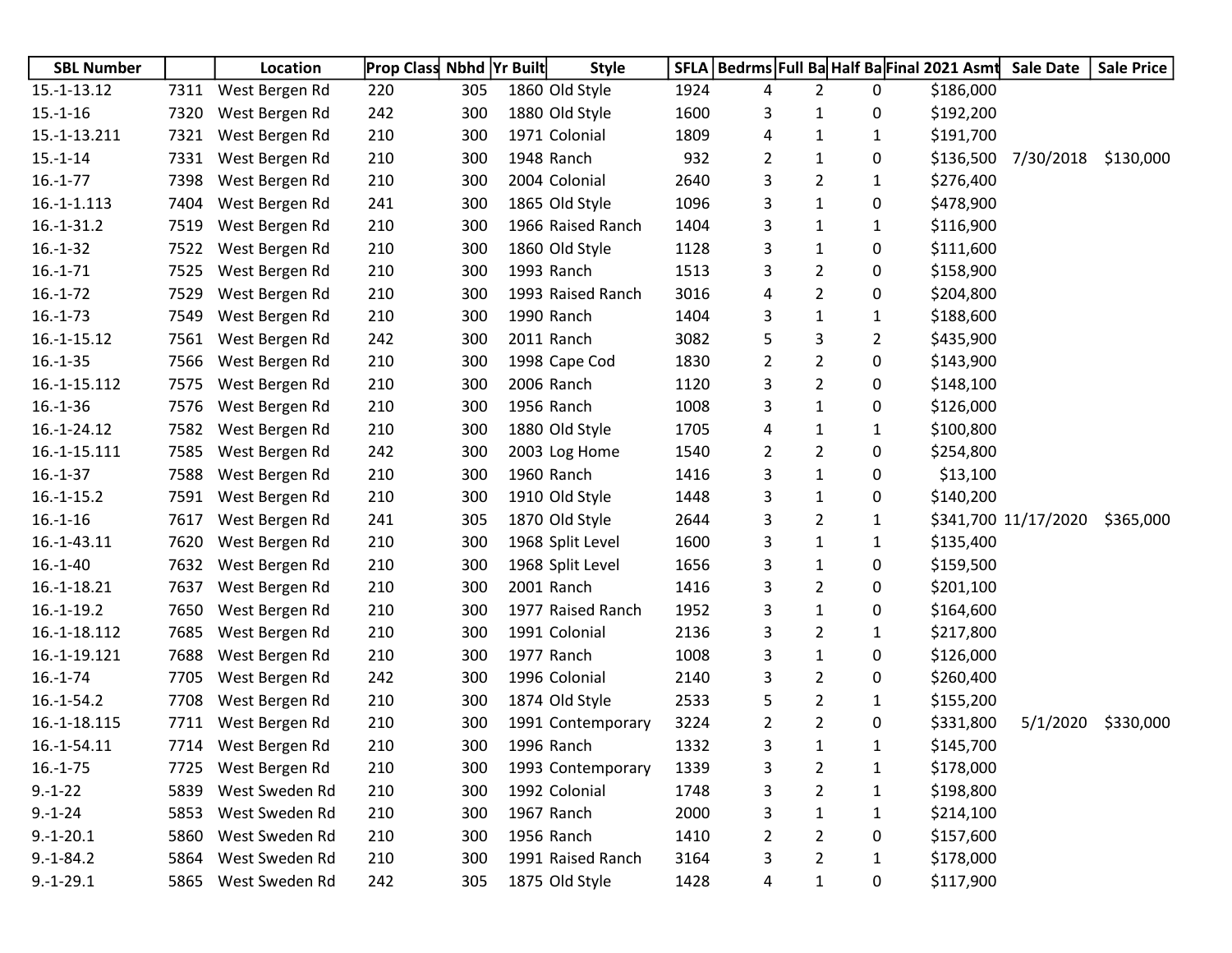| <b>SBL Number</b> |      | <b>Location</b> | <b>Prop Class Nbhd Yr Built</b> |     | <b>Style</b>              | <b>SFLA</b> |                |                |                | Bedrms Full Ba Half Ba Final 2021 Asmt | <b>Sale Date</b>     | <b>Sale Price</b> |
|-------------------|------|-----------------|---------------------------------|-----|---------------------------|-------------|----------------|----------------|----------------|----------------------------------------|----------------------|-------------------|
| $9.-1-17.12$      | 5866 | West Sweden Rd  | 210                             | 300 | 1979 Ranch                | 1807        | 4              | $\mathbf{1}$   | $\mathbf{1}$   | \$190,600                              |                      |                   |
| $9.-1-29.2$       | 5875 | West Sweden Rd  | 210                             | 300 | 1975 Colonial             | 2491        | 4              | 2              | 1              | \$214,200                              |                      |                   |
| $9. - 1 - 43$     | 5881 | West Sweden Rd  | 242                             | 305 | 1875 Old Style            | 1353        | 4              | $\mathbf{1}$   | 0              | \$107,600                              |                      |                   |
| $9.-1-17.2$       | 5882 | West Sweden Rd  | 210                             | 300 | 1977 Ranch                | 1214        | 3              | $\mathbf{1}$   | 1              | \$140,400                              |                      |                   |
| $9.-1-45.112$     | 5887 | West Sweden Rd  | 242                             | 300 | 1973 Ranch                | 2787        | 2              | $\overline{2}$ | 1              | \$367,100                              |                      |                   |
| $9.-1-88.2$       | 5929 | West Sweden Rd  | 210                             | 305 | 1984 Colonial             | 2100        | 3              | $\overline{2}$ | 0              | \$191,700                              |                      |                   |
| $9.-1-19$         | 5934 | West Sweden Rd  | 242                             | 305 | 1979 Colonial             | 1830        | 4              | $\overline{2}$ | 0              | \$251,000                              |                      |                   |
| $9.-1-18$         | 5946 | West Sweden Rd  | 242                             | 305 | 1870 Old Style            | 1939        | 4              | $\mathbf{1}$   | 0              |                                        | \$216,300 11/21/2019 | \$206,000         |
| $9.-1-48.2$       | 5958 | West Sweden Rd  | 210                             | 300 | 2018 Colonial             | 5000        | 3              | $\overline{2}$ | $\overline{2}$ | \$562,300                              |                      |                   |
| $9.-1-42.1$       | 5959 | West Sweden Rd  | 210                             | 300 | 1870 Old Style            | 1612        | $\overline{2}$ | $\mathbf{1}$   | 0              | \$151,200                              |                      |                   |
| $9.-1-45.2$       | 5961 | West Sweden Rd  | 210                             | 300 | 1969 Ranch                | 1056        | 2              | 1              | 1              | \$135,000                              | 8/6/2018             | \$120,000         |
| $9. - 1 - 44$     | 5968 | West Sweden Rd  | 210                             | 300 | 1850 Old Style            | 2222        | 4              | 1              | 0              | \$172,100                              |                      |                   |
| $9.-1-89.1$       | 5979 | West Sweden Rd  | 210                             | 300 | 1983 Ranch                | 1966        | 4              | $\overline{2}$ | 1              | \$193,600                              |                      |                   |
| $9.-1-90$         | 5991 | West Sweden Rd  | 210                             | 300 | 1981 Split Level          | 1752        | 3              | $\mathbf{1}$   | 1              | \$168,500                              |                      |                   |
| $9.-1-92$         | 5999 | West Sweden Rd  | 210                             | 300 | 1983 Raised Ranch         | 1028        | 3              | $\mathbf{1}$   | 0              | \$157,200                              |                      |                   |
| $11.-1-3$         | 6248 | West Sweden Rd  | 242                             | 305 | 1988 Ranch                | 1664        | 3              | $\mathbf{1}$   | 1              | \$193,700                              |                      |                   |
| $11.-1-4.11$      | 6266 | West Sweden Rd  | 210                             | 305 | 1880 Old Style            | 2840        | 3              | $\overline{2}$ | 0              | \$195,300                              |                      |                   |
| $11.-1-21$        | 6369 | West Sweden Rd  | 210                             | 300 | 1969 Ranch                | 1776        | 3              | $\mathbf{1}$   | 1              | \$102,900                              | 7/26/2018            | \$87,000          |
| $11.-1-22$        | 6452 | West Sweden Rd  | 210                             | 300 | 1947 Cape Cod             | 1241        | $\overline{2}$ | $\mathbf{1}$   | 0              | \$136,500                              |                      |                   |
| $12.-1-24.1$      | 6490 | West Sweden Rd  | 230                             | 300 | 1870 Old Style            | 2814        | 5              | 3              | 0              | \$230,500                              |                      |                   |
| 12.-1-32.112      | 6491 | West Sweden Rd  | 210                             | 300 | 1985 Ranch                | 1260        | 4              | 1              | 1              | \$143,400                              |                      |                   |
| $12.-1-24.2$      | 6570 | West Sweden Rd  | 210                             | 300 | 1981 Cape Cod             | 1644        | 3              | $\mathbf{1}$   | 0              | \$158,600                              | 7/19/2019            | \$151,000         |
| $12.-1-32.2$      | 6571 | West Sweden Rd  | 210                             | 300 | 1858 Old Style            | 1158        | 3              | 1              | 1              | \$48,500                               |                      |                   |
| $12.-1-25.2$      | 6676 | West Sweden Rd  | 242                             | 305 | 1880 Old Style            | 1688        | 4              | 1              | 0              | \$162,300                              |                      |                   |
| $12.-1-72$        | 6683 | West Sweden Rd  | 210                             | 305 | 1969 Ranch                | 1478        | 3              | 2              | 0              | \$162,300                              |                      |                   |
| $12.-1-69.2$      | 6685 | West Sweden Rd  | 220                             | 305 | 1975 Colonial             | 2666        | 5              | 4              | 1              | \$329,000                              |                      |                   |
| $12.-1-71$        | 6687 | West Sweden Rd  | 210                             | 305 | 1964 Ranch                | 1100        | 3              | $\mathbf{1}$   | 0              | \$125,200                              |                      |                   |
| $12.-1-110$       | 6688 | West Sweden Rd  | 210                             | 305 | 1986 Ranch                | 960         | 3              | $\mathbf{1}$   | 0              | \$154,500                              | 8/10/2020            | \$154,500         |
| $3.-3-10$         | 12   | Winterberry Ln  | 210                             | 200 | 1977 Colonial             | 1760        | 3              | 1              | 1              | \$169,100                              |                      |                   |
| $3.-3-12$         | 14   | Winterberry Ln  | 210                             | 200 | 1977 Colonial             | 1600        | 3              | 1              | 1              | \$159,600                              |                      |                   |
| $17.-1-16.11/F$   | 48   | Woodside Dr     | 270                             | 270 | 1992 Manuf'd Housing 1248 |             | 2              | $\mathbf{1}$   | 0              |                                        | \$57,800 11/14/2018  | \$55,000          |
| $17.-1-16.11/G$   | 49   | Woodside Dr     | 270                             | 270 | 1991 Manuf'd Housing 1300 |             | $\overline{2}$ | $\mathbf{1}$   | 1              |                                        | \$50,400 10/23/2018  | \$43,000          |
| $17.-1-16.11/H$   | 50   | Woodside Dr     | 270                             | 270 | 1992 Manuf'd Housing 1248 |             | 2              | $\overline{2}$ | 0              | \$58,800                               |                      |                   |
| $17.-1-16.11/1$   | 51   | Woodside Dr     | 270                             | 270 | 1991 Manuf'd Housing 1300 |             | 2              | $\overline{2}$ | 0              | \$58,400                               |                      |                   |
| $17.-1-16.11/J$   | 52   | Woodside Dr     | 270                             | 270 | 1990 Manuf'd Housing 1300 |             | 2              | $\overline{2}$ | 0              | \$52,500                               |                      |                   |
| $17.-1-16.11/E$   | 53   | Woodside Dr     | 270                             | 270 | 1993 Manuf'd Housing 1144 |             | $\overline{2}$ | $\overline{2}$ | 0              | \$57,200                               | 3/7/2018             | \$49,900          |